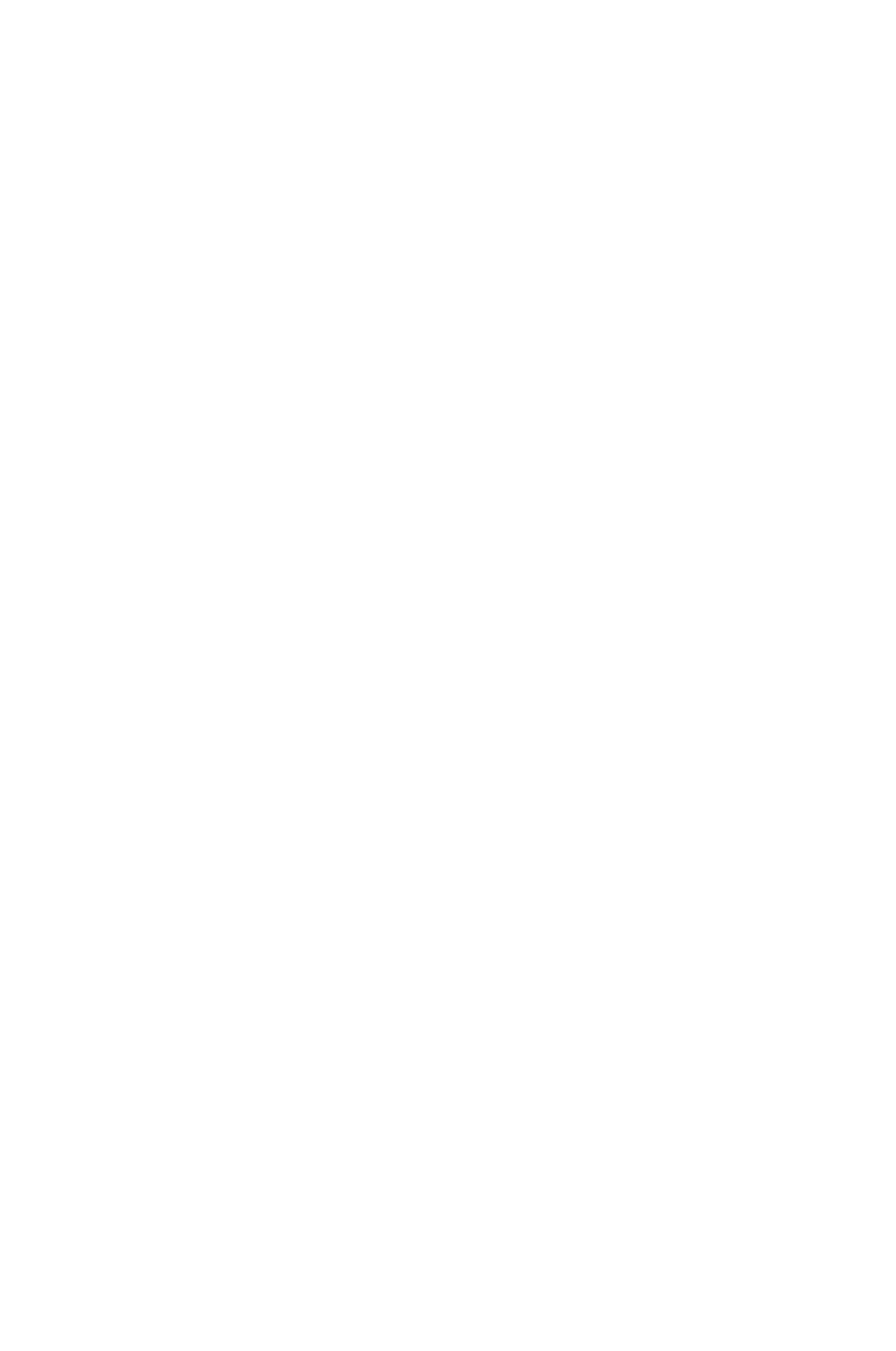# **Table of Contents**

| How They Win Again and Again and                                |
|-----------------------------------------------------------------|
|                                                                 |
|                                                                 |
| The Cost of Harboring a Re-election Obsession                   |
|                                                                 |
|                                                                 |
| Appendix A - Charts, Lists [not reproduced here]                |
|                                                                 |
| Appendix C - Mode of Amendment.                                 |
| Appendix D - Constitution of the United States [not reproduced] |
| here]                                                           |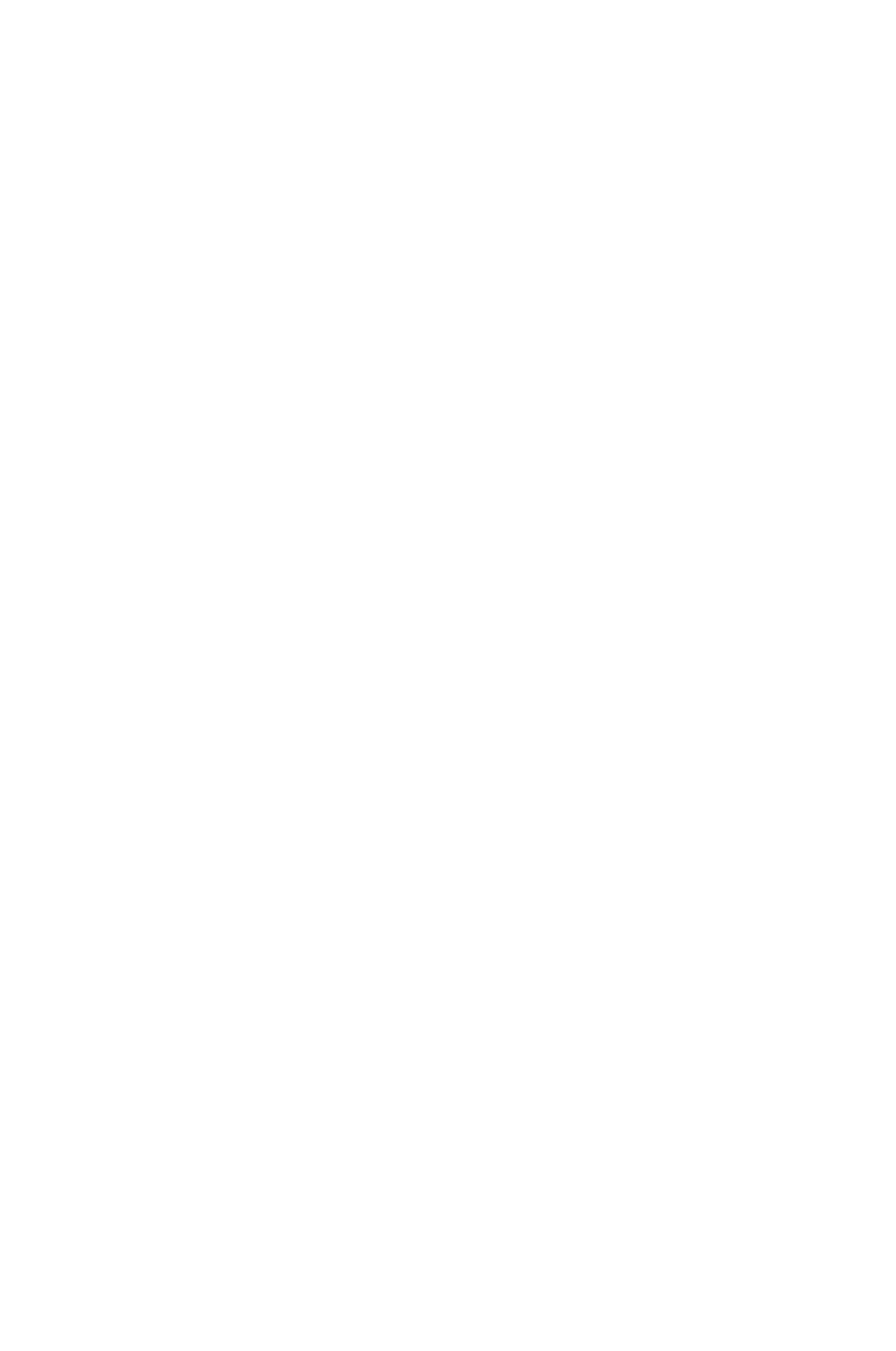## INTRODUCTION

This little book is about our national political and governmental system and how an ever growing RE-ELECTION OBSESSION among incumbent members of Congress has virtually extinguished representative government in America. The subject here is also change, basic change, in our system of electing members to the United States House of Representatives and Senate. In fact, it is a central theme of this work that fundamental change in our tolerant attitude toward the Congress and its systematic subversion of the public trust is the only avenue open to a regeneration of representative government.

Although strong criticism of our political party system is implied throughout, there is no intent to make a partisan statement. Determination to retain power through re-election, and the approbation, through inaction, of the use of power in a way never expressed nor intended in the Constitution does not wear a party label and has no ideological basis or defined philosophical rationale in the context of American politics. In short, this is not a commentary on either of our two major political parties nor the positions they espouse or are generally thought to represent. To the extent the parties have been involved in the steady institutionalization of incumbent-favoring practices, it has been as impersonal agents who have been manipulated and used as a facade to shield, shelter, and lend respectability to the transfer of power from the governed to the governors.

It must also be recognized that what is written here is not and is not intended to be an individually oriented indictment of any of the many excellent men and women who have served and are serving in the Congress. Most of them are well intended; however, as recent history teaches, they are all too often victimized by the infectious mindset that all means to justify and insure re-election are justified. Many succumb to the superficiality that what they are doing and what others have done before them is justified by custom and is defensible under law and morality.

If today's legislators are to be censured, it is for their willing, even eager, subscription to the accumulated ill-uses of the legislative warrant by their predecessors and their adamant disinclination to effect meaningful reforms. Their individual promotion of self-interest under the mantle of collective congressional action has brought disrespect and contempt to public service and government and unforgivably, tainted our love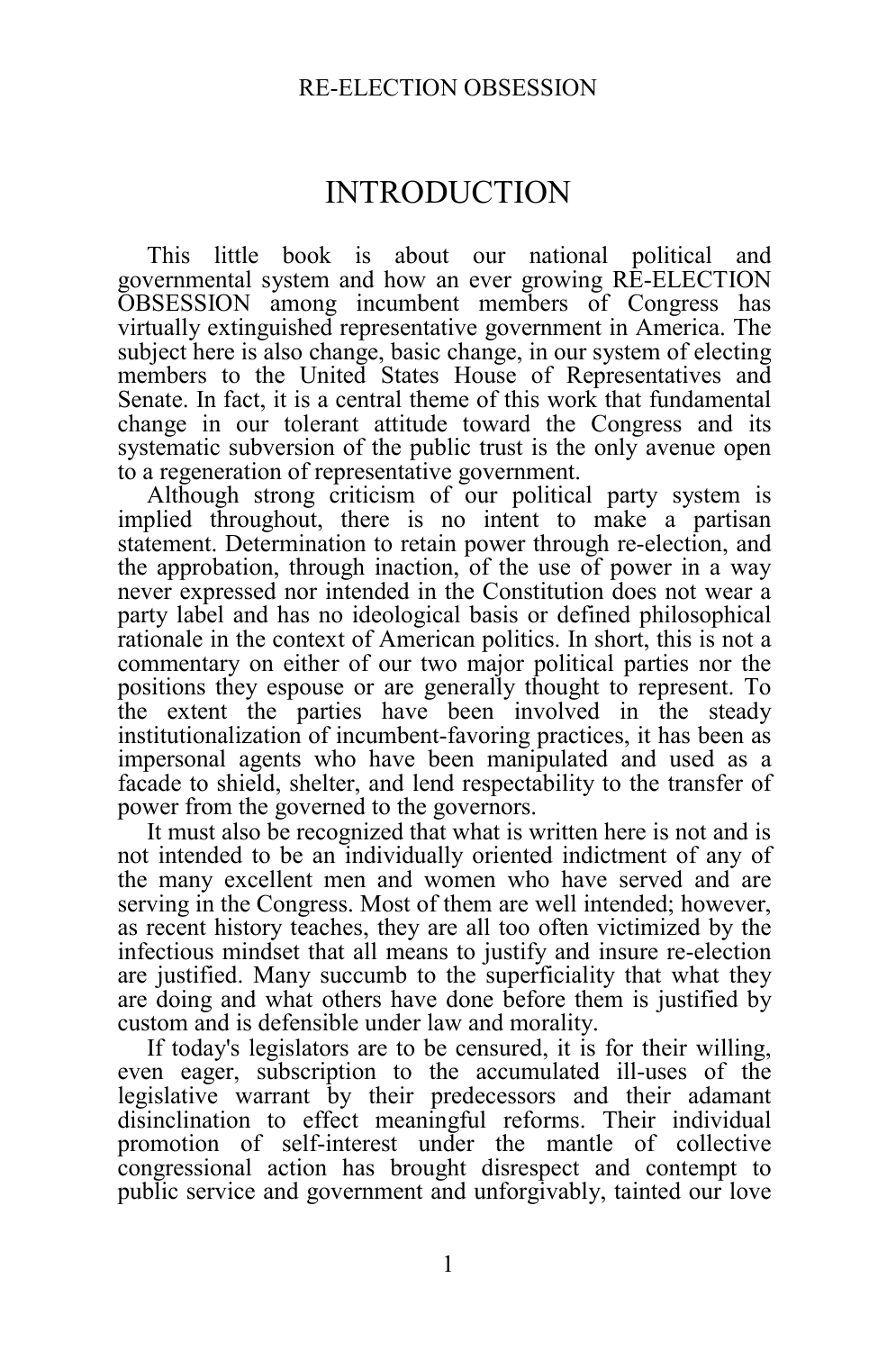of self-government. Indeed, the most compelling evidence of the desperate condition of representative government in our Nation today is the fact that so few holders of national office have been openly troubled by the propriety of using the nearly unlimited power and the enormous resources of the Federal government to perpetuate themselves in office.

As for the character of this material, much of what is contained in this tract is general, much is editorial in nature, but it is all offered primarily as an invitation to further research and analysis. Debunking such myths as expertise and experience that undergird the rationale for re-election will require a great deal of effort by many citizens, but the need to make a beginning grows more critical each time the Congress makes a policy decision on economic, social, or defense issues that is in reality substantially controlled, not by the impulse to represent people, but by reelection considerations. Whether or not large numbers of concerned citizens are willing to take up the challenge and reorder the way in which we elect the Congress will tell us much about ourselves and our commitment to the fundamental principles of representative government.

Since the immediately negative reception that will be accorded this tract in the halls of Congress and in Washington, D.C. is predictable, it would seem that this Introduction would be a suitable place to offer some guidelines to the reader on how this material might be approached and some thoughts on how to react to discussions about it.

 It is important that you defer judgment on the issues raised here until you have given a fair reading to the arguments by *both* sides. Remember the proposal made here is a far-reaching one and that fundamental change in a longstanding practice is being suggested.

The comments and arguments in this work are not exhaustive. There are a multitude of questions and considerations not treated here that will occur to you as you read. Write them down. Make notes. Underline, in short, get involved.

Do not be diverted from the central issues. The following are illustrative; you may wish to add your own:

Are members of Congress concerned primarily with representing people or with re-election?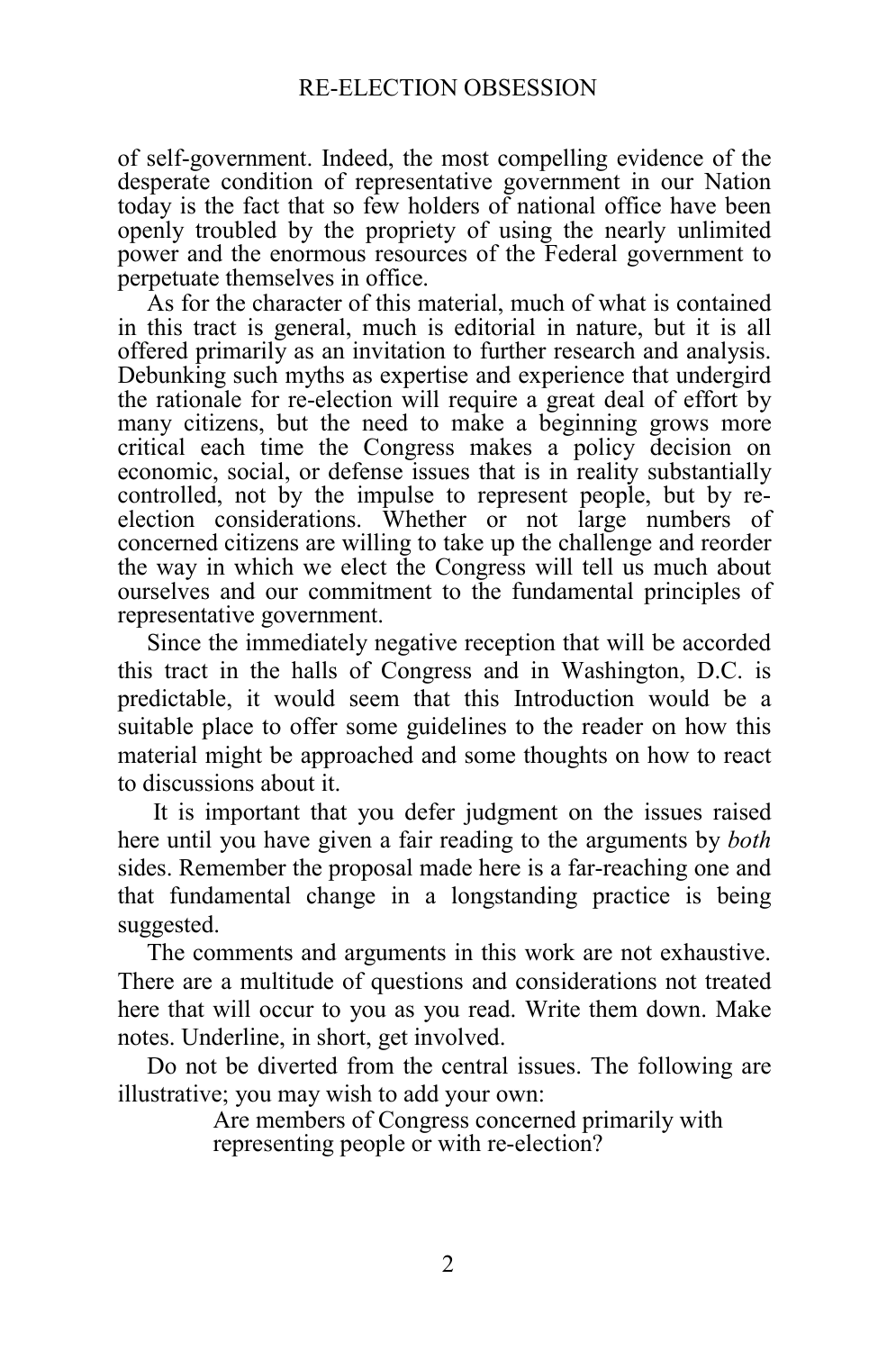Have the incumbents used the law-making power to their own advantage?

Is it healthy for our governmental system that incumbents spend so much time campaigning for office and so little time actually in Congress?

Do most Congressmen vote for the people or for special

interests? Where do most incumbents get their campaign funds?

Is an obsession with re-election at the root of the

inability of Congress to deal effectively with difficult problems?

Listen with special care to the responses of your Congressman or Senator if, and when, they are asked to state their position on *there-election Obsession. Do* they address the issues or evade and give non-answers? Remember who they are and what is at stake for them. Ask yourself if their answers are thoughtful and constructive or mere self-serving negativism.

Do not accept the argument that Congressmen are experts. They are not, unless the subject is re-election. This is a substantive rather than a procedural point, but it is critical to the degree that an early warning flag seems justified. Elected representatives are best suited to be policymakers reflecting the general and popular will. As such, theirs is a job which can and should be performed by informed citizens who represent the mass of the people. Elitists, professional politicians, and re-election experts do not, for the most part, fit that job description. Remember, the legislative procedures of Congress can be mastered by any interested citizen and for the difficult questions, Congress has parliamentarians on its payroll. For technical questions on substantive issues, Congressmen have both personal and committee staff.

Share your booklet with others and press them to read it thoughtfully. Then compare reactions and ideas.

Send a copy of the *Re-election Obsession* to your local TV station or newspaper. Ask them to do a story on it and to use it to interview those who are running for Congress. Remind the press that congressional campaigns are perpetual, they are going on now-at taxpayer expense.

Respect honest disagreements. Demand of others, however, that they be informed. Keep in mind that the fundamental purpose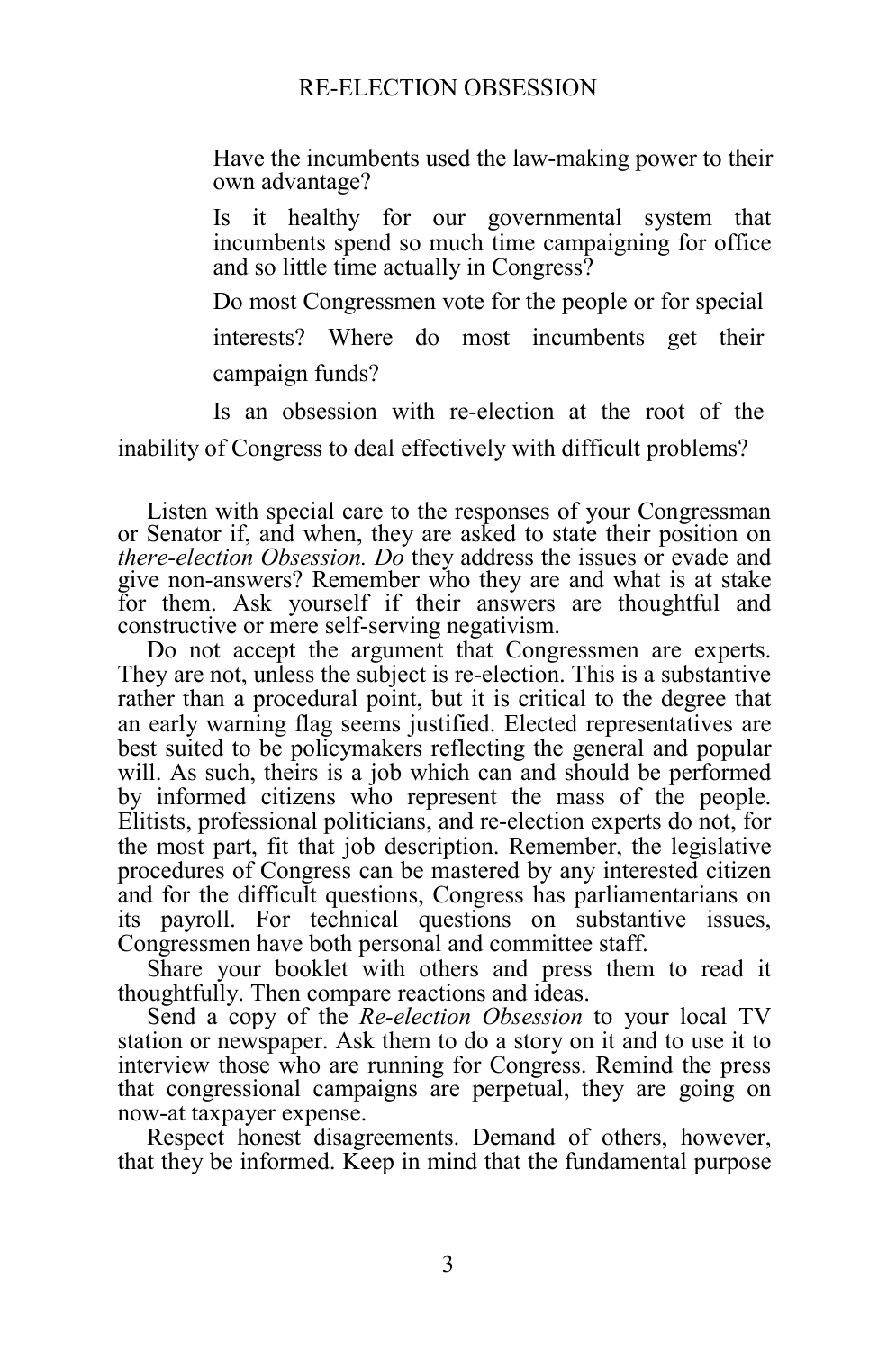of this tract is to encourage a free and open discussion on a vitally important public policy question.

The material in this booklet has been organized to show at the outset how far the problem of the re-election obsession has progressed. To do that, numbers and statistics are a necessary tool. As lifeless and uninteresting as numbers and tables may be, you are encouraged to take the time to look at them because they give us an understanding and an appreciation of how effectively the reelection obsession operates, in election campaigns.

Following that, the next section is intended to serve as a means of identifying the worst of the usurpations and abuses that successive Congresses have implanted into the system. The key to following the thought in that section is remembering the word "balance." Any practice which may appear to be reasonable or necessary can easily be abused and become oriented toward reelection purposes. In each case it is important to balance what is prudent and necessary against what is excessive and improper.

The remainder of the tract is a presentation of a proposal for reform-an Amendment to the Constitution. The proposed Amendment is discussed in question and answer form with the thought that such a format would be most useful in presenting the essential points in as compact a manner as possible. Some attention is also given to the business of amending the Constitution, how its been done in the past and how it must be done in this case.

Finally, there are appended materials which include a copy of the Constitution, a Resolution which could be presented to various groups, and supporting tables and charts. The Constitution is good reading for any citizen, the Resolution is guaranteed to generate a good discussion in any live group, and the statistical materials are from public documents readily available to any interested person.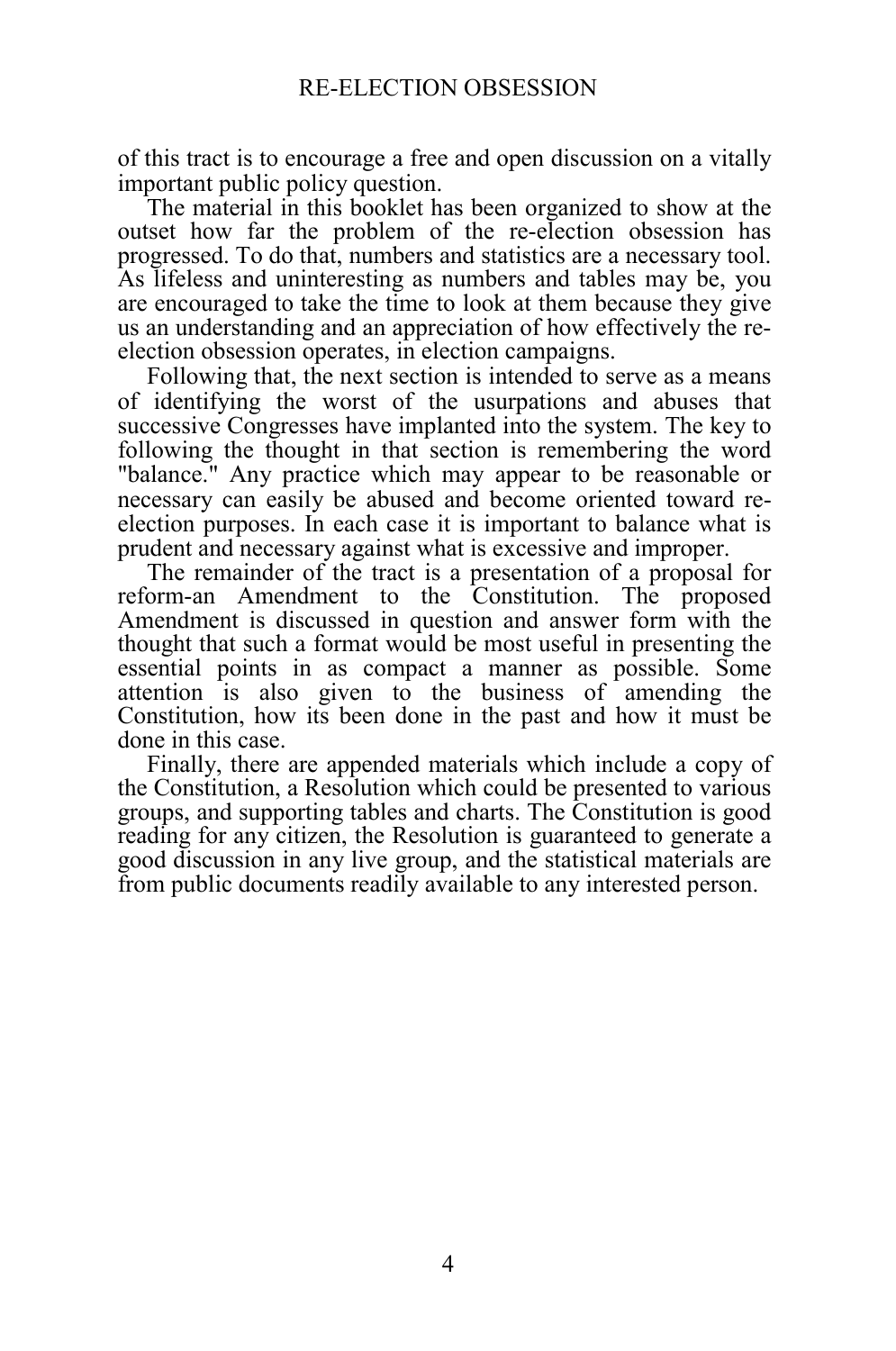## **SOME FACTS ABOUT INCUMBENCY**

That the reader may see and fully appreciate how deeply entrenched is the convention of incumbency, it will be necessary to begin with an accumulation of numbers and data. Viewed as a composite of the end result of the re-election obsession, they evidence the fact that the United States Congress has, over a period of years, institutionalized a system for guaranteeing the reelection of its own members. (The term "Member" throughout this pamphlet will mean *both* members of the House of mean *both* members of the House of Representatives and members of the Senate, unless it is otherwise qualified or the context clearly indicates a contrary intent.)

During the past three decades of our history surely, and probably before that, it has become a tradition that an incumbent Member of the House of Representatives is very seldom defeated when he runs for re-election. The same has been true of the Senate although one or two recent elections came close to creating exceptions to that pattern.

Looking first at the House of Representatives and its recent history, we see that re-election has become an established fact for over 90 percent of the Members who seek to succeed themselves in office. In 1956, 41 1 House Members sought re-election. (Remember that there are 435 Members in the House of Representatives and that all of them must stand for re-election every two years.) Of the 411 running in 1956, 389 were successful. That was re- election success at the rate of 94.6 percent! Two years later, in 1958, the percentage only dropped to 89.9 when 356 of the 396 incumbents who ran won re-election.

In all the elections from 1956 through the most recent one in 1982, the lowest percentage of re-election experienced by the House was 86.6. That occurred in 1964 when 344 of 397 incumbents were re-elected. In that election only 45 were defeated in November and 8 were deposed in primaries.

The best year for incumbent House Members was 1968. Only 9 Members were defeated in the general election and 4 in the primaries, and 396 of 409 Representatives who ran were reelected. That was not perfect, but it was re- election success at the percentile level of 96.8! That remarkable record of success for incumbent House Members was consistently maintained in the 13 elections from 1956 through 1980. See Appendix A, Chart 1. [Not reproduced here.]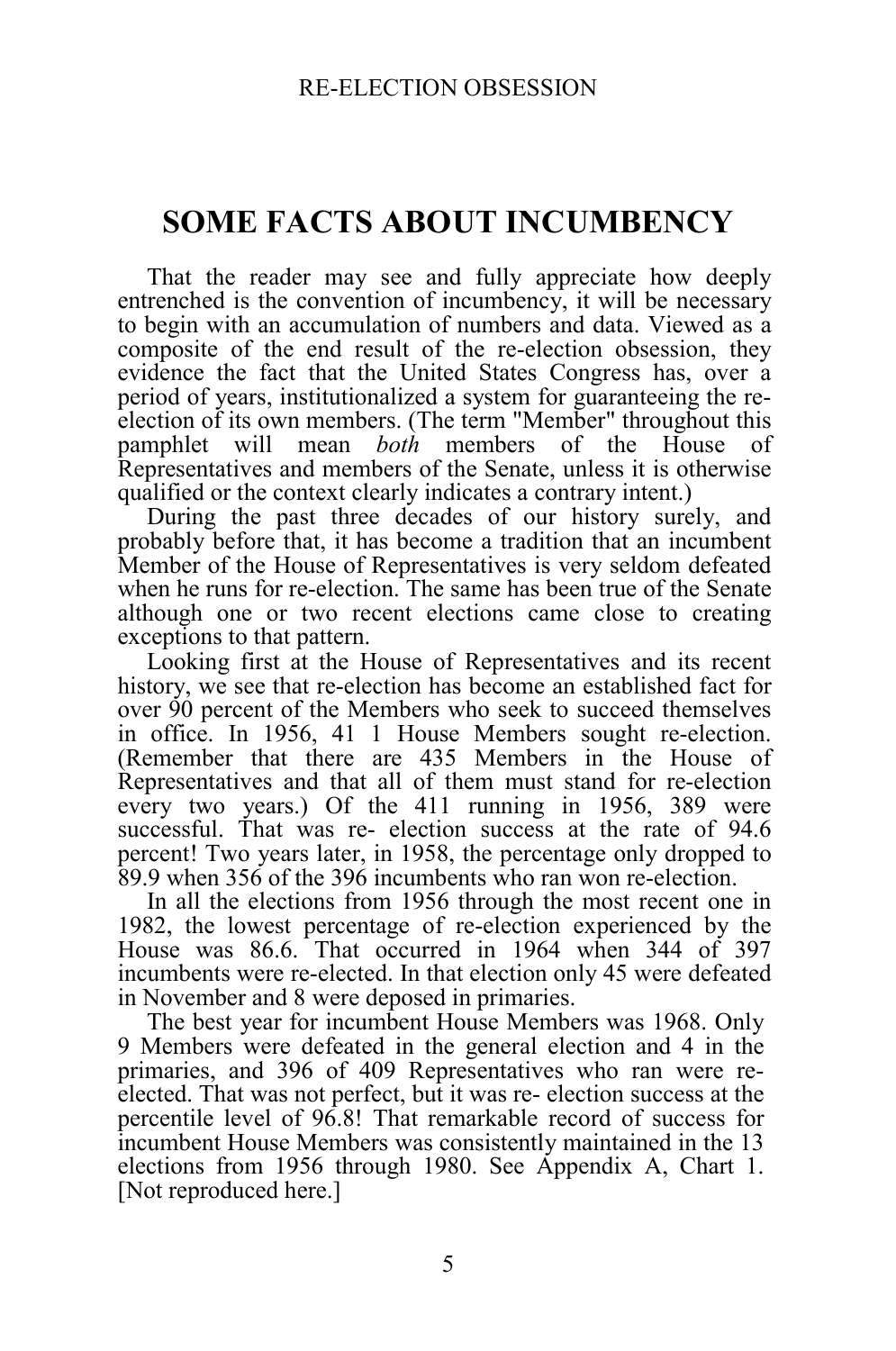In the most recent election of 1982 which is not recorded in chart 1, only 29 incumbents were defeated in the general election. Of the 383 general election incumbent candidates, 354 were successful. The 1982 success rate of over 92 percent is therefore dead center on the overall average which, for the period of 1956 through 1982, is also 92 percent.

Senators, during the same 26-year period, have not fared quite as well. Remembering that fewer Senators stand for re-election in each two-year election (approximately 33 as contrasted with 435 House members), it would be expected that a one or two number variation would cause the percentages to fluctuate more than those for the House.

 A review of the result for two illustrative years bears out that expectation. In 1966, 28 of 32 incumbents were successful for a percentage of 87.5. Only two years later in 1968, 71.4 percent were successful when  $20$  of  $28$  incumbents were able to win reelection.

 The overall Senate average, however, is 77.6 percent during the period 1956 through 1978. It is interesting to note that in the three elections, 1976, 1978, and 1980, Senate incumbents did not enjoy re-election success at that level. In 1978, the percentage dropped to 60 and in 1980 it was 55.2. In fact, 1980 was the worst year for incumbent Senators during the 26-year period we have been reviewing. In 1980, 13 Senators lost seats, but of that number 4 were lost in primaries. See Appendix A, Chart 1. [Appendix A is not reproduced here.]

Yet it must be recorded that in the 1982 election only 2 incumbent Senators were defeated of the 30 incumbents running. That is re-electionatbetterthana93 percent level and is second only to 1960 when, of the 29 Senators seeking re- election, only I lost yielding a success rate of 96.6 percent.

While many political analysts, in 1982, concentrated on the margins of party victory or party loss and eagerly tried to find signs of change in the political winds from those margins, they missed an essential point. That omission resulted from the fact that they looked only at political factors, real and imagined, and did not attempt to deal seriously with the incumbency factor.

The consistent and overwhelming domination of congressional elections by incumbents transcends political considerations. Even the thunderous shake of Watergate, that was almost universally thought to have cracked our political foundations, brought only a little dust from the high secure shelf of incumbency. In 1974,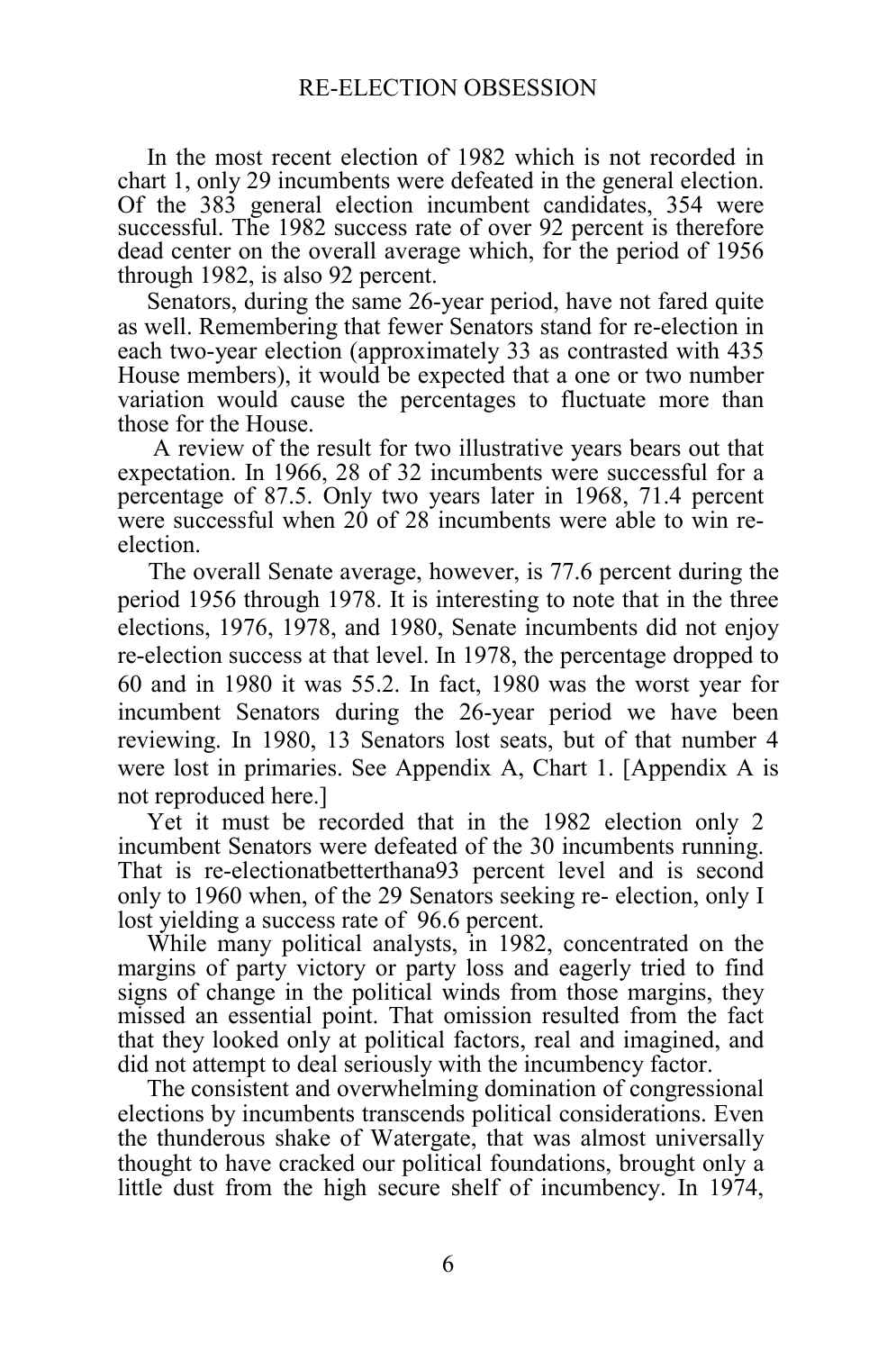87.7 percent of the House Members seeking re-election were successful when 343 of 391 incumbents held their seats.

Incumbency may be seen as even more of a factor when we look a bit closer at a given election. For example, consider that of the 97th Congress's 435 members, only 81 will be new to the 98th Congress. Of those 81 members not returning, 23 simply retired, 18 were ambitious and ran for other political offices with varying degrees of success, 10 were defeated in the primaries; some of those were victims of redistricting. Thus, of the 383 House Members who sought re-election, 354 were successful. That is success at better than a 90 percent level and consistent with the general trend. Looking yet a bit closer, we note that of the 29 incumbents who lost in 1982, 14 were in the most vulnerable category, i.e., first-termers.

If voter sentiment is related at all to the economy and/or to a perception of the condition of foreign affairs, then the force of incumbency is even greater than anyone has dared to imagine. Reelection is thematic and constant in our national political life. Transient events have been deflected by it; currents of popular will have been diverted by it into a reservoir where the pressures created by congressional inactivity grow ever greater. No matter what happens to the country, the incumbents survive.

While the incumbents have been arranging for and protecting their own re- election, the voters have been steadily losing interest and have been deserting the election system. The trends are alarming and they show a marked decline in the percentage of eligible voters actually voting in both off year and presidential year elections.

From 58.S percent in 1960 and 57.8 percent in 1964 of eligible voters casting votes, a decline occurred until 35.5 percent in 1978 and 47.9 percent in 1980 voted. The difference between the 35 and 47 percent is almost certainly due to the fact that 1980 was a presidential election year. Appendix A, Charts 2 and 3.

Even more arresting, however, is the fact that in 1980, a presidential election year, less than half of the eligible voters in this country voted for Members of the House of Representatives. More specifically, we note that in gross numbers,  $162,76$  1,000 Americans could have voted for House Members in 1980, but only 77,995,000 did so. Proceeding from that and applying a 51 percent-to-win factor, 39,777,450 voters out of the 162,761,000 who were eligible decided the composition of the House. Therefore, approximately 24 percent of the Nation's voters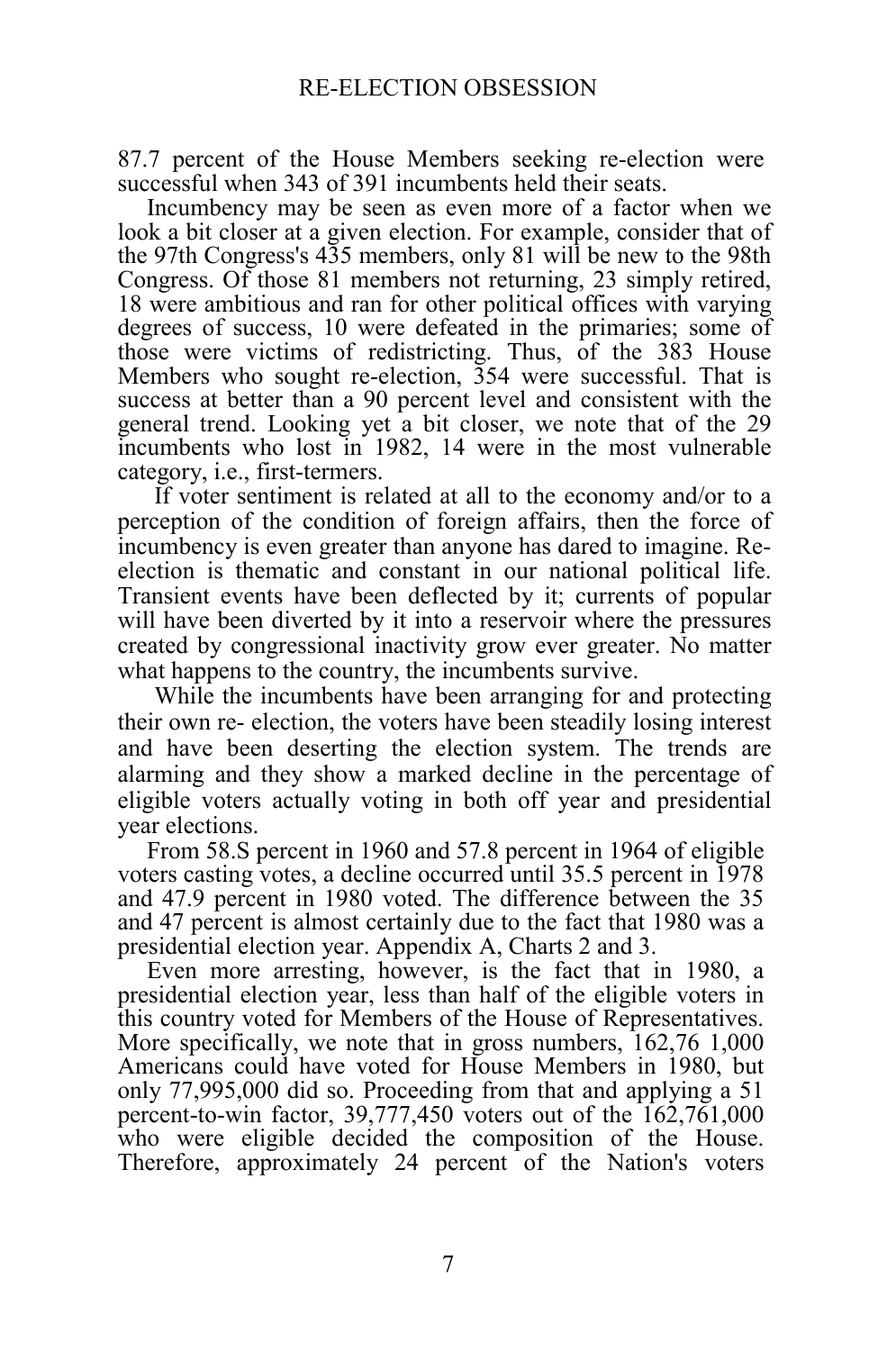selected the House of Representatives for 100 percent of the people,

These numbers tell an alarming tale of eroding voter interest and participation, but they do not by themselves give any reasons for the torpor which has been enveloping the American body politic. The argument could be made that it is the fact of incumbency which is in large measure responsible for the erosion of voter interest. Detailed statistical evidence would be required to conclusively support the contention, but we can, in general, note the steady decline of voter participation during a period of high incumbency success. The reader can look for himself at specific election contests in his own state and perhaps determine whether the proposition has substance. Appendix A, Chart 4.

Although it is not directly related to the active application of re-election devices, it is interesting to note one significant effect of perpetual office holding in the Congress. The average tenure of the chairmen of the standing committees of the House of Representatives is over 22 years. The average tenure of chairmen in the Senate is nearly two terms, or over 11 years.

Even with the larger than average turnover in the Senate in the 1978 and 1980 elections, the 97th Congress had 13 Senators with over 20 years of continuous service. In the House some 50 Members have 10 or more consecutive terms (20 years). In both the House and Senate these long tenured Members typically are the chairmen and ranking minority Members of all the standing committees and of the subcommittees. The significance of this is that positioned thus, a few long-term Members totally control the flow of legislation through Congress. They exert commanding influence over what bills are selected for consideration, when hearings will be held, and who will testify for and against the bills. For identification of the longest tenured Members see Appendix A, Charts 5 and 6.

What we have described is, of course, the seniority system which has been the target of much criticism for many years and has been the subject of repeated attempts at reform. Proposed reforms have met with only moderate success and today it is still fair to say that it is the underlying force which controls the events in Congress. The disproportionate power of the "seniors" is due almost entirely to the seniority system which is, of course, able to exist only as the misbegotten child of incumbency.

From the examples and statistical evidence set out above, one is led to conclude that either the American people love their Congressmen and Senators and approve of their legislative behavior or that there are other less obvious reasons why we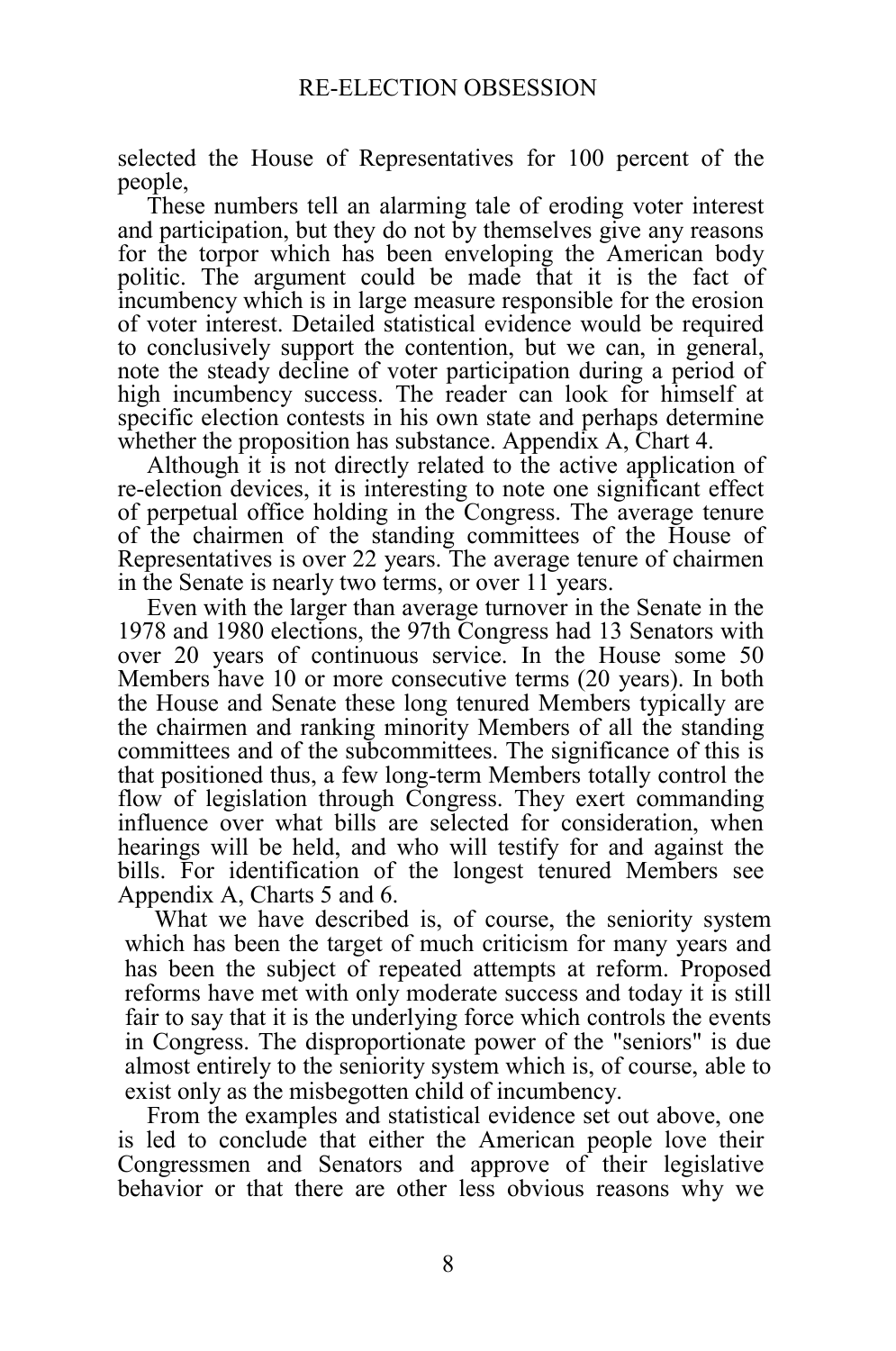#### RE-ELECTION OBSESSION

repeatedly suffer the phenomena of in incumbency success each and every two years. Since it is a premise of this tract that there are indeed other and more plausible explanations for the invincibility of incumbents, we should now turn from the alarming statistics of re-election and consider the various instruments and methodologies which are at the root of habitual re-election and which successive Congresses have carefully and quietly woven into the fabric of our election processes.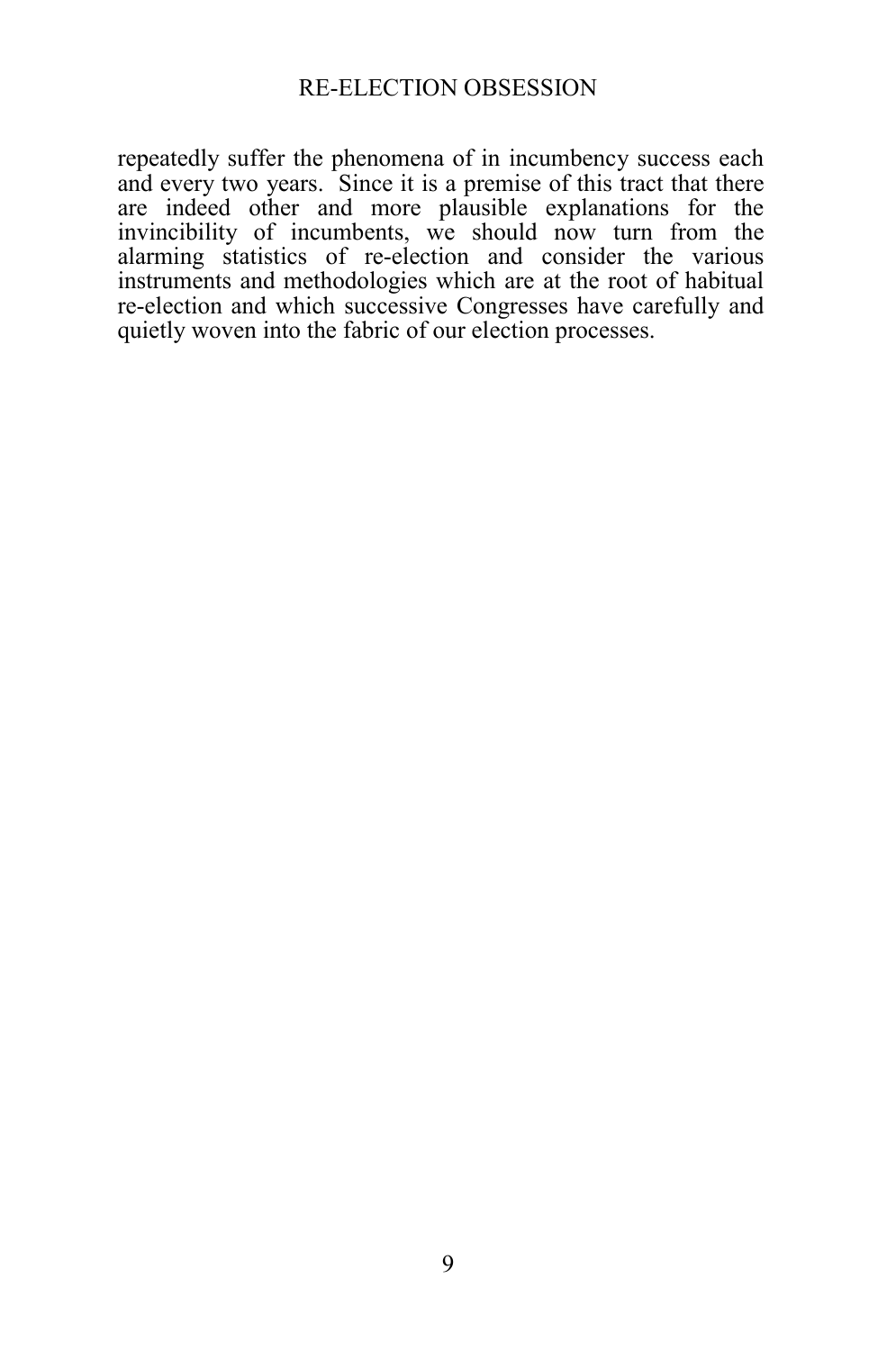#### RE-ELECTION OBSESSION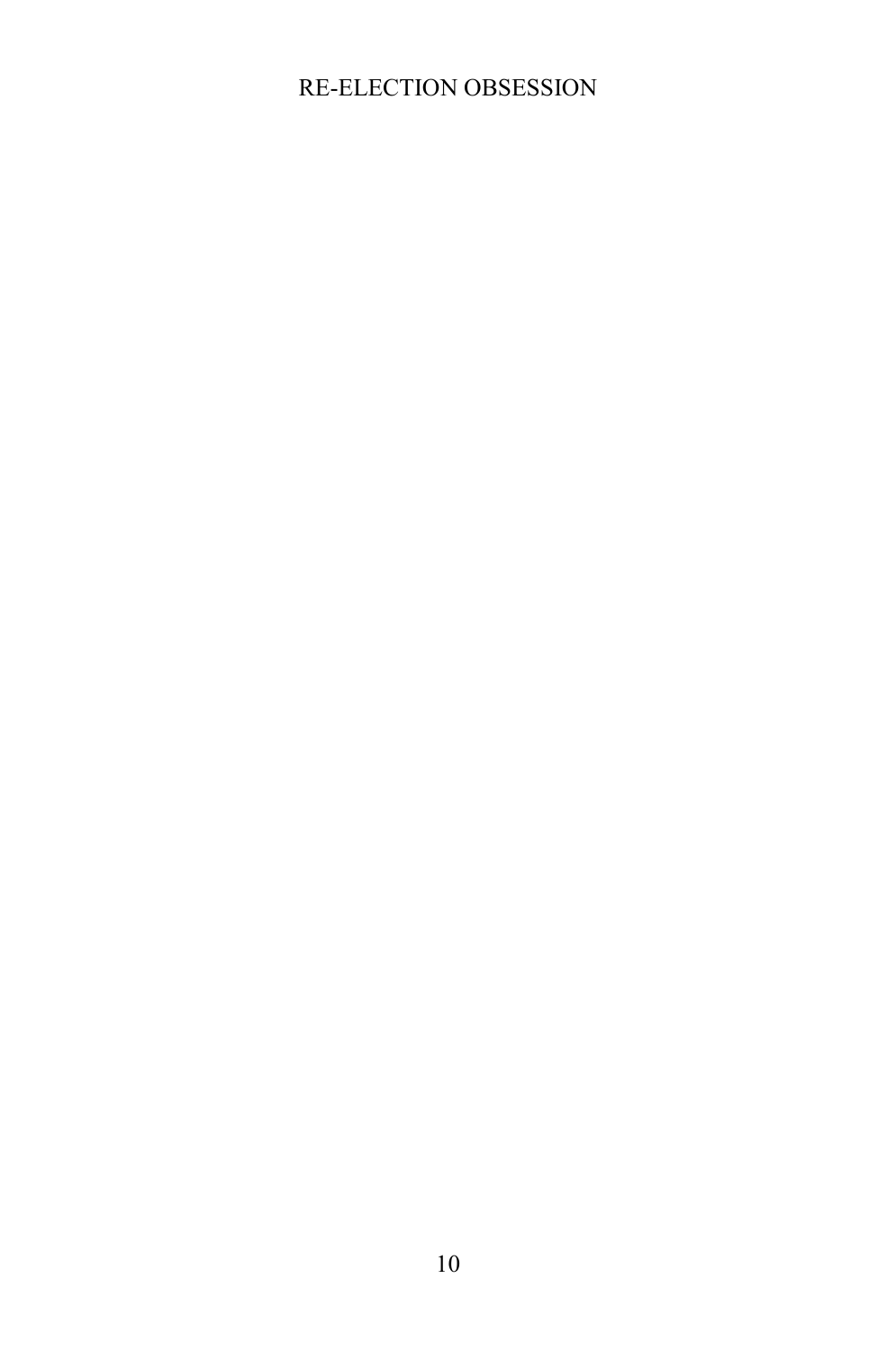### **HOW THEY WIN, AGAIN AND AGAIN AND ...**

Incumbents win because they work at it and because they have the tools necessary for the task. They work at re-election incessantly, continuously, and at the expense of the taxpayers they were elected to represent. The habit, quickly learned upon first being elected to Congress, is to tend and nurture the system they find in place upon their arrival.

In this section we shall look at some of the methods and instruments of re-election. As we do so, the reader should remember that the names of things vary, that practices vary from one office to another, and, tragically, that much of what is done has become accepted as the norm. It should also be kept in mind that the difficulty of our task is compounded by the fact that much of the malpractice is concealed behind a facade of "constituent service." To the extent that a Member is able to conduct and manage the business of his office under the guise of a necessity imposed by citizen interest, then we, the people who make unreason- able demands incidentally or in the aggregate, must share the blame for the abuses which result.

In trying to balance the necessary and legitimate against the excess and the corrupt, one useful touchstone would be to consider in each instance whether the practice is, in the context of an election, fair to the challenger or whether it gives the incumbent an advantage. We should recognize that some advantage is inevitable, but not all advantage is necessary.

First, it might be instructive to introduce a congressional staff. This staff exists in one form or another and to a greater or lesser extent in nearly every office on Capital Hill, in short, it is typical. Some staff is obviously necessary to the conduct of office business and legislative affairs, but other staff members and work performed by them are almost entirely directed by the re-election obsession and constitute a blatant arrogation of public power and the dedication of it to the selfish goal of re-election.

The Administrative Assistant (the AA) serves as general office manager and coordinator of the different activities carried on by the Member's staff. For the most part his is a legitimate and necessary function.

The Legislative Aide, also called "Legislative Assistant" or "Legislative Counsel," is charged with studying bills or legislative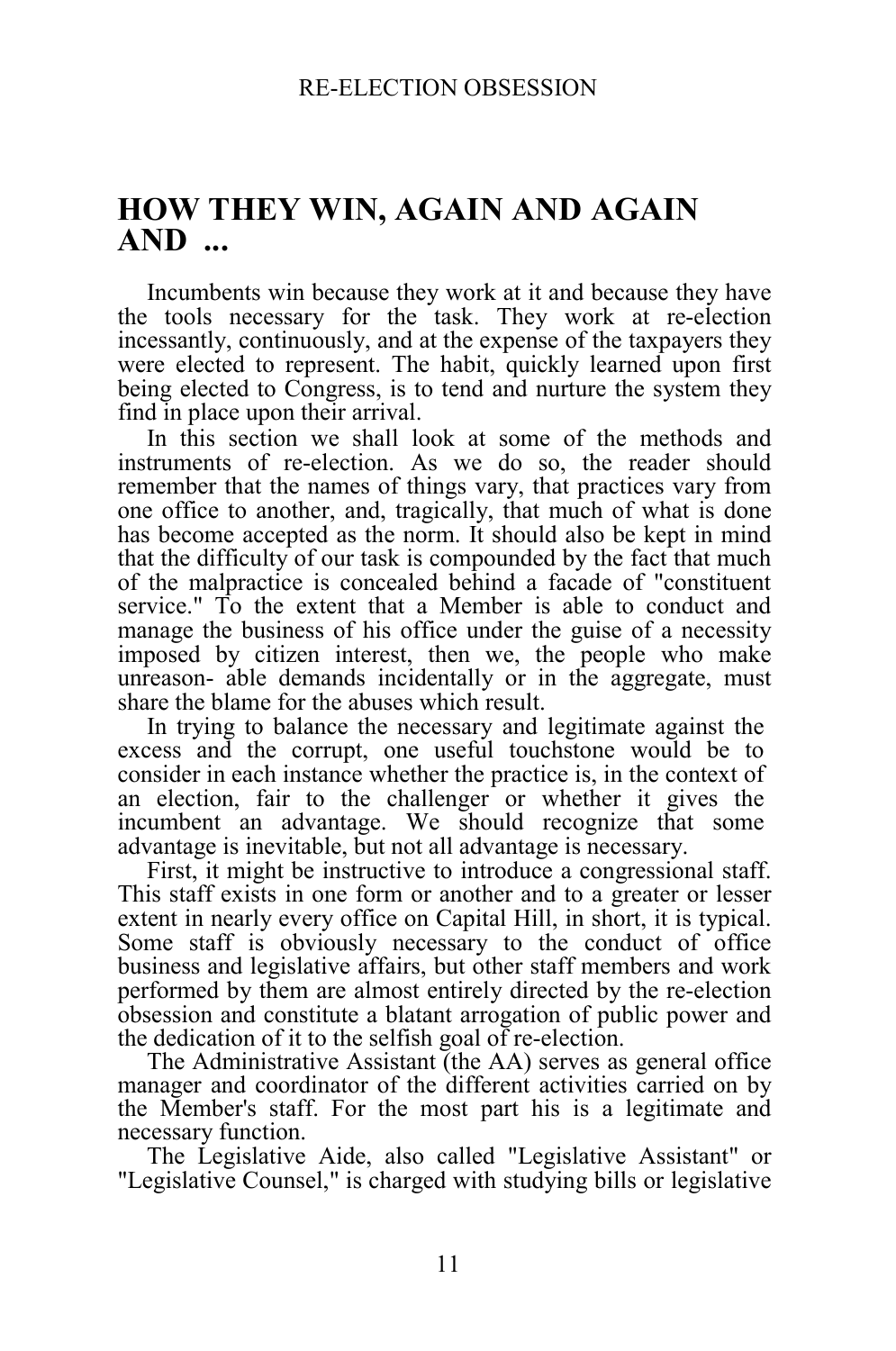proposals, writing explications of bills, and in general keeping the Member briefed on pending legislation. This staffer, and there may well be more than one-especially in Senate offices, may be a specialist in the area or areas of the Member's special interest and/or his committee assignments. This position is also necessary due to the large number of bills introduced in every session of Congress. At the same time, it should be recognized that the avalanche of proposed legislation is due largely to political posturing and represents a use of the legislative process as a device to give the appearance of serious work by the Member. Elimination of the re-election obsession would reduce the volume of legislation and consequently would help restore the position of legislative assistant to its proper role.

The Personal Secretary of the Member is a necessary and legitimate position, although the occupant does often and inevitably become involved in performing political work.

"Constituent service," "secretary," or "case worker," or some variant form is the title given to the individuals who tend to the problems and inquiries from back home. Incidentally, when you write your legislator in Washington D.C., the odds are very good that your letter and the one you receive in return are handled entirely by this staff person. This revelation perhaps comes under the category of "suspicions confirmed" and is not really a revelation at all, but it is, nonetheless, of interest to call attention to the fact that the illusion of personal attention given by a Member's correspondence is usually nothing more than a "personal" signature on your answer which may have been subscribed by an automatic machine called a signature wheel.

In any event, citizens do write to their Congressmen and Senators and ask, demand, and suggest, and, in turn, expect answers. The volume of mail is usually substantial and the individuals who perform the responsive work must, in addition to being tactful and inventive, use some standardized approaches. The form letter or petition-type of incoming letter usually gets a form return. Letters stating problems with the executive branch bureaucracy are forwarded to the appropriate agency for information and/or an answer. The agency response is then incorporated into a letter to the constituent carefully designed to give the citizen a feeling that he has received the personal attention of the Member.

 In the caseworker operation, we see the dilemma that is created when an attempt is made to evaluate the re-election nature of the office staff. On the one hand, the work is a necessary function for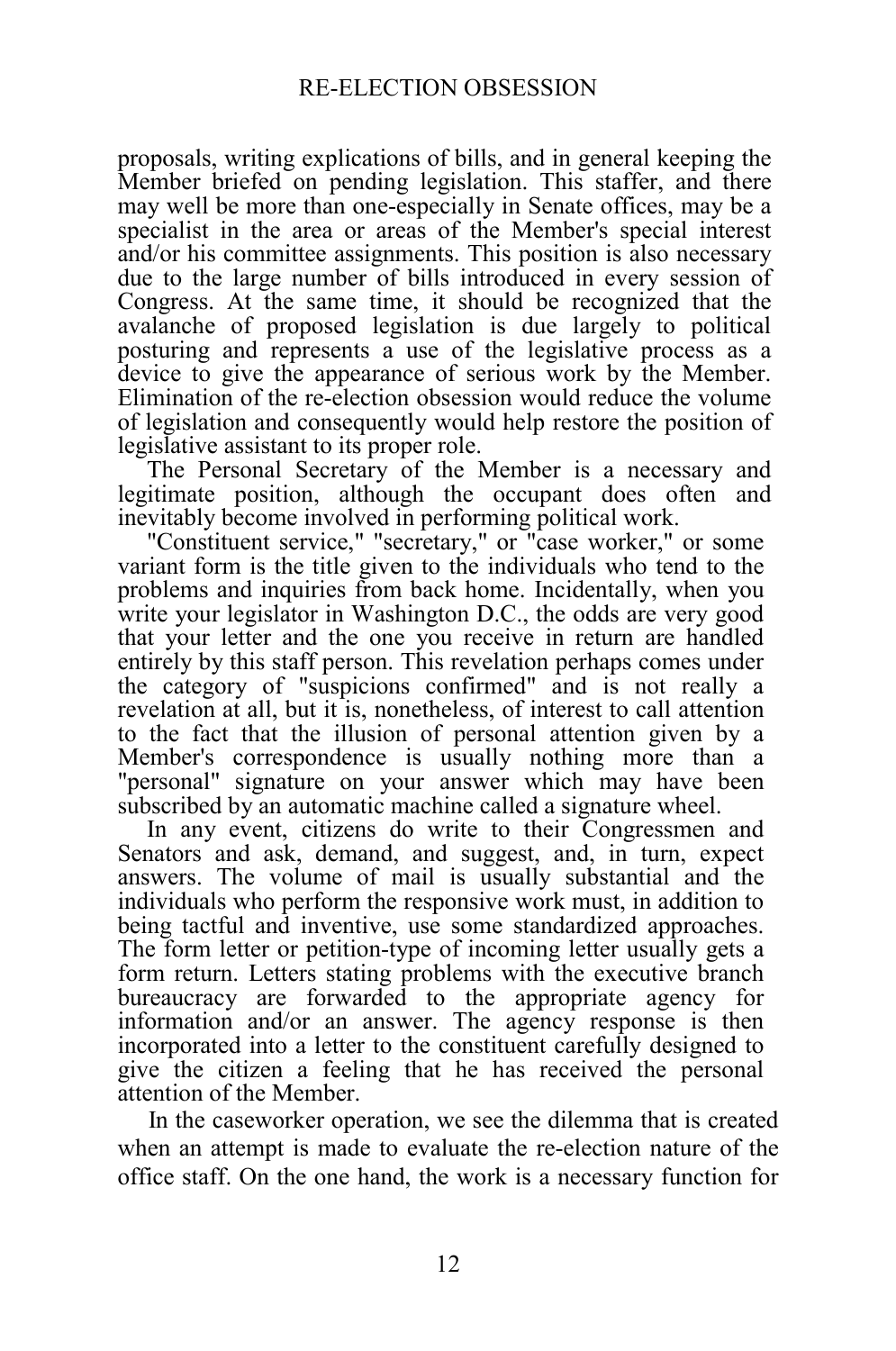one who is expected to represent people from his state. On the other, the constituent service machine is a well-oiled re-election device. Many Members go to great lengths to insure the smooth functioning of this service and strongly feel that good constituent service is one of the keys to re-election.

 An illustration of the improper use of staff and of an abuse of the office entrusted to Members of Congress is seen in the broader notion of constituent service as practiced by many Members. For example, congressional employees are frequently assigned the task of scouring newspapers from back home and clipping out birth announcements, major stories about citizen accomplishments, weddings, graduations, and other similar stories. Letters are then prepared congratulating these subject citizens. Some offices send baby books to new parents, graduation certificates to new graduates, and calendars to anyone who is or seems likely to be a voter. This paraphernalia, including an endless array of pamphlets on every subject imaginable, is usually supplied to the Member's office free of charge by a bureaucracy hopeful of being well remembered when the Member votes on appropriations bills.

 All this service type material is made freely available and is conspicuously stamped with the Member's name and is mailed in franked envelopes bearing the Member's name as a flowing signature in the return spot. The flowing signature and free mailing are rights granted to Congress by Congress. "At the request of a Member ... the Public Printer may print upon franks or envelopes ... the facsimile signature of the Member..." 44 U.S.C. 733. Resultthe voter is grateful and inevitably flattered a bit by receiving mail from a Congressman or Senator; the Member has gotten his name in front of the citizen, created a debt, albeit small, which he hopes to enlarge by other methods and then to collect on election day.

Every Member has his Press Aide. No believable explanation has yet been concocted by the Congress to explain why every Member who wants one needs to have a press agent on his, or more correctly, the public's payroll. Yet there they are, paid with public money, for the almost exclusive purpose of ballyhooing imagined exploits of the Member to the voters. These individuals write news releases on any subject which he and the Member feel enhance the Member's image. These publicity stories are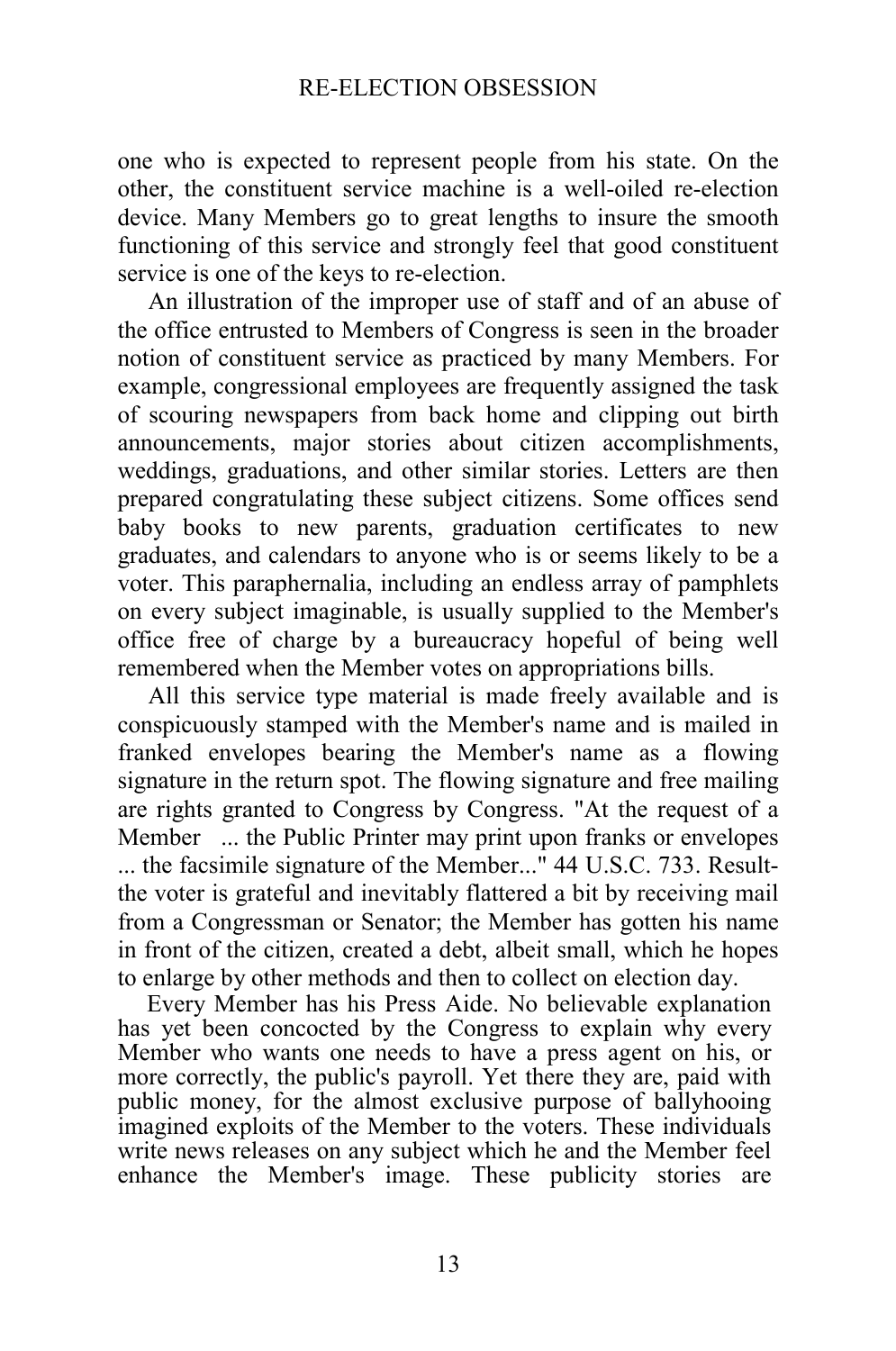distributed to home area newspapers, radio and television stations, and to any other medium which will accept and print them.

The work of these public relations experts is all the more outrageous when one realizes that if there is in fact anything newsworthy about the Member and his legislative work in serving the Republic, the matter is bound to be reported by the legitimate press. The Capital is swarming with reporters from television, radio, newspapers, syndicates, and press associations. The Congress is probably the most media-covered place in the Nation and this fact alone underscores the absence of any legitimate reason for every Member having his own publicity staff.

Even granting that there is a modest role to be played of answering news media queries and keeping the constituents informed about the Member's activities, that is a world away from the actual practice of the press agents of most Members. It is the press agent's task to maintain a steady flow of flattering articles proclaiming a special vote, the introduction of a bill, an appearance made, a statement issued, or a grant made or a contract awarded. (Even the grant and contract award functions of the executive branch have been shamefully politicized. Many, perhaps even all, agencies have a rule that requires them to give the first notice of a grant or contract to the office of the Senator and Congressman whose state and district are affected. This is for the sole purpose of enabling the Member to put out the press release and thus get the credit.

Speechwriter-the title describes the position, but in addition to speeches, the occupant of this job slot also often writes an assortment of other items for the Member. Most of the work product is purely political. Certainly the speeches are primarily fuel for the re-election machine.

Although not all Members have a staffer designated specifically as speech - writer, it is a fact that very few Congressmen and Senators write their own material. To the extent that staff members do, again the office and the resources of public office become instruments of the re-election obsession.

Almost every Member maintains and staffs at least one office in his district or state. These offices are to be found in such diverse places as shopping centers, office complexes, and Federal buildings. Those who work in these offices are given the ostensible assignment of providing constituent service. In fact they can and do provide on-the -scene availability to the citizen who is far from the highly centralized bureaucracy in Washington, D.C.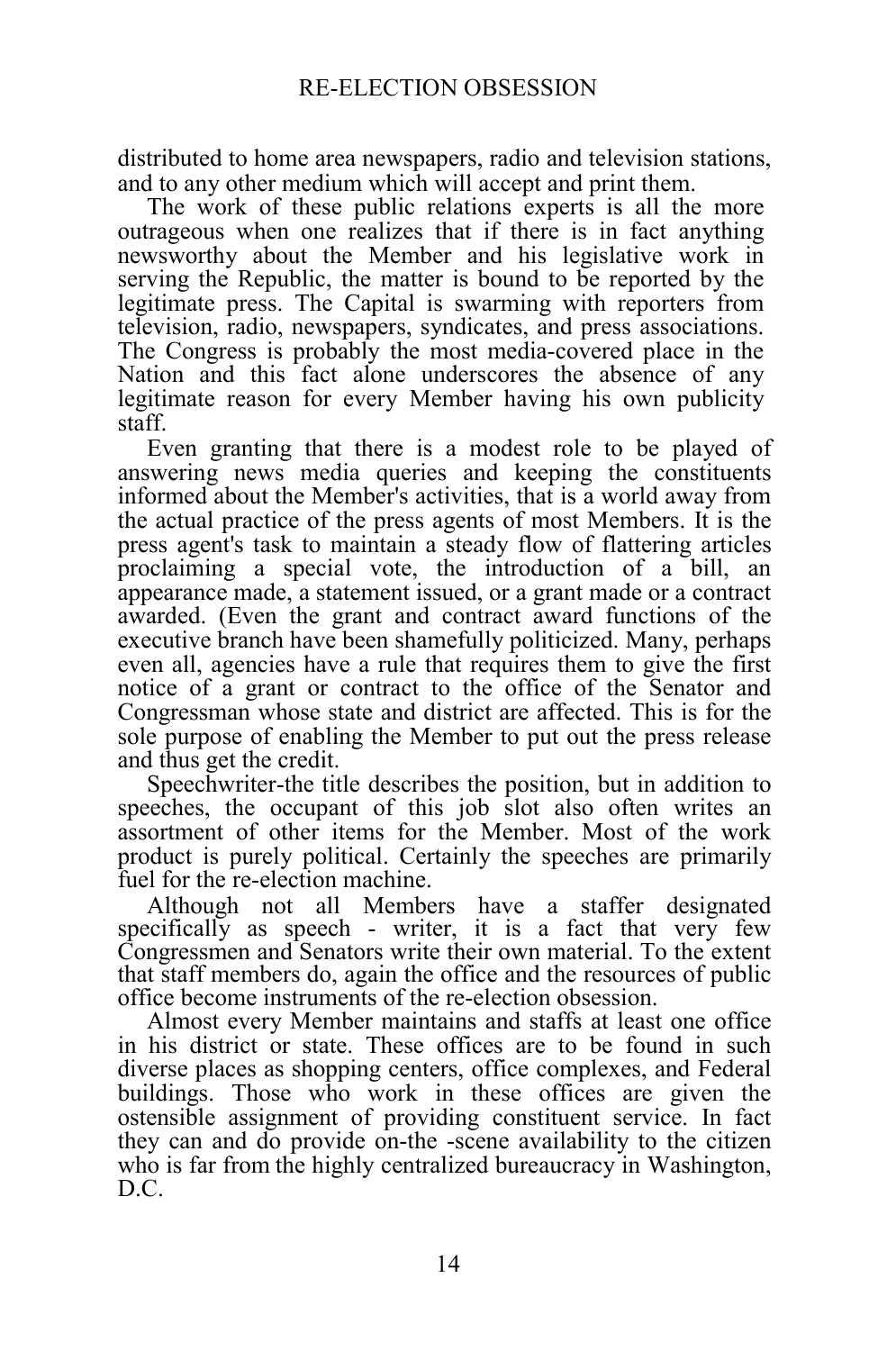The difficulty with the district workers, as we have seen with the other staff positions outlined above, is that there is a duality of purpose. While providing the citizen with a means of dealing with the too often implacable Federal government, the district office frequently becomes a year-round campaign headquarters. The Member's name is displayed everywhere; everything in the office is done in the name of the Member smiling down on the humble petitioner from the picture covered walls. The district office can also be a storehouse and distribution point for campaign literature. The people who staff these offices are inevitably close and dear friends of the Member and they plan schedules for the Member and arrange speaking engagements, all the while keeping a close watch on the political pulse of the area. In these and other ways the district offices are political outposts in the re-election campaign.

The district office authority was given by the Congress to itself indirectly through Public Law 92-184, enacted on December 15, 197 1. Section 401 of that law is a license to streamline the reelection machine.

Sec. 57. Adjustment of allowances by Committee on House Administration.

(a) Until otherwise provided by law, the Committee on House Administration may, as the committee considers appropriate, fix and adjust from time to time, by order of the committee, the amounts of allowances (including the terms, conditions, and other provisions pertaining to those allowances) within the following categories:

(1) for Members of the House of Representatives, the Resident Commissioner from Puerto Rico, and the Delegate from the District of Columbia-allowances for clerk hire, postage stamps, stationery, telephone, and telegraph and other communications, official office space and official office expenses in the congressional district represented ... official telephone services in congressional district represented, and travel and mileage to and from the congressional district represented; and...

(b) The contingent fund of the House of Representatives is made available to carry out the purposes of this section.

2 U.S.C. 57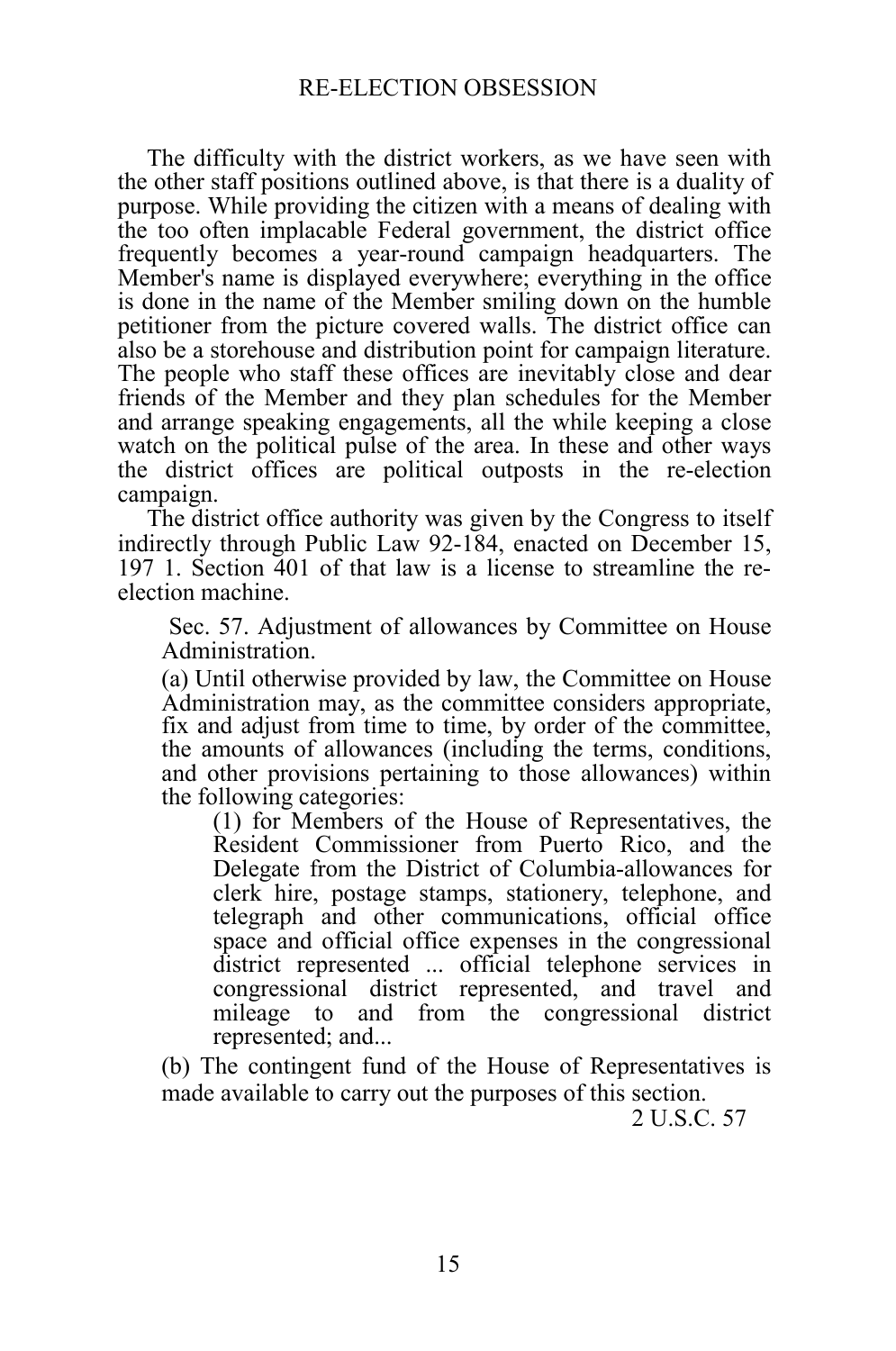In the above passage, the Congress wrote into the law conclusive evidence of the existence of its re-election obsession. It went underground with the cookie jar. The new privileges it wanted were too publicly objectionable to be handled by public laws so, in the case of the House, authority was given to a committee. The House Committee on Administration was given control over congressional district offices, travel, stationery allowances, and the other items mentioned in the statute. These sweeping powers were to be exercised in any manner deemed "appropriate." We shall see the Committee in action later in the area of travel, but for now we will be content to point out that the first order issued by the House Committee on Administration provided, in part:

Resolved that effective January 25, 1972, each Member of the House of Representatives shall be entitled to office space suitable for his use in the district he represents at such places designated by him in such district.

The Order goes on to provide that the member may have two offices in post offices or Federal buildings, that the total allowance in lieu of provided space shall be \$200 per month or \$350, if the Member certifies that rents are high, and that Members are entitled to have a total of three offices "outfitted with office equipment, carpeting, and draperies at the expense of the General Services Administration."

Order Number 1 was rescinded by Order Number 12 which made certain technical adjustments in the original allowance and increased the "hardship" allowance to \$500 per month.

The duality of the local office function is further illustrated by the recently devised "mobile office." It would be difficult to imagine a more overtly political operation and, as such, a more clear misuse of congressional power than these perpetually moving presences. They are another legislative gift from the Members to themselves.

(A) senator may lease one mobile office for use in the state he represents and shall be reimbursed from the contingent fund of the Senate for the rental payments made under such lease.

2 U.S.C 59(e)(1)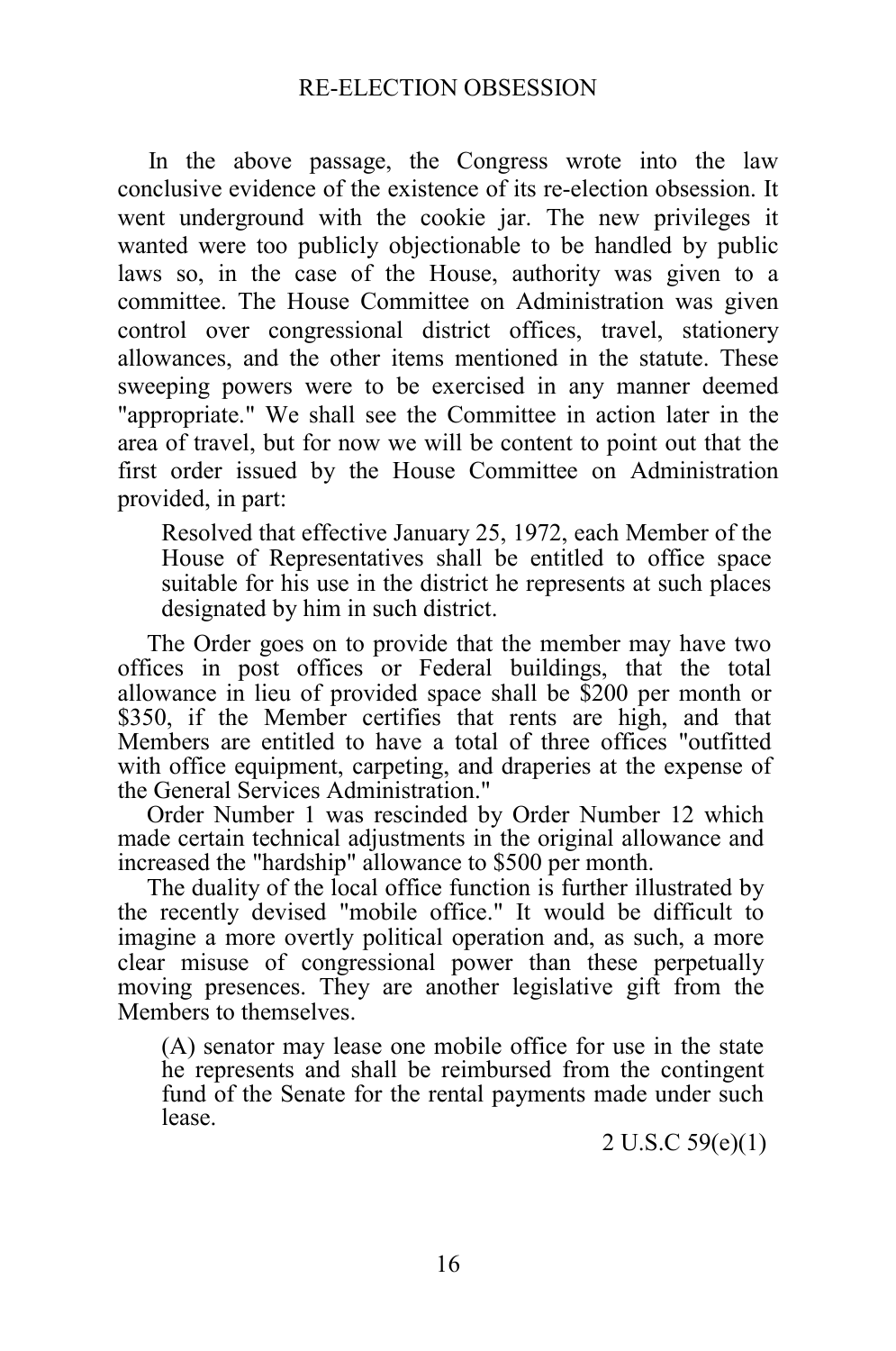Many Members have shunned the use of mobile offices out of a well-founded fear that they will be seen for what they are, an obvious re-election operation. Briefly, the mobile office has two functions. It is a mobile office, a recreation vehicle converted to an office, that, on some type of scheduled course, travels throughout the state or district giving the backwoods people a chance to talk to the Member's staff about local or individual problems. That is the service function.

The re-election function is too evident to really require comment. The Member's presence is carried to the far reaches of this district or state. The electorate is sought out and the traveling billboard makes no secret of who it is that is bringing "government to the people." Comparable advertising could not be purchased at any price and to the Member it is free. It is compelling evidence of the exercise of the power of public office for personal gain, i.e. re-election. In what is an ironic reflection of the value of the mobile office as a campaign tool, Members immobilize the mobile offices during the months immediately preceding an election. This is done to silence the criticism that they are being used for campaign purposes. When asked about the months and months of travel through the district prior to the immobilization, Members, as they so often do, simply go on the next question.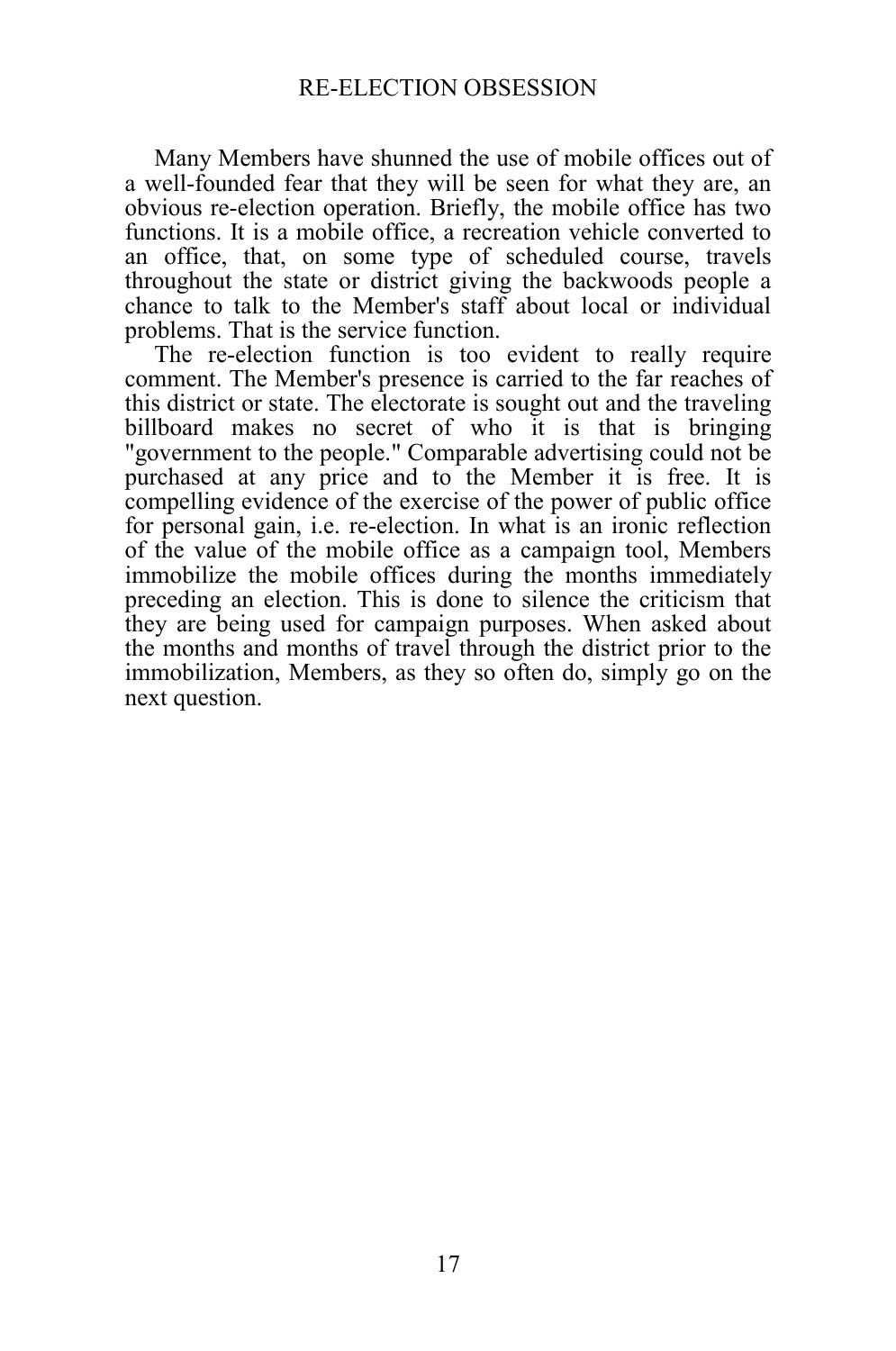#### RE-ELECTION OBSESSION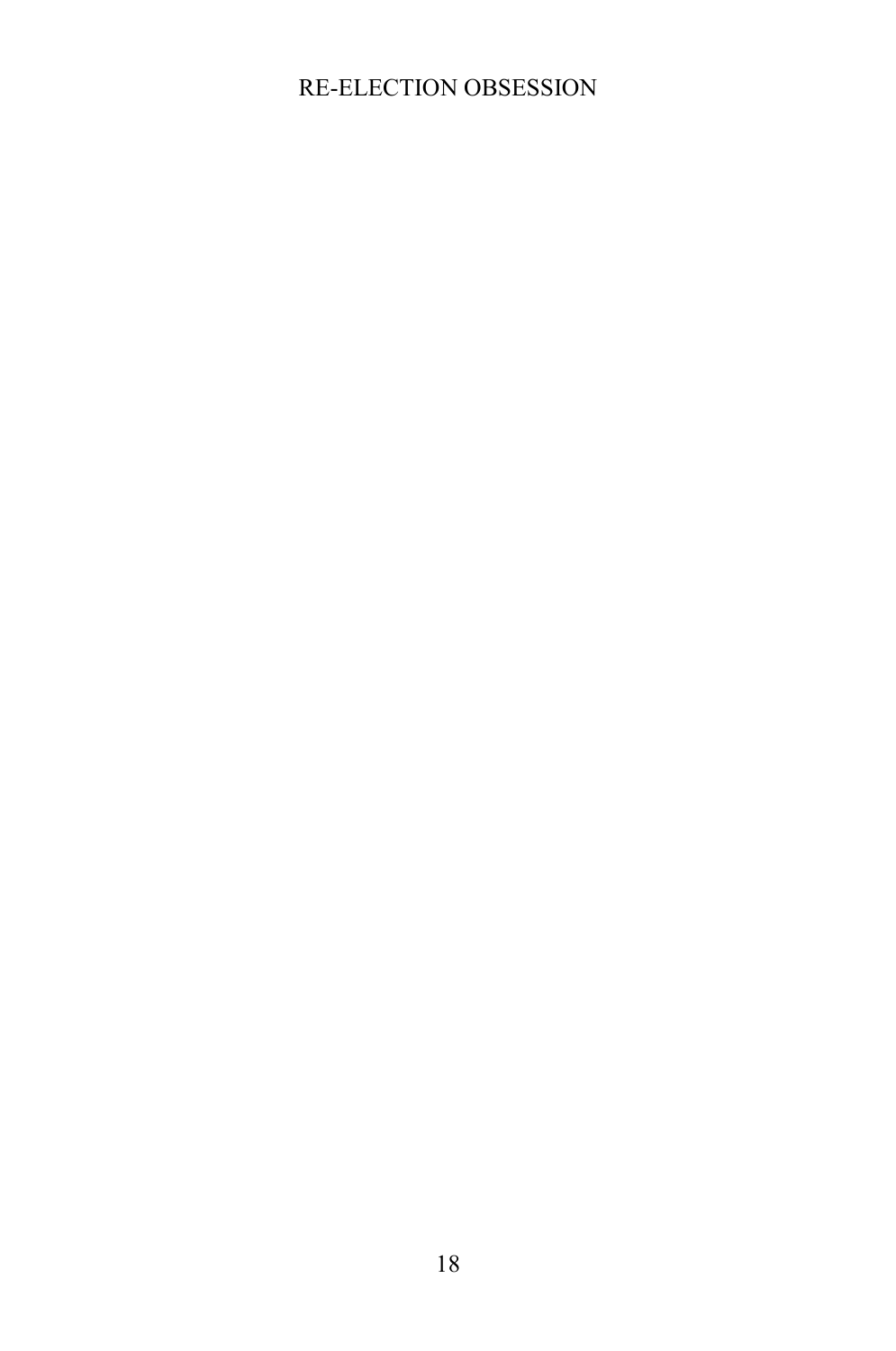#### **In Addition To the Staff…**

Turning now from the staff as an instrument of the campaign for re-election, it might be interesting to consider some of the other ways in which the Congress has voted itself election advantages. As with the staff, the degree of use and abuse varies from one Member to another, but the practices described below are the rule.

*The newsletter* is a favorite of Members. This little publication prerogative which they dearly cherish is for some Members a regular event appearing every month or two and perhaps more frequently in election years.

In appearance the newsletter almost invariably displays the Member's picture and name. In one lawsuit wherein the Member was charged with abusing the franking of newsletters, evidence was introduced that the Member's picture appeared no less than six times in one edition of his newsletter. *Rising V. Brown,* 313 F. Supp. 824.

The newsletter is usually printed in eye-catching color or on colored paper or both. It often is conveniently printed on 8!6 X 14 paper folded to form four pages. The printing type varies greatly and some Members, either individually or collectively, own their own presses. More typically, the production work is contracted out. David R. Ramage seems to be a favorite contractor of the Democrats while Thomas **J.** Lankford receives much work from the Republicans.

Content of newsletters is as various as the people who write them. Some report ongoing major events in Congress. Some carry articles explaining the Member's position on issues. Yet others are, in form, questionnaires, seeking the reader's opinions on various issues.

Whatever the form or content the trick is to get the voter's attention, to make him aware of the Member's name, and to encourage the idea that the Member resolutely stands for the principles most near and dear to the people. The desire to get the reader personally involved probably accounts for the popularity of the opinion poll technique. It impliedly says that the Member is listening to his constituents; it gets the reader to take up a pen and participate; it makes that participating reader more aware of the Member and the Member's name.

The newsletter is prepared by staff on the public payroll and it is paid for with taxpayer money by each Member out of his office allowance. For example: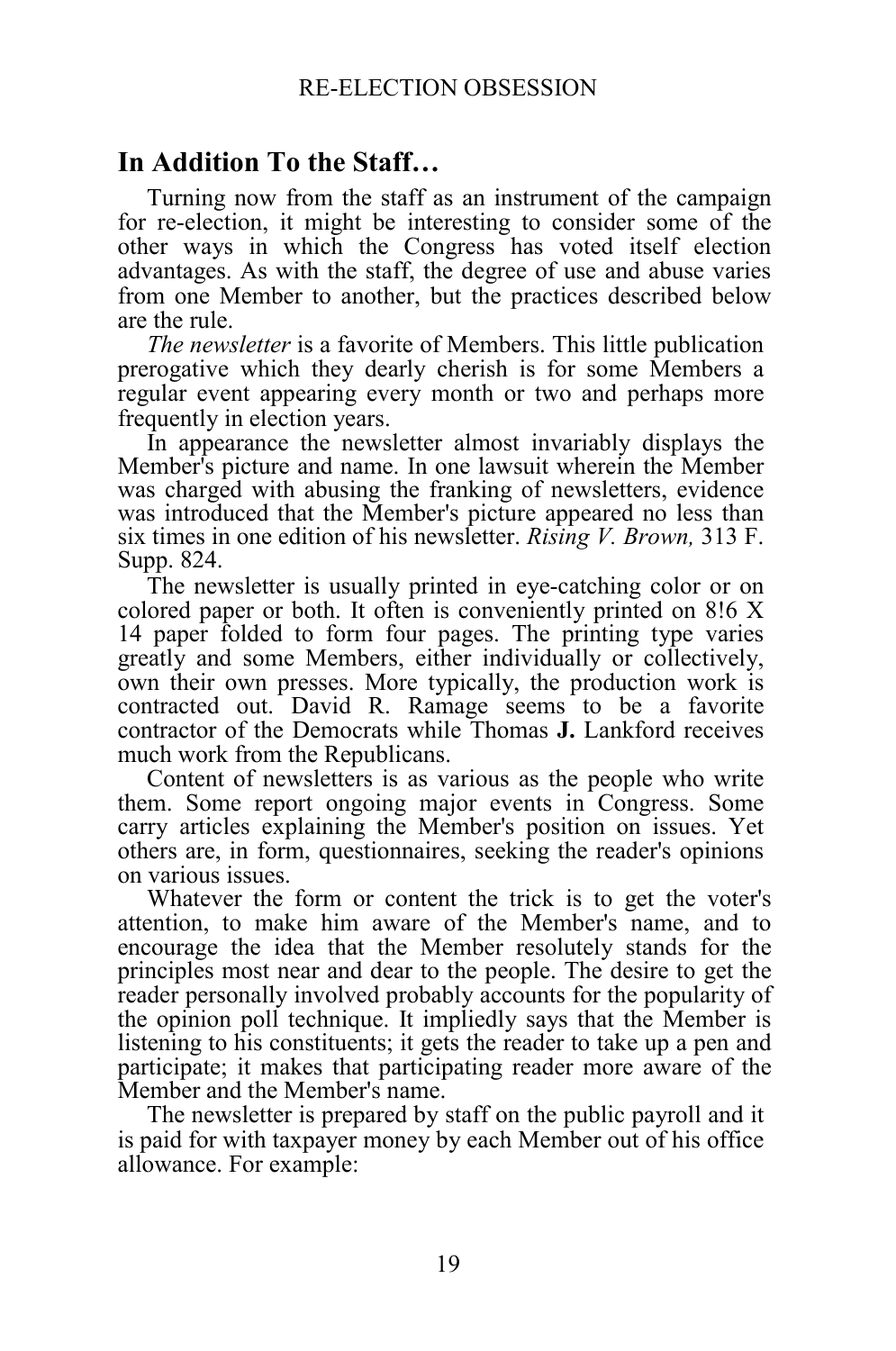Cong. Les Aucoin paid \$3,806.25 to David R. Ramage on 3/17/82 for "Official Newsletters"

Cong. Larry E. Craig paid \$3,148.15 to Thomas J. Lankford on 3/23/82 for "Questionnaire Cards"

Cong. Robert H. Michel paid \$3,417.25 to Thomas **J.** Lankford on 4/23/82 to "print Questionnaire 2-c TS"

Cong. Thomas P. O'Neill Jr. paid \$2,058.20 to David R. Ramage on 6/16/82 to print "215,000 Newsletters"

With the exception of Speaker O'Neill and Minority Leader Michel, the above examples were selected at random from the Report of the Clerk of the House for the period April 1, 1982, to June 30, 1982. These few examples serve to illustrate that the printing and mailing of newsletters is a widespread, perhaps universal, practice in the House. It is also a very expensive practice, expensive, that is, for the taxpayers. Even a generalized estimate suggests that the total could be over a million dollars per quarter for the House.

The newsletters are mailed at public expense under the address, "Boxholder" or "Postal Patron." The practice of using the newsletters in campaigns is, like the mobile offices, so patently political, that in a 'reform' of the practice in 1981, Public Law 97-69, its use was restricted somewhat in the 60 days immediately preceding an election. It is impossible to understand why it is not political in the 22 months prior to the 2 months preceding an election, but such is the re-election mentality of Congress. The enactment of Public Law 97-69 is, however, typical of the congressional approach to reform, i.e., take note of an abusive practice but curtail only the most extreme and conspicuous aspects of it. It's something like the driver who, going 90 miles an hour, slows to 75 and then heatedly complains of police harassment when handed a speeding ticket.

The use and abuse of *the frank* is a tale unto itself. It must be recognized immediately that the frank is a necessity. Members simply cannot be expected to answer at their own expense the hundreds of letters they receive every week. It is the abuse of the franking privilege that illustrates and proves again how the reelection obsession has beguiled the Members and corrupted through excess a necessary prerogative of office.

As noted above, the newsletters are obviously political in nature yet they are mailed under the frank-free to the Membersfull expense to the taxpayers. The same is true of other mass mailings such as the congratulations to graduates, the tons of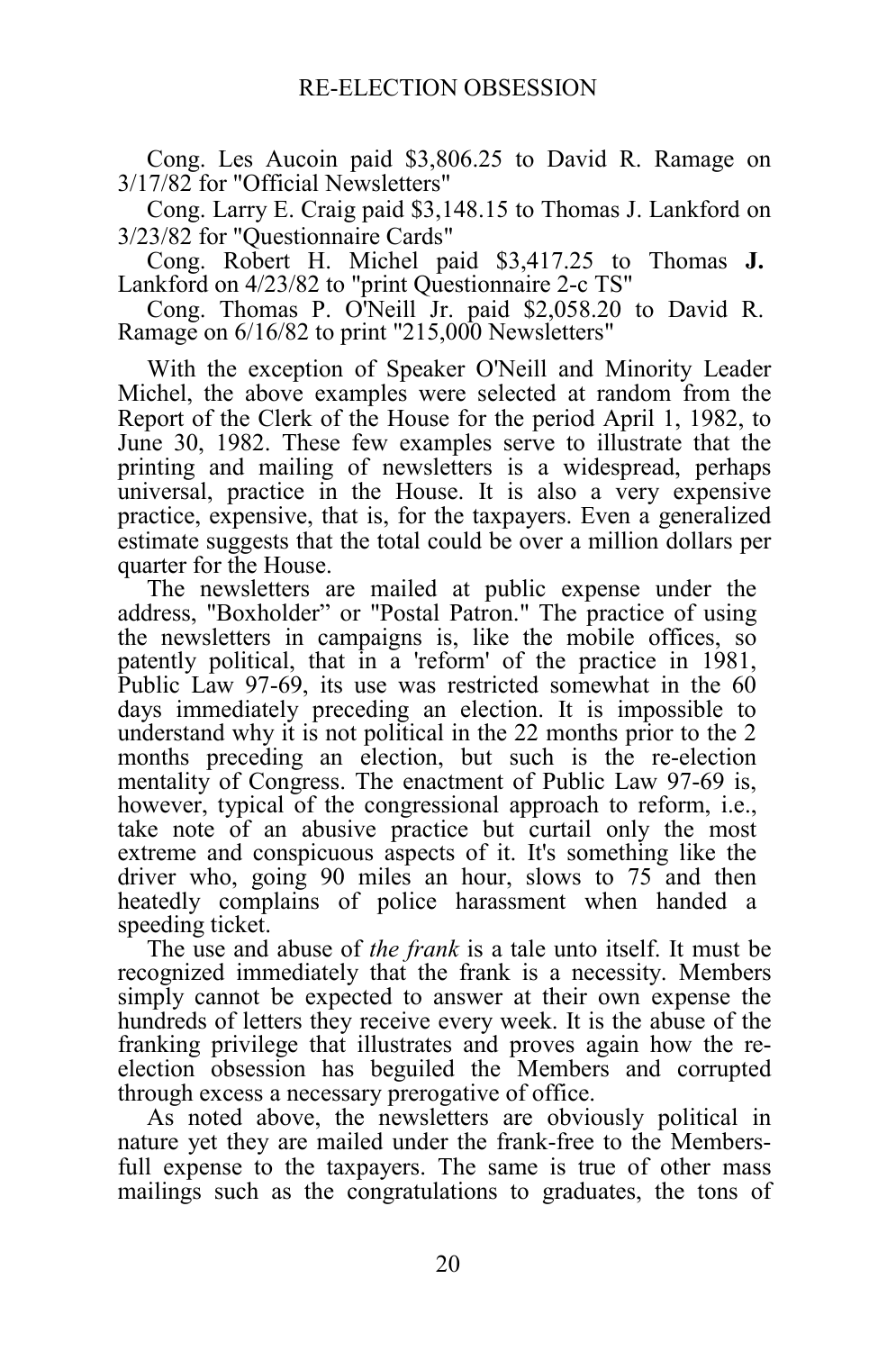booklets, stamped with the Member's name, the calendars, and the many other materials that pour forth from congressional offices each day.

The franking privileges as a creature of statute appears in section 3 2 1 0 of title 39, United Stated Code. The broad and permissive sweep of that section can only be appreciated by reading the text itself.

> Franked mail transmitted by the Vice President, Members of Congress, and congressional officials.

> (a) (1) It is the policy of the Congress that the privilege of sending mail as franked mail shall be established under this section in order to assist and expedite the conduct of the official business, activities, and duties of the Congress of the United States.

> (2) It is the intent of the Congress that such official business, activities, and duties cover all matters which directly or indirectly pertain to the legislative process or to any congressional representative functions generally, or to the functioning, working, or operation of the Congress and the performance of official duties in connection therewith, and shall include, but not be limited to, the conveying of information to the public, and the requesting of the views of the public, or the views and information or other authority of government, as a guide or a means of assistance in the performance of those functions.

> (3) It is the intent of Congress that mail matter which is frankable specifically includes, but is not limited to-

> (A) mail matter, to any person and to all agencies and officials of Federal, State, and local governments regarding programs, decisions, and other related matters of public concern or public service, including any matter relating to actions of a past or current Congress;

> (B) the usual and customary congressional newsletter or press release which may deal with such matters as the impact of laws and decisions on State and local governments and individual citizens; reports on public and official actions taken by Members of Congress; and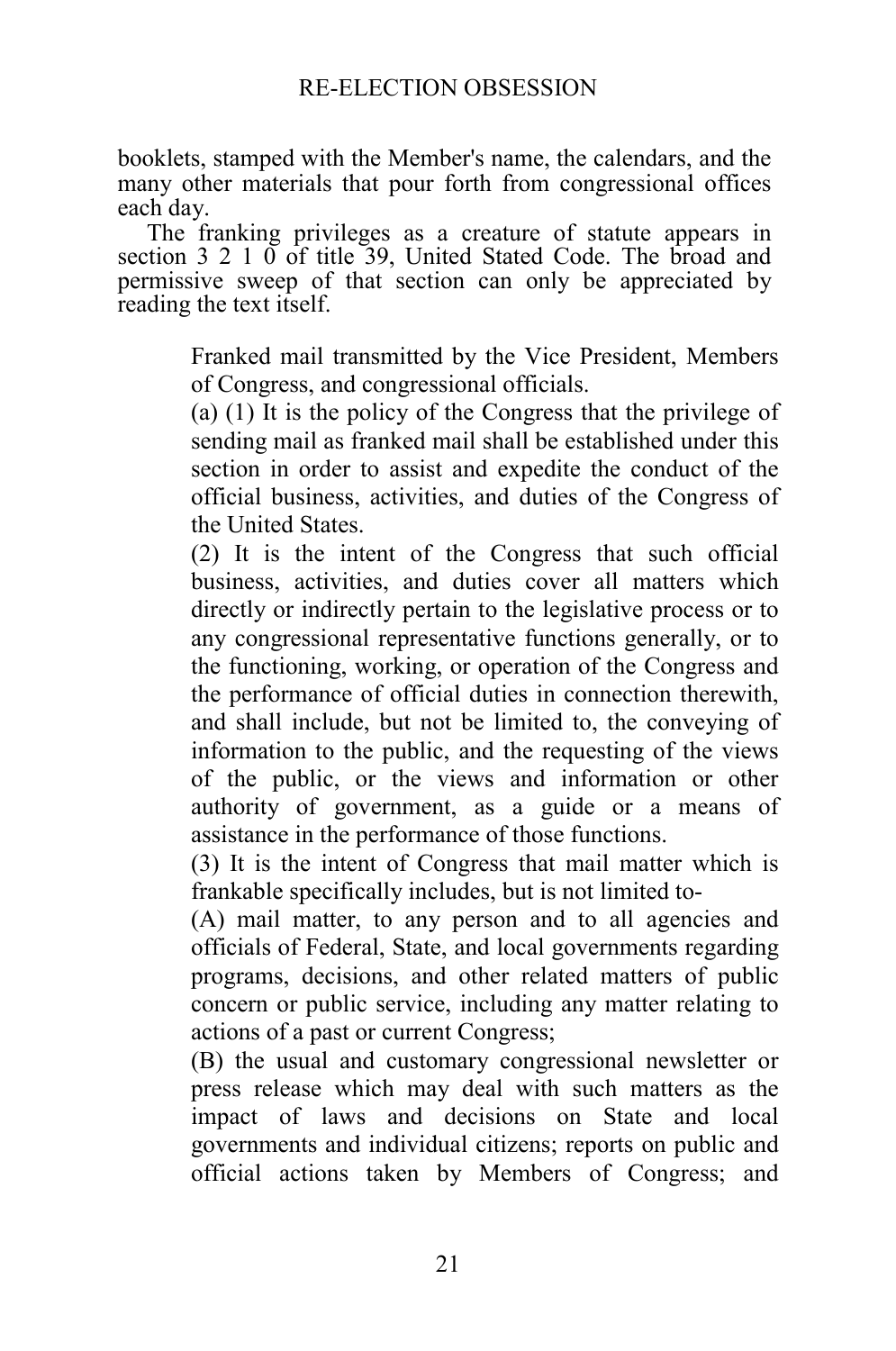discussions of proposed or pending legislation or governmental actions and the positions of the Members of Congress on, and arguments for or against, such matters;

(C) the usual and customary congressional questionnaire seeking public opinion on any law, pending or proposed legislation, public

issue, or subject;

(D) mail matter dispatched by a Member of Congress between his Washington office and any congressional district office, or between his district offices;

(E) mail matter directed by one Member of Congress to another Member of Congress or to representatives of the legislative bodies of State or local governments;

(F) mail matter expressing congratulations to a person who has achieved some public distinction;

(G) mail matter, including general mass mailings, which consists of Federal laws, Federal regulations, other Federal publications, publications purchased with Federal funds, or publications containing items of general information;

(H) mail matter which consists of voter registration or election information or assistance prepared and mailed in a nonpartisan manner;

(I) mail matter which constitutes or includes a biography or auto- biography of any Member of, or Member-elect to, Congress or any biographical or autobiographical material concerning such Member

or Member-elect or the spouse or other members of the family of such Member or Member-elect, and which is so mailed as a part of a Federal publication or in response to a specific request therefore and is not included for publicity purposes in a newsletter or other general mass mailing of the Member or Member-elect under the franking privilege; or

(J) mail matter which contains a picture, sketch, or other likeness of any Member or Member-elect and which is so mailed as a part of a Federal publication or in response to a specific request therefore and, when contained in a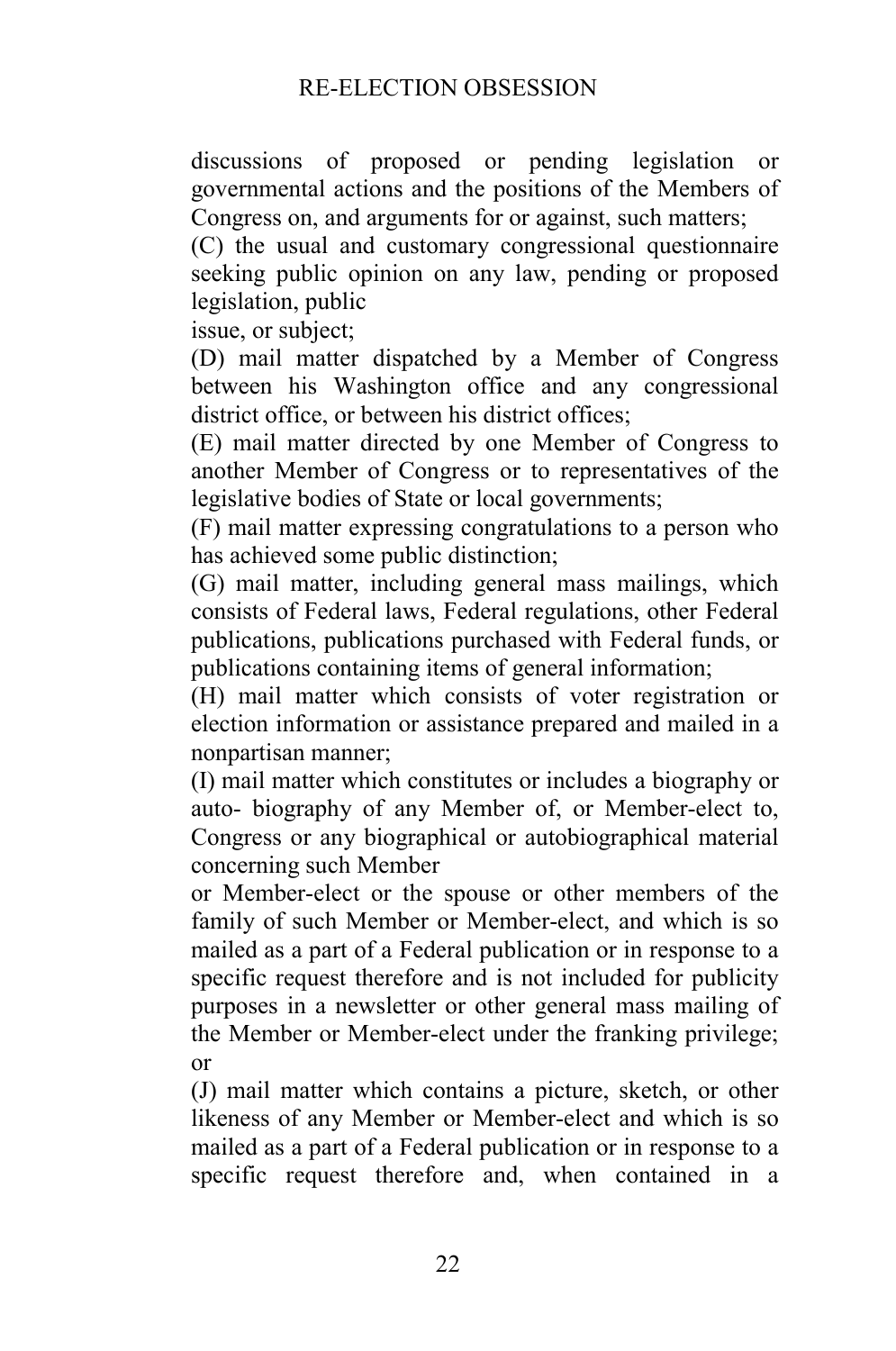newsletter or other general mass mailing of any Member or Member-elect, is not of such size, or does not occur with such frequency in the mail matter concerned, as to lead to the conclusion that the purpose of such picture, sketch, or likeness is to advertise the Member or Member-elect rather than to illustrate accompanying text.

 Save the necessity of answering constituent mail, this is purely and simply a re-election statute. It is a stark example of the use of legislative power for the self- interest of incumbents. It is designed to protect the privilege of sending out newsletters and other political mass mailings. Note, for example, how subsection (3) is simply an enumeration of what may be franked. Specifically, it permits the (B) franking of newsletters; (C) questionnaires; (G) mass mailings; and (J) pictures and biographical information on members.

 If the practice of using the frank for political purposes were somewhat less obviously detrimental and painful to challengers, it would be amusing to note the anemic and cosmetic restrictions placed on the use of the frank by 39 U.S.C. 3 21 0. For example, the newsletters and other mass mailings are restricted in the 60 days immediately preceding an election, subsection (a) (5) (D). However, it must be noted that Congress has excluded from that 60 day restriction "news releases to the communications media," (a) (6) (E) (iii). No fair-minded person could seriously contend that such a restriction is meaningful in a campaign which lasts for months, indeed, a campaign which is for the incumbent, continuous.

 Other equally meaningless restrictions include: a prohibition on letters to family members and for non-congressional business,  $(a)(5)(B)$ . Of course, legislative lip service is paid to a prohibition on political material, (a)(5)(A). But, if newsletters, mass mailings, pictures, and biographies are not political, it defies the imagination to conceive of something that is.

Section 3210 was enacted as Public Law 91-375 and, since it became effective on August 12, 1970, it has been the subject of a number of court challenges. Challengers, however, have experienced little success.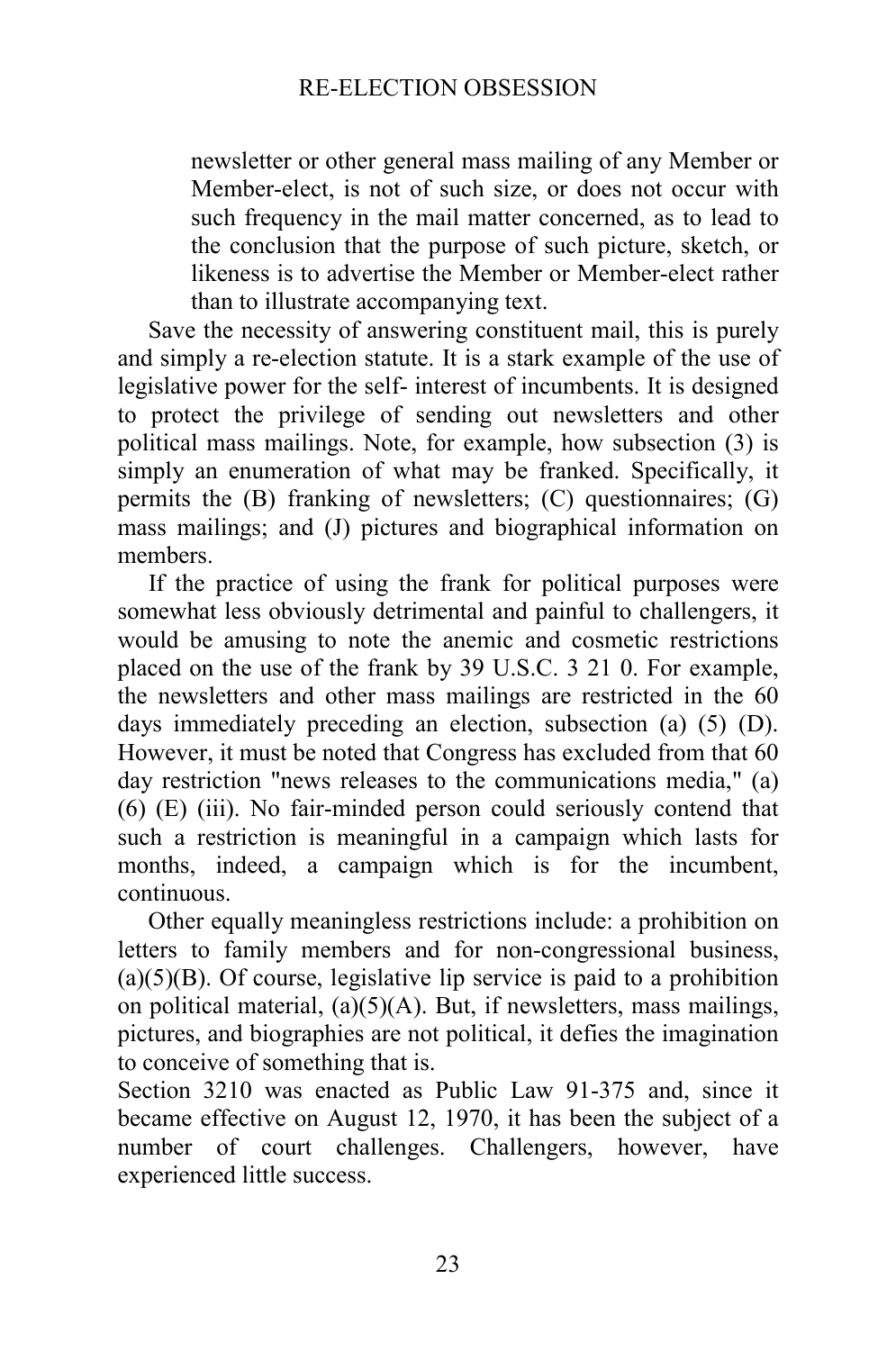One court did hold that a mass mailing by a Congressman to voters of a district which the Member did not represent was not official business. *Hoelien v. Annunzio,* 46 8 F2 5 22, cert. den. 412 U.S. 95 3. *The Hoelien* case only serves to show how grossly improper use of the frank can be. The Member there was obviously gearing up for a senatorial or gubernatorial race and went a bit too far for even the courts to ignore.

 The attitude of the Federal judiciary toward the congressional use of the frank is better illustrated though by *Schiaffo v. Helstoski,* 492 F2 413, where the court held that the newsletters and copies of documents (free brochures and pamphlets supplied by executive branch agencies and departments) did not violate the franking privilege since the general purpose of the statute is to permit Congress - men to communicate with their constituents. Another court said that the separation of powers doctrine precludes the judiciary from controlling what Members of the legislature may send to voters. *Bowie v. Williams,* 351 F. Supp. 638.

 The public interest group, Common Cause, has made at least one serious attempt to get the Federal courts to curtail the abuse of the frank by Members of Congress. For example, see *Common Cause v. Bolger,* 512 F. Supp. 26. To date that case has survived determined challenges to the right of Common Cause and challengers to some incumbents to even bring the suit. It is interesting to note that one of the opponents of Common Cause was the U.S. Senate.

 The few examples noted above of using the frank to mail newsletters to non- constituents, of using it to mail bulk materials, and the repeated charges of misuse and abuse by citizens groups and challengers of incumbents illustrate the reluctance of the courts to embark upon a judicial adventure which would carry them perilously close to a conflict with the legislative branch. The unspoken position of the courts is founded upon their own selfinterest. They fully realize that judicial curtailment of the misuse of the franking privilege would be interpreted by the Congress as interference in legislative affairs and would bring down upon the judiciary an avalanche of angry congressional reaction including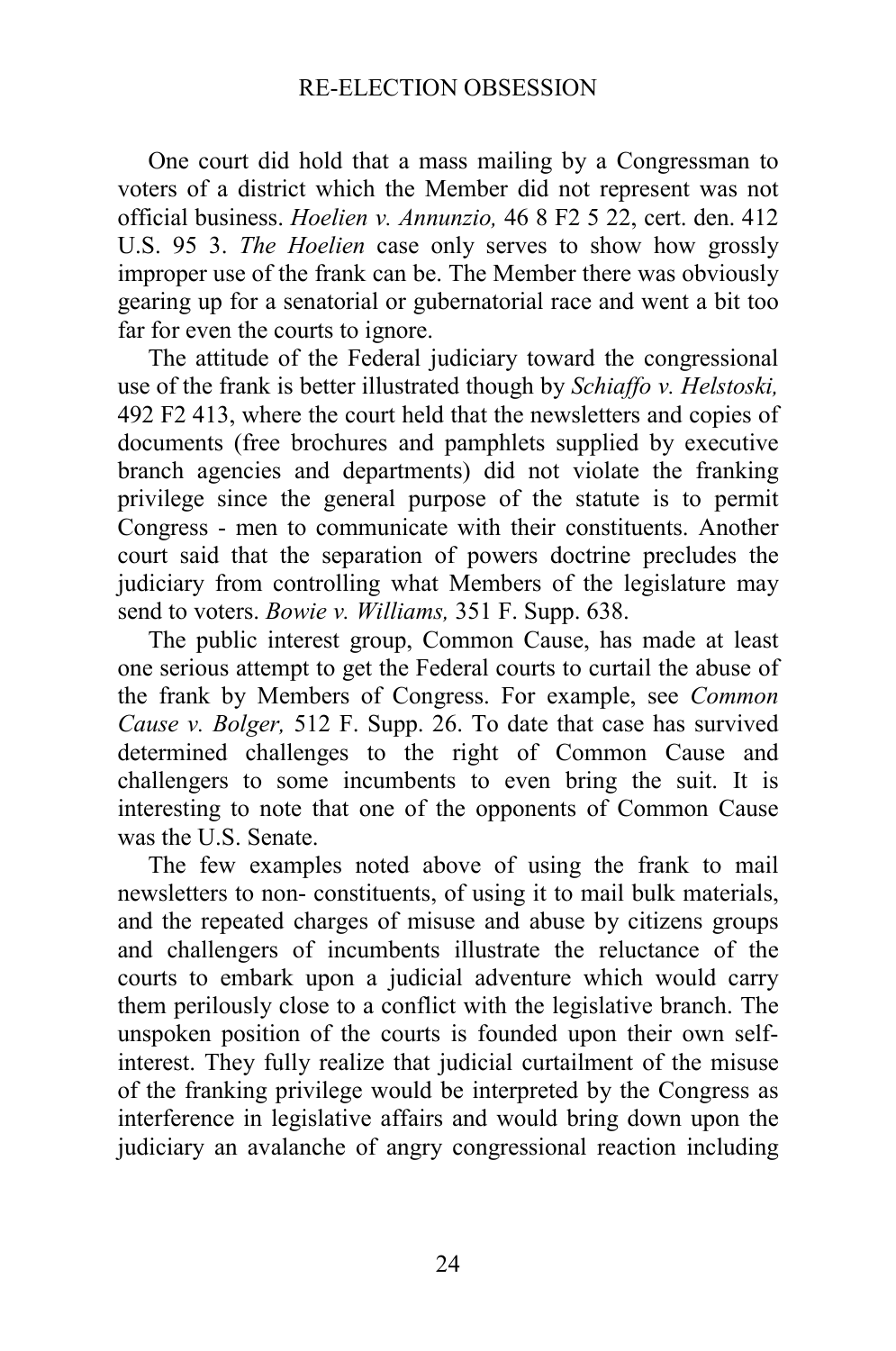threats of retaliation, attempts to curtail jurisdiction, and general legislative animosity.

 It is obvious to those who have been victimized in elections by franking abuses and to others who have observed this practice that the courts have been willing to sacrifice the public's right to scrupulously fair elections to an over-generalized right to conduct legislative business on terms defined solely by Congress, selfserving though those terms may be. It is not, however, the purpose of this tract nor is it within its scope to argue the legalities of the newsletter and mass mailings. Suffice it to say that they are essentially political and to the extent that they are, the printing and mailing of them at public expense is a tragic distortion of the representative principle of government. As widely used techniques of re-election they stand as classic examples of the institutionalization of self-interest through a cynical use of the lawmaking mandate.

 There are, unknown to most citizens, *recording studios* in both the House and Senate. Like the frank, the recording studios are creatures of statute. Simply stated, the laws provides that:

(a) There is established the House Recording Studio and the Senate Recording and Photographic Studio.

2 U.S.C. 123b(a)

The functions of the studios are also described by the statute.

The House Recording Studio shall assist Members of the House of Representatives in making disk, film**,** and tape recordings, and in performing such other functions and duties in connection with the making of such recordings as may be necessary.

2 U.S.C. 123b(b)

 The second sentence of 123b(b) is identical to one set out immediately above except that it is for the Senate. In fact, the entire provision is in parallel terms so that the House and Senate members are assured of perfectly equal treatment before the eye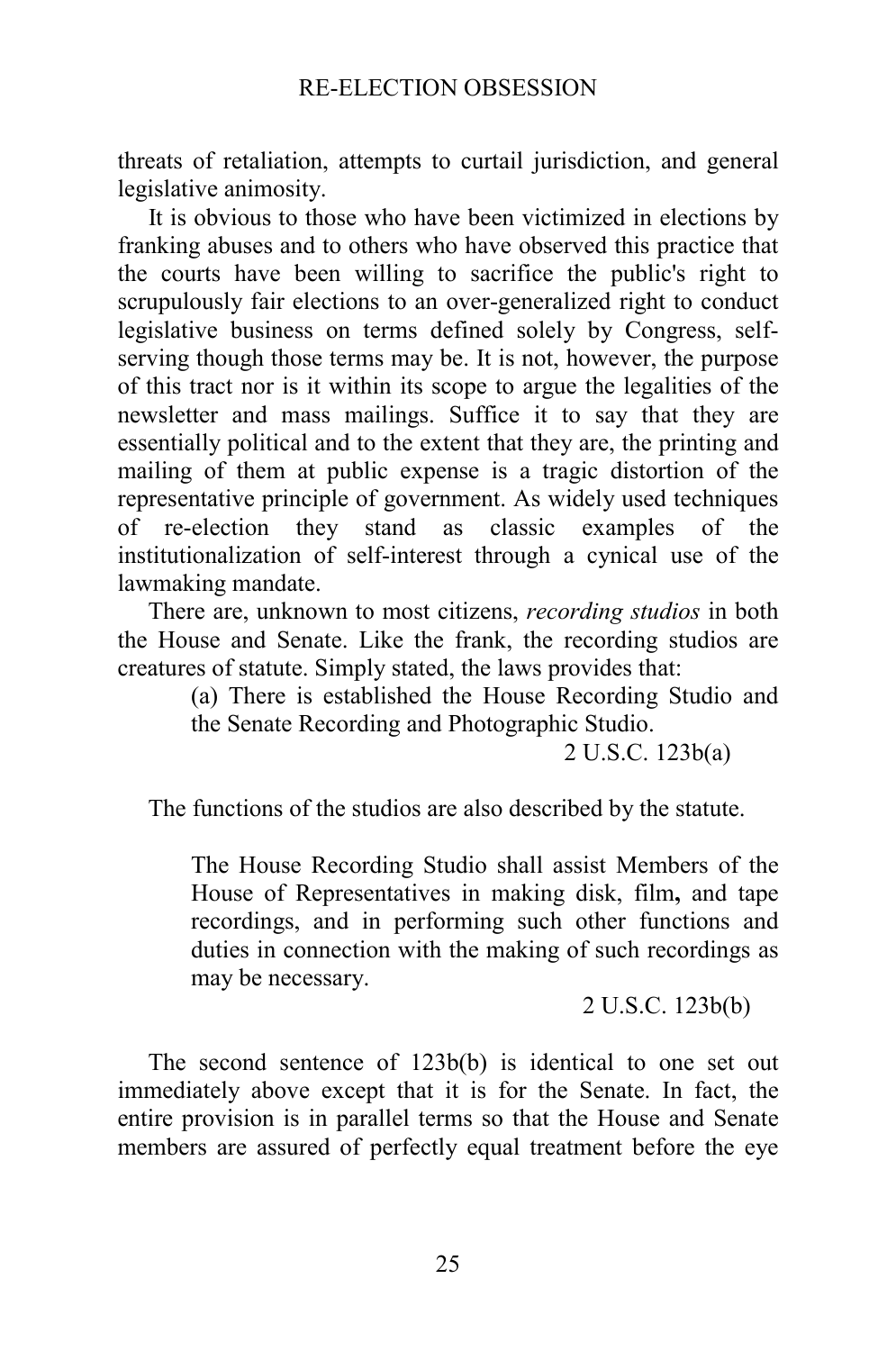and ear of the camera and microphone. These facilities are also exclusive.

> The House Recording Studio shall be for the exclusive use of Members of the House of Representatives. (same for the Senate.)

> > U.S.C. 123b(b)

 The Recording Studio of the House is operated by the Clerk of the House; the Senate Studio by the Sergeant of Arms of the Senate. The Clerk of the House and the Senate Committee on Rules and Administration are directed in section 123b to "set the price" of making recordings. No one has ever pretended that the 6 4price set" and the amounts paid into the respective revolving funds comes anywhere near the full costs of operating the studios and making disks, films**,** and tape recordings. A large portion of the costs probably, and the overhead certainly, are borne by the taxpayer.

 In practice, the Member's office calls the studio, reserves a time, appears at the appointed hour, and places himself in the hands of the professional and skilled technicians whose job it is to make him look and sound as congressional as the marvels of electronics allow. If your Congressman or Senator is a frequenter of the recording studio, you probably have seen the backdrop of the Capitol building appearing behind the Member as he "communicates" with his constituents. Having recorded his message, the Member orders as many copies as he and his press agent feel can be usefully distributed to radio and television stations in the district or state. Distribution is, as you would expect, by franked mail.

 As if having the recording studios was not enough, Congress decided to add a bit of frosting to its own cake. The lawmakers provided in the Federal Election Campaign Act (a "reform" measure) that Members would be exempt from reporting

> as contributions received or as expenditures made the value of photographic, matting, or recording studio services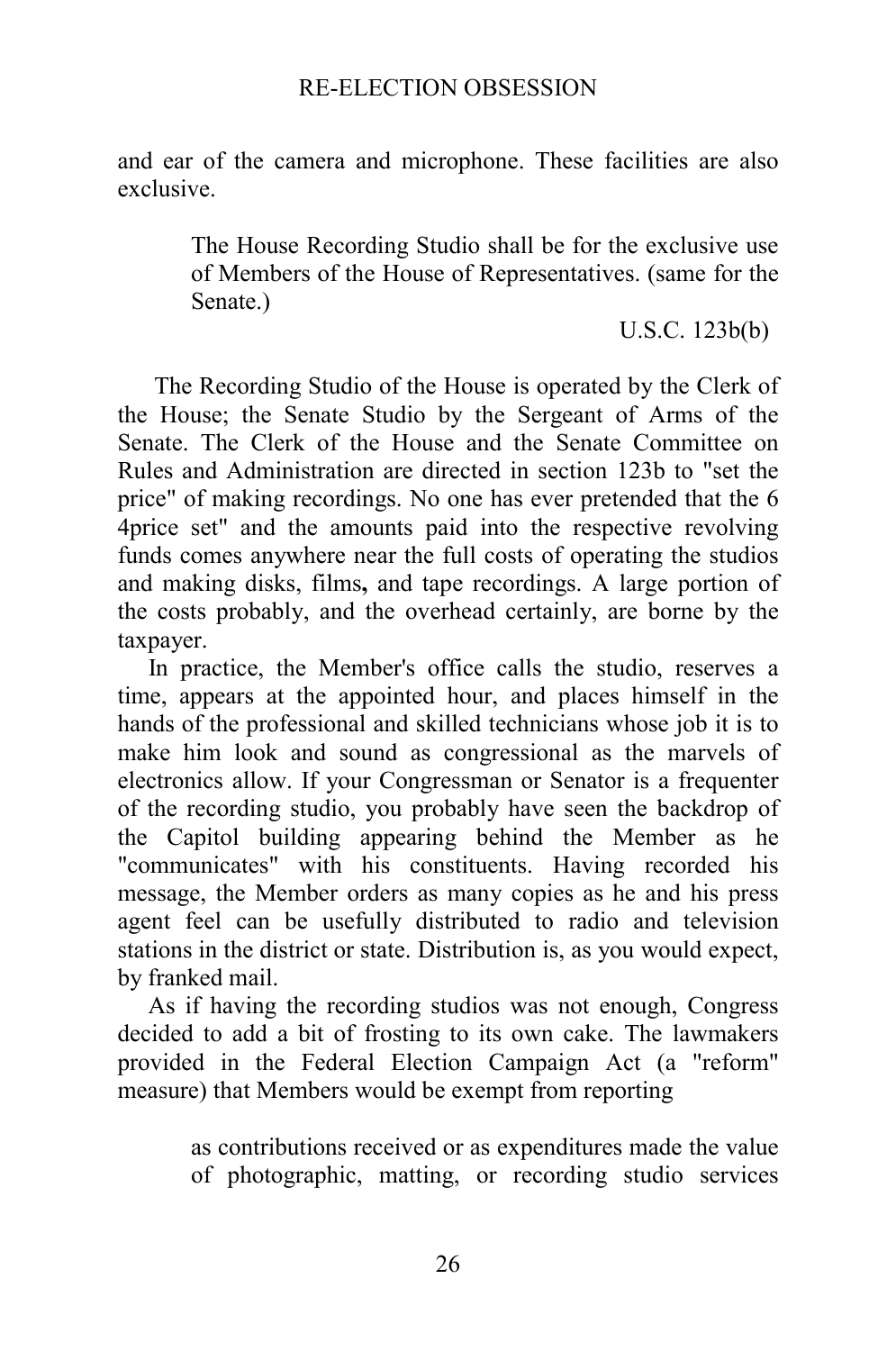furnished to him by the Senate Recording Studio, the House Recording Studio, or by an individual ... (employees in the studios) ... This subsection does hot apply to such recording services furnished during the calendar year before the year in which the Member's term expires.

2 U.S.C. 434(d)

 To be sure, the practice of making video and audio tapes about congressional affairs has an air of legitimacy about it. It cannot be disputed that it is communication with the people and, as such, it fulfills an information need that is vital to informed decision making. At the same time, it is media blitzing; it is selfaggrandizement at the extreme. In the final analysis, the message of the medium is political and the cost is further deterioration of free and open elections.

Consider the *airline ticket.* Seldom is such a thing free unless, of course, you are an incumbent Member of Congress. A study of this subject is very instructive for it tells much about the Congress, its re-election obsession, and the length to which the love of power will drive even the "innocent."

That we may understand the subject, it will be necessary to trace a somewhat convoluted**,** tedious, and dim legislative pathway. With the reader's indulgence we can demonstrate how the Congress has re-enforced the eternal validity of Sir Walter Scott's couplet:

> Oh what a tangled web we weave When first we practice to deceive.

As of 1958, Public Law 85-570 permitted Members of the House and Senate to take 2 round trips per year between Washington D.C. and their "resident cities."

That law was amended in 1959 to allow 2 round trips between Washington D.C. and "any point in their home state."

The law was again amended in 1963 to allow Members of the House reimbursement for "transportation expenses."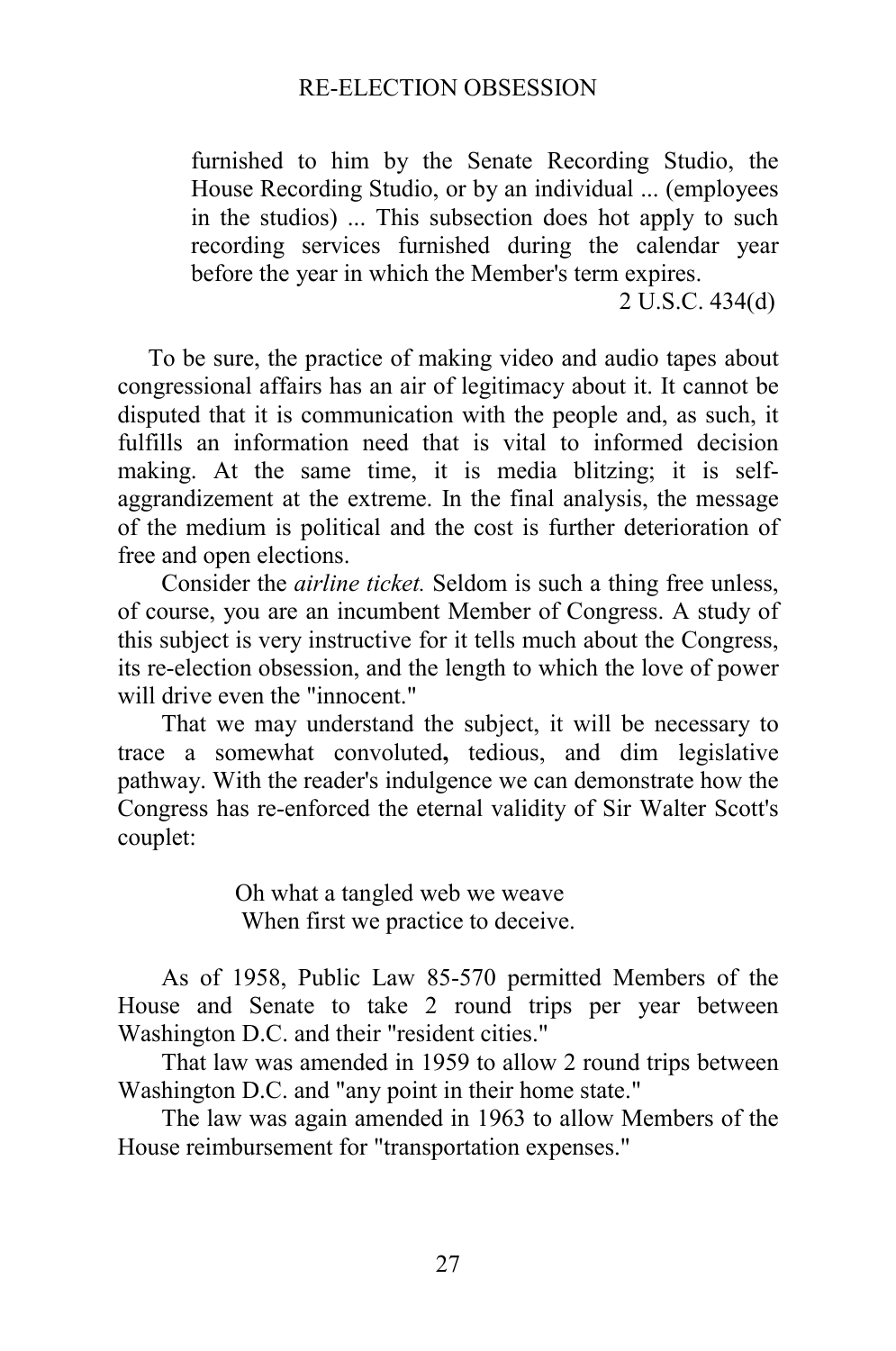The law was amended again in 1965 to increase House Member trips from 2 *to 4.*

The law was amended in 1966 to increase Senator round trips to the *equivalent of 6.*

In 1967, the law was amended to allow Members of the House an increase from *4 to a number equal to the number of months Congress was in session.* (This would probably average 8 to 10 round trips per year.)

The law was amended in 1969 to increase the number of trips allowed a Senator from *6 to 12.*

Now the plot thickens. The above changes were, as they should have been, made by the enactment of public laws. However the highly visible practice of actually voting for these now routine increases became something of a burden, a political burden anyhow. A little footwork combined with a very willing committee chairman to do the dirty work made many things possible.

On May 27, 197 1, the House passed Resolution No. 45 7. The substance of House Res. 457 was enacted by Congress as Public Law 92-184 on December 15, 1971. As noted above in our discussion of district offices, the infamous section 401 of that law was all things to all Members of the House. That law provided that the House Committee on House Administration could, *by order of the Committee,* set the terms, conditions, and allowances for travel and mileage to and from the district.

> It is of incidental interest that the same Act placed under the Committee on House Administration such matters as clerks hire, stamps, stationery, telephone, and office space, and district office expenses. All were to be set by *Committee action.*

Remembering that Committee action is dramatically less noticeable than a vote on the floor of the House or Senate and that it requires only the vote of a handful of Members and that a daring chairman can work wonders, we need to look now at the orders of the Committee.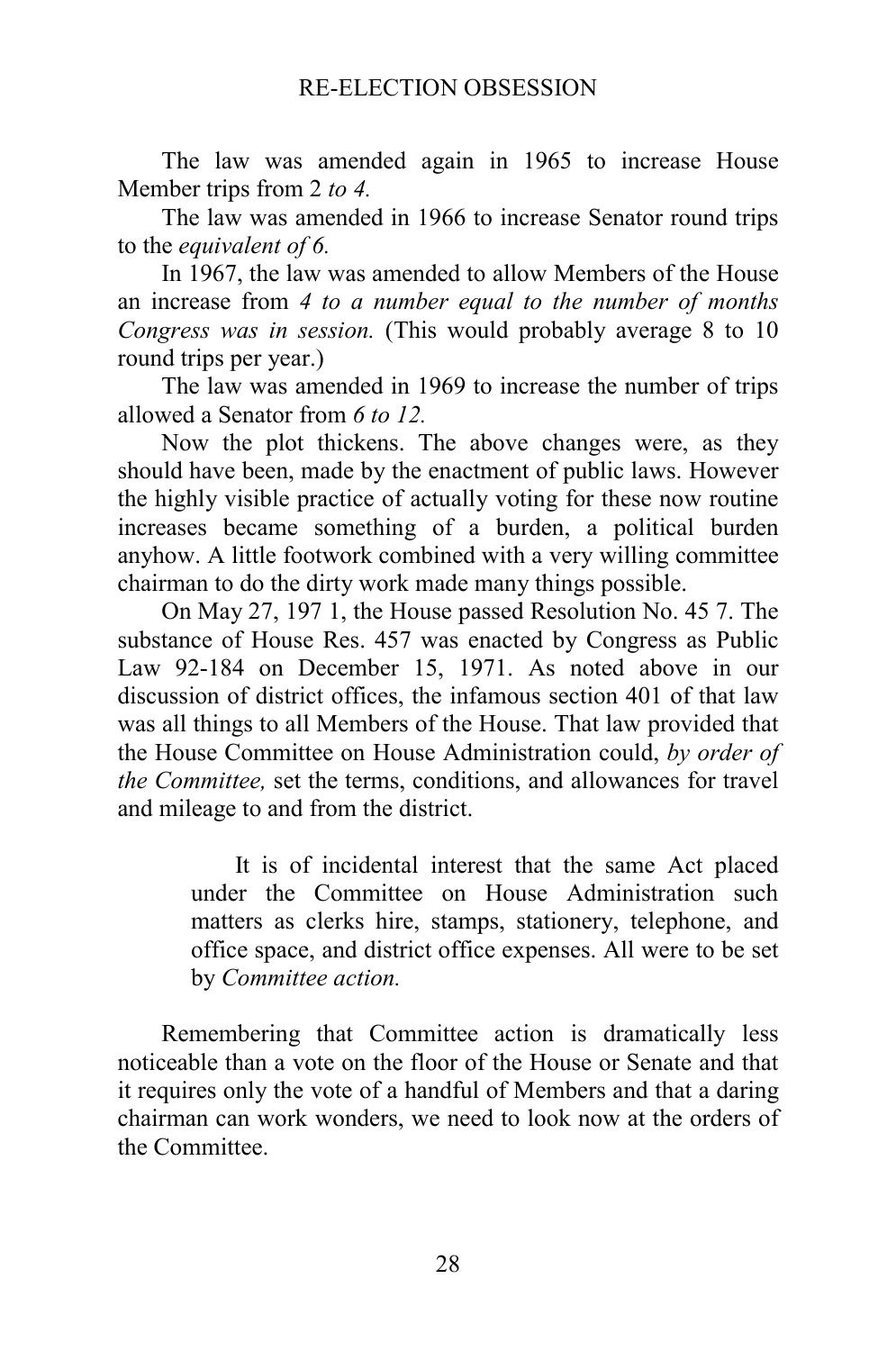Committee Order No. 2, issued on January 3, 1973, provided that each House Member be *allowed36roundtripsper Congress* (that's 18 round trips per calendar year). That same order granted to each office *6 round trips per Congress* (3 per calendar year) for use by employees.

Order No. 2 further provided that a member who did not travel could receive in lieu thereof a lump sum payment of \$2,250 per Congress (\$1,125 per calendar year).

Order No. 2 also provided, as translated, that junkets were not to be counted in any of the above allowances.

Committee Order No. 19 presumably was issued between April 1975 and June 1975. It reduced the number of round trips from *36 per Congress to 26 per Congress (13* per calendar year). This reduction seems out of character with what had been a runaway trend. Two points need to be made about the reduction. It came as part of a reform action that swept through Congress after the Chairman of the House Committee on Administration became the subject of much publicized embarrassing revelations. Second, as suggested earlier, the reform was consistent with the deceptive practice of the Congress in its other reforms. That is, there was a retreat from the most egregious and visible abuses, but the essence of the practice was retained.

Further reform was effected in 1976 when Congress enacted Public Law 94- 440 which provided that a Resolution of the House would be required for the types of changes in travel allowance that had been made under Committee Orders. Note again that the retreat was not back to the requirement that such changes be by enactment of a law, but only by full House action.

The next step in the "reform " was Committee Order No. 30 which provided that, effective January 3, 1977, House Members could transfer money from one operating account to another. Relevant to travel, the Order did not specify any number of trips which a Member could take to his district. Instead it set forth a mileage-based formula for travel with a minimum of \$2,250 and a possible maximum of over \$15,000. The flexibility introduced by this Order thus permits Members to travel almost at will.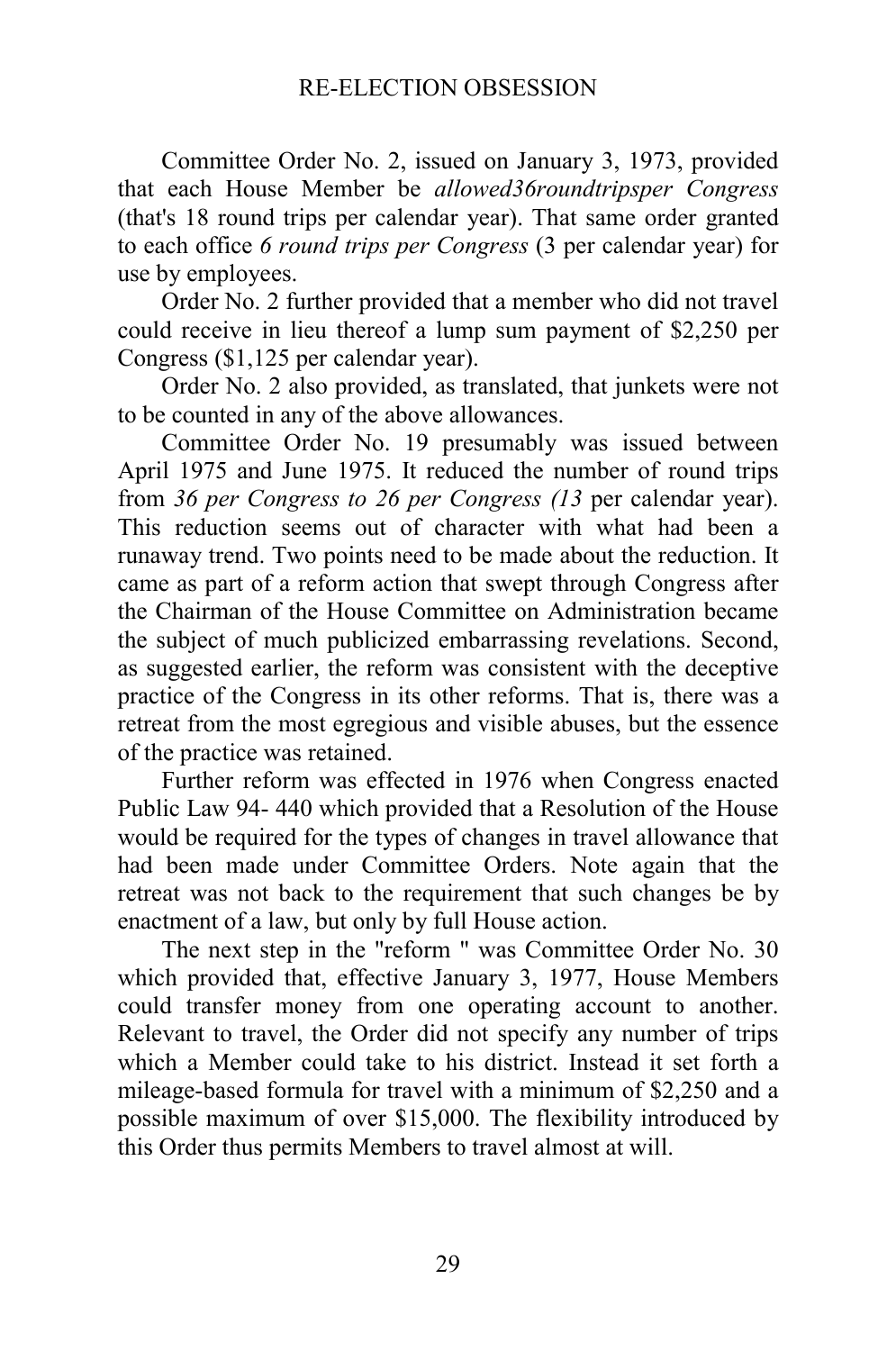In 1972, while the House was transferring travel authority to its Committee on House Administration, the Senate was also revising its authority for travel. In 1972, the Congress enacted Public Law 92-607. It provided that all travel authorization for Senators was to be eliminated from Public Law 85 -5 70. Public Law 92-607, codified, in part, as 2 U. S.C. 5 8, provided that the contingent fund of the Senate would be available for the travel of Senators traveling on official business to and from and within his state. Reference to number of trips was eliminated and Senators are free to travel and campaign at will. Senators also allowed themselves wide latitude in the area of travel by members of their staff.

The preceding outline illustrates the development of a classic case of malfeasance in office. In the space of twenty years, the number of yearly round trips from Washington D.C. to the district and back to Washington D.C. was increased for House Members from 2 to 18 and finally "reformed" back to 13; and from 2 to 12 for Senators. Then both Houses tossed all limits overboard and some Members travel to their campaign areas every weekend. All this was done with no justification since the length of sessions did not increase significantly nor did the number of bills introduced and the number of bills enacted into law. Appendix A, Chart 7.

Not only did the Congress give itself a gold plated travel ticket, it did so, in significant part, covertly. When caught with its hand under the ticket counter, it only reformed some of the worst aspects of the practice-lamely and partially.

Is all this travel politically inspired? Only the most naive would believe that the constant travel, and never-ending meetings, speechmaking, and appearances is anything but campaigning. For example, the fact that Senate travel is political in nature is evidenced by the fact that, on the average, Senators travel to their home states significantly more in the two years preceding an election than in the four years following a successful campaign. Older House Members who run unopposed seldom go home while newer Members travel constantly.

As with most activities, official travel on the business of Congress is not the issue since that kind of travel should be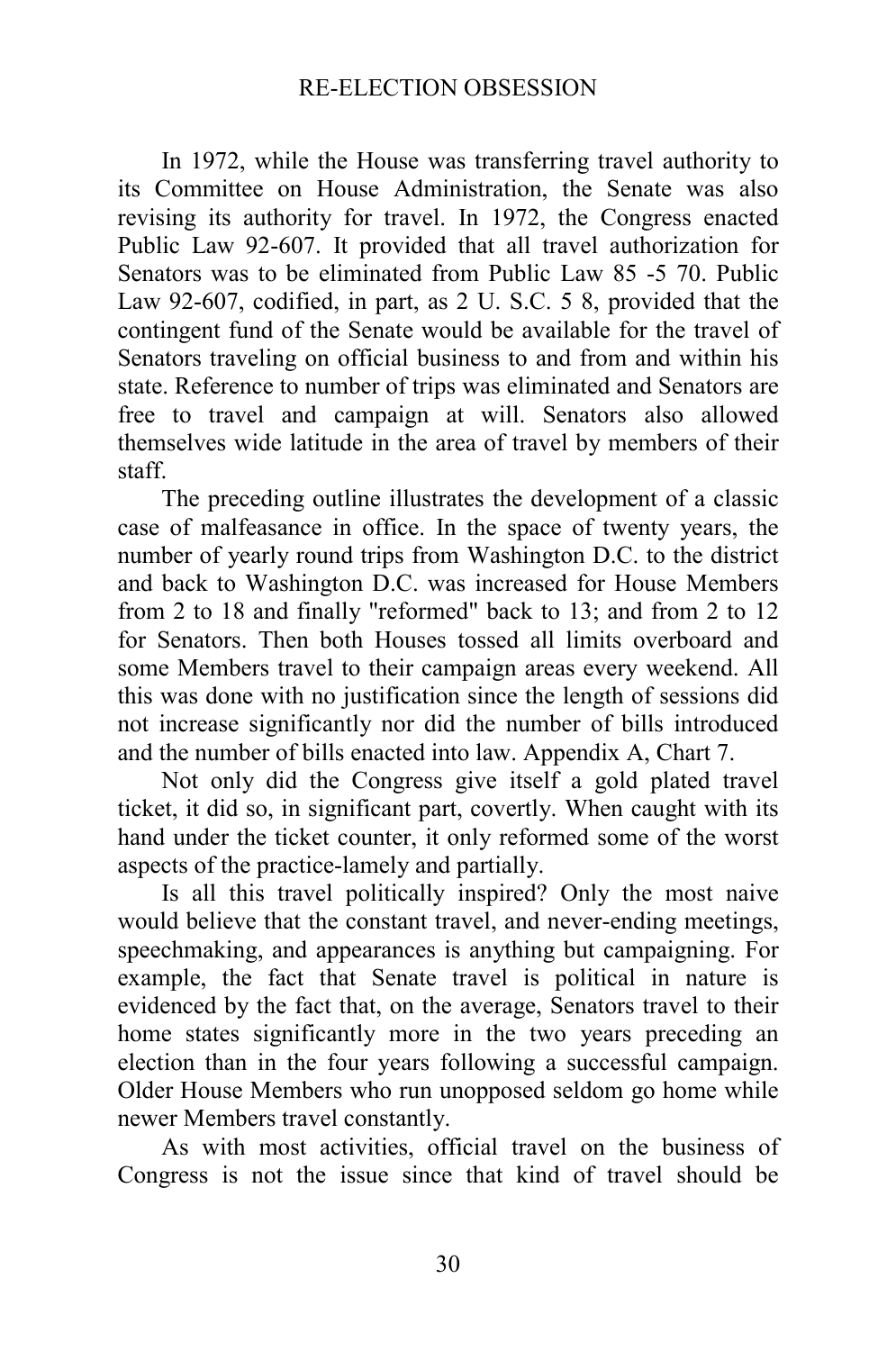reimbursed. The difficulty here is that Members are fully capable of distinguishing between official travel and campaign travel, but to their everlasting discredit they do not do so. The practice of engaging in taxpayer paid travel for partisan political purposes and the appropriation of monies in support of that travel is the reelection obsession in its most cynical and unadulterated form.

As the Nation's awareness of and involvement with *computers has* dramatically increased, so has the computer become a tool of the re-election obsession. Each House Member of the 97th Congress who used computer services paid to Dialcom Incorporated what appears to be a standard fee of \$975 per month. Order No. 30 issued by the House Committee on Administration provides that "a Member may transfer a maximum of \$12,000 per regular session for computer and related services..." Thus this generous allowance as consumed by monthly fees and by diverse and miscellaneous other computer related payments which appear in the quarterly reports of the Clerk of the House makes it quite evident that the computer has arrived on Capitol Hill.

One must wonder at this development. Most people who have even a passing familiarity with computers realize that they are marvels for information storage and high volume repetitive operations. Given these characteristics the question occurs, what legislative use can they serve in the individual offices of Congress - men? It is a safe bet that these machines store voter lists, contributor histories, and other election related information, again and, as always, at taxpayer expense.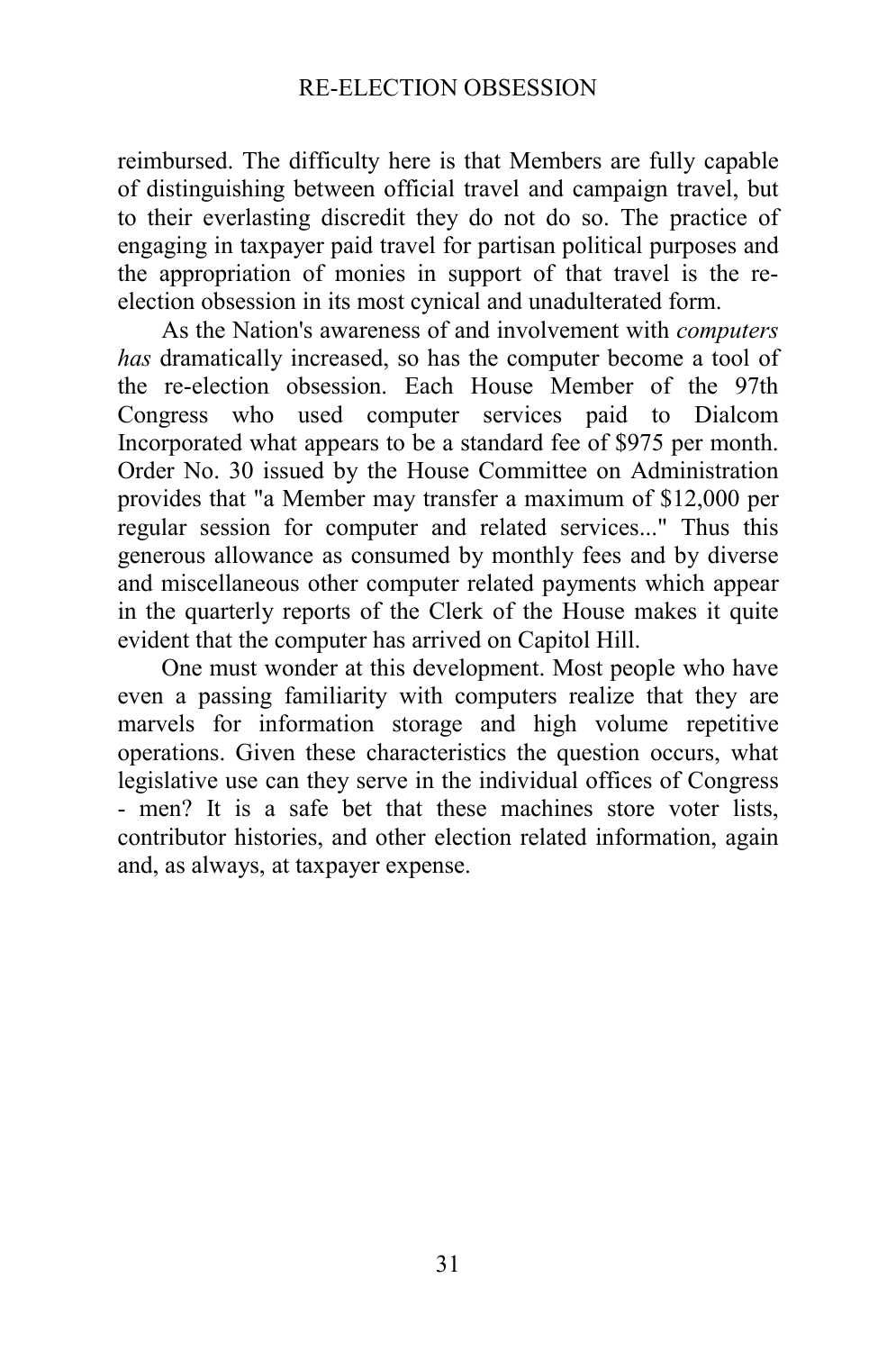#### RE-ELECTION OBSESSION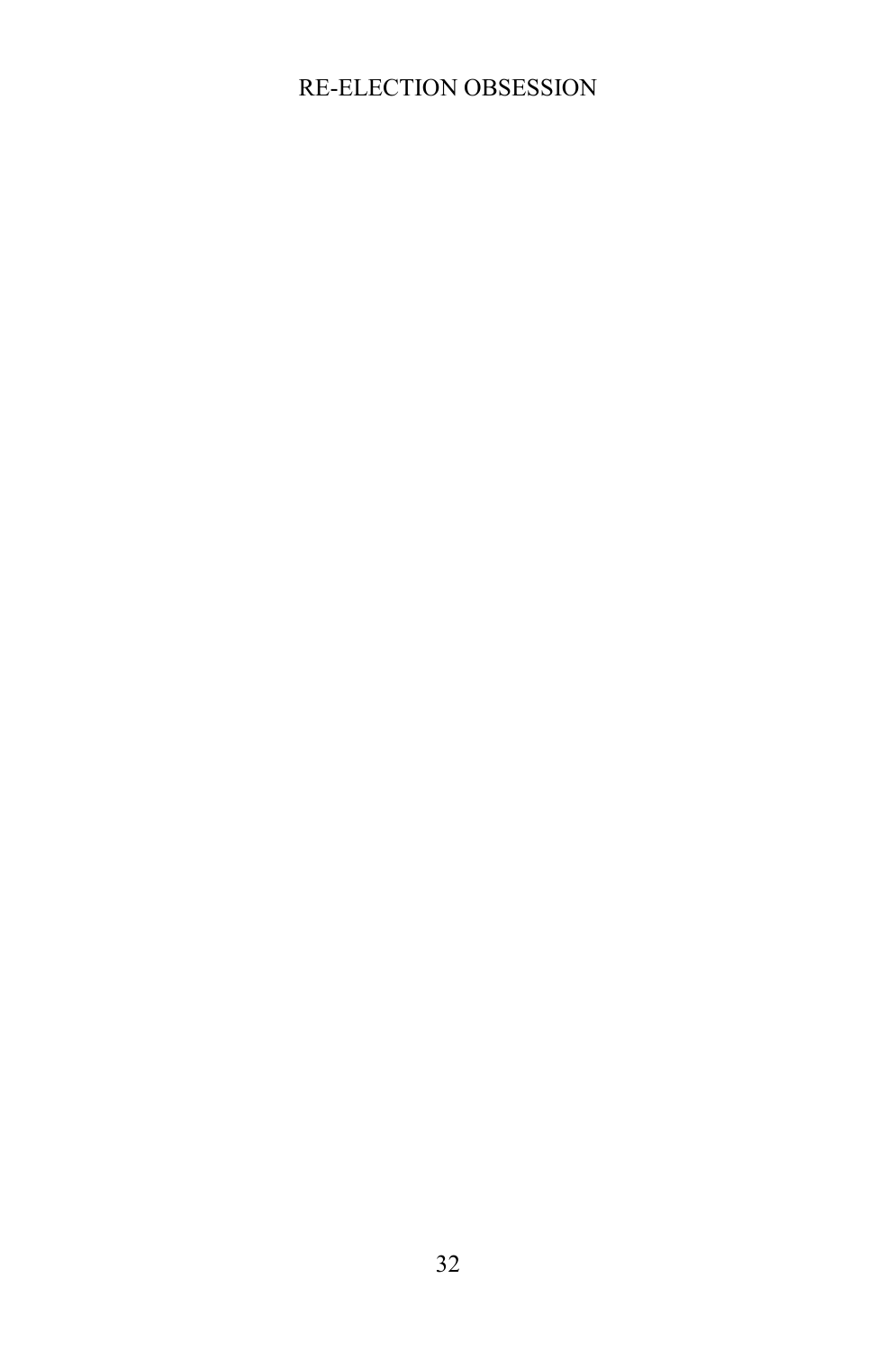## RE-ELECTION OBSESSION

# **A SHORT PERSPECTIVE**

Thus far we have seen that incumbent Members of Congress have an astonishing record of success in managing to get themselves re-elected to Congress. Even 1982, which was hailed by the "political experts" as a year of significant change, saw House Members enjoy over a 90 percent chance of staying in office. Suspecting that Congressmen and Senators were not being re- elected in such impressive numbers solely because of their personal magnetism and realizing that credulity cannot abide the notion that incumbents are sent back to Washington D.C. because congressmen are loved for their achievements, we looked further.

Our look at certain key staffers, which was by any standard rather abbreviated, showed that their emphasis is on political activity and that the underlying goal of their efforts is the reelection of the Member. There is little with which to rationalize paid press agents, speechwriters, and district politicos, all on the public payroll.

We then took note of the newsletter, clearly political and reelection oriented, and saw how it is prepared and mailed at taxpayer expense. It is mailed with the frank which itself is used in a multitude of ways to advance the political cause of the Members of Congress.

In addition to the newsletter and frank, we became aware of the House and Senate recording studios, operated in the public houses of Congress at public expense, and used to extol the virtues of the Members through the electronic media. Indeed, the recording studios are such transparently political devices that many Members shun them, in the way that others avoid using the mobile offices allowed them under the law.

A close look at the growth of paid travel was most revealing for what it said about reform. The way in which the travel expansion took place was mute testimony to the very troubled congressional conscience which tried to hide wrongdoing behind the skirts of a corrupt committee chairman. It also seems to evidence the growing intensity of the re-election obsession as Members began spending less time in Congress and more time on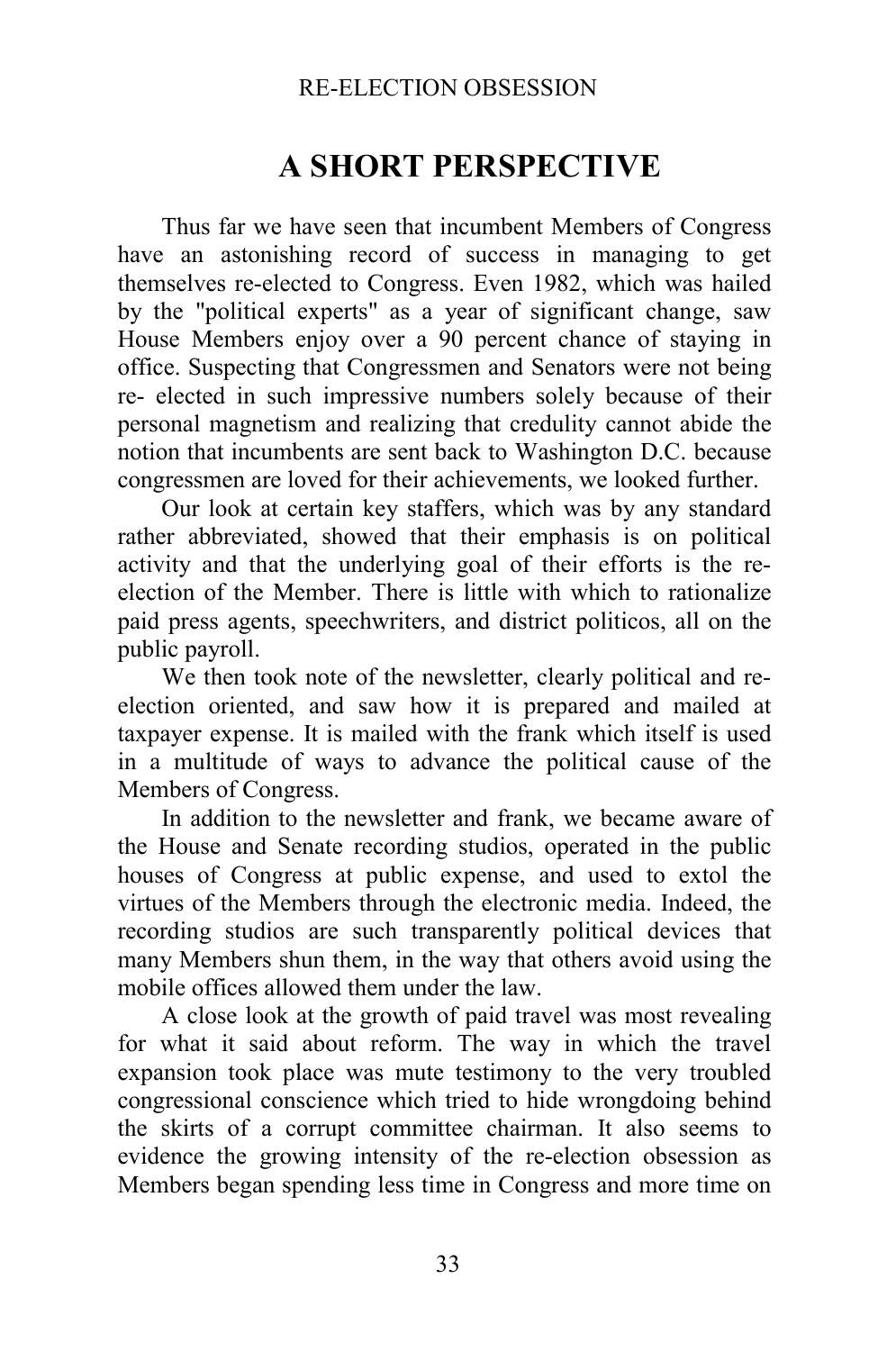the road in what has become a perpetual struggle to retain their elected positions. The most recent of the lawmaker's gifts to themselves is computer service, including programming. We ask the obvious question-what legislative activity of the average Member could require programming of computers? Many reelection activities, however, lend themselves nicely to computer activities.

All of these aspects, taken together, tell, too well, a tale of reelection at any cost, of re-election at the expense of integrity, reelection covertly sacrificing sacred public trust, and re-election written into in the law of the land. The obsession lives in the hearts of Members who succumb to self-deception and rationalization in order to protect what they and the media refer to as their "seats." The obsession is also an irresistible temptation to interest groups who feed and cultivate it with the prospect of an abundant harvest among the thousands of unseen and obscure votes in the House, in committees of the House, in the Senate and in the committees of the Senate.

The re-election obsession is a personal tragedy to every Member who supports it with desperate excuses when confronted with its specific effects and who, at the same time, tries to conceal its general contours from the public by misdirection. The reelection obsession is a malignancy in the very heart of this Nation's public affairs and we have a public duty to look further into the effects it is having on our government and our affairs.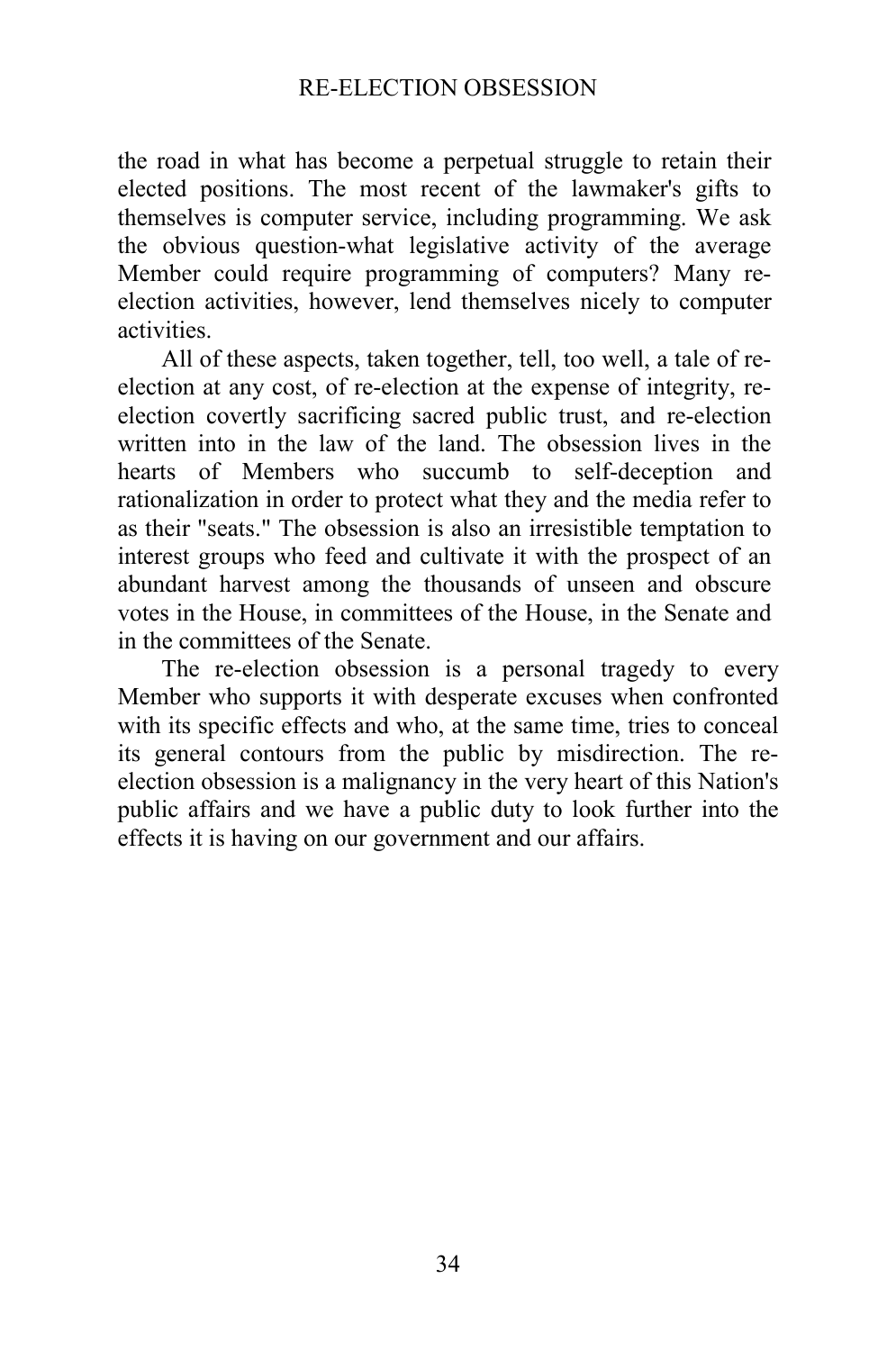# **THE COSTS OF HARBORING A RE-ELECTION OBSESSION**

Having considered some of the mechanisms by which the Members of Congress seek to guarantee their own re-election, it seems in order to offer a few observations on the effects of the reelection obsession. While doing so, it is important to remember that such effects come not from the use of one such device incidentally by a few members or the wholesale use of one device by all members. In fact, the detrimental effects we shall note derive from the persistent, continued, long-term collective and general use of such devices and from the fact that they have become "accepted" and have been given an aura of respectability by being implanted in our laws and generally ignored by a public hardened to political abuses.

Perhaps the most significant effect of the re-election obsession is the debilitating inflexibility it has imposed upon the legislative process. This is evidenced by the failure of recent sessions of Congress to revitalize social security, to reduce runaway domestic spending, to bring the budget into a semblance of order, to follow orderly budget procedures, to act coherently and consistently on energy matters, to deal with high interest rates, to reduce persistently high unemployment, to reform the farcical tax code it has bungled into its present state of chaos, and, in general, to reform its procedures and control its own excesses.

No better example of growing legislative inflexibility can be found than the one supplied by recent budget activities. The Congressional Budget and Impoundment Control Act of 1974 provides a statutory timetable for Congress to follow during the budget process. Beginning with the receipt of *a proposed* budget from the President in late January the schedule is:

MARCH 15 - Committees and joint committees to submit reports to the Budget Committees of the House and Senate

APRIL I - Congressional Budget Office submits report to Budget Committees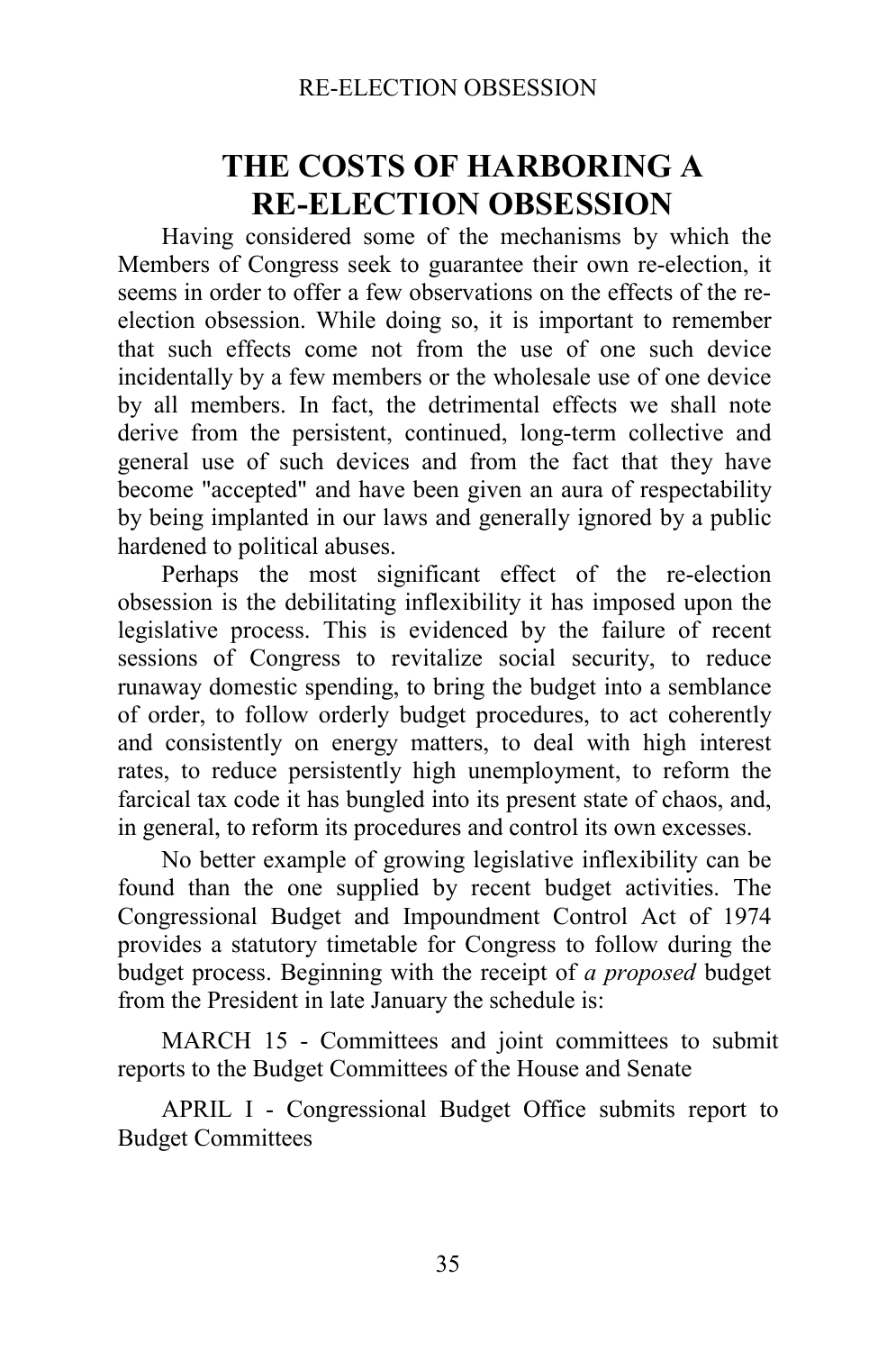APRIL IS - Budget Committees report the first concurrent resolution on the budget to their respective Houses.

MAY 15 - Committees report bills and the resolutions authorizing new budget authority

MAY 15 - Congress completes action on first concurrent resolution on the budget

7TH DAY AFTER LABOR DAY - Congress completes action on bills and resolutions providing new budget authority and new spending authority

SEPTEMBER 15 - Congress completes action on second required concurrent resolution on the budget

SEPTEMBER 25 - Congress completes action on reconciliation bill or resolution, or both, implementing second concurrent resolution

OCTOBER I - Fiscal year begins for the entire government

 If the above schedule is followed, all appropriations bills are enacted before October 1 which is the day the Federal government's financial year begins. In recent years, the budget calendar has been almost totally ignored.

 Congressman Leon Panetta, a member of the House Budget Committee, recently admitted budgetary failure and called for a 2 year budget schedule. He told the House of Representatives that in 5 of the last 7 years Congress failed to meet the May 15 deadline. In 1980 only 3 of more than a dozen appropriations bills were enacted before the fiscal year began, and in 1981 only 1 was passed on time.

When appropriations are not passed by the beginning of the new fiscal year, the agency or department whose money is not made available must shut down operations. To forestall that, Congress can enact a Continuing Resolution. That is simply a law authorizing the named agency to continue spending money for the same things and at the same level as the previous year. It is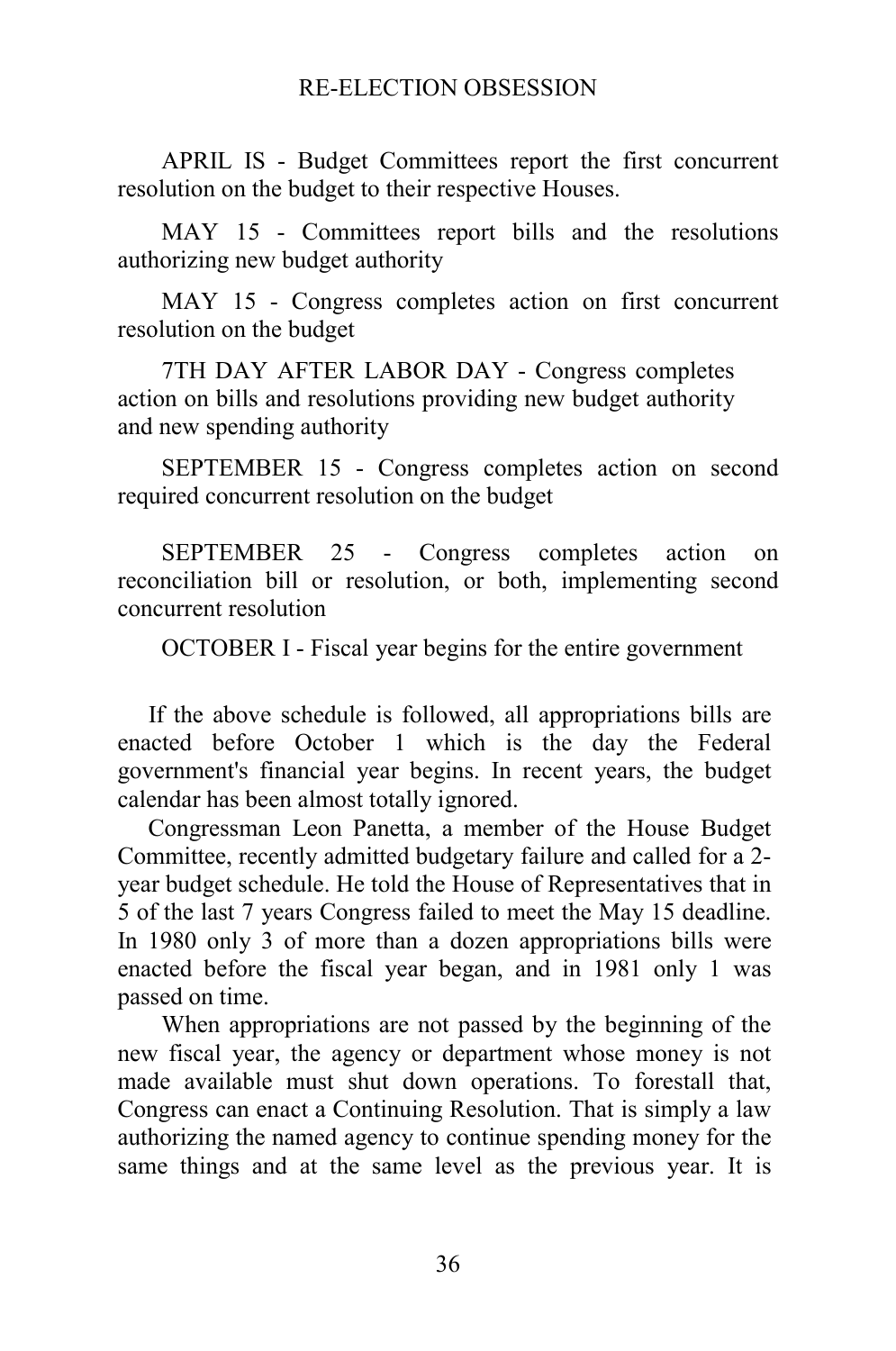properly used only for the most unusual or emergency type of situation.

Mr. Panetta, in his call for a two year schedule, bemoaned the fact that 6,continuing resolutions are becoming permanent fixtures in the congressional budget process." Cong. Record. January 25, 1983, H 104. He found many reasons for the dismal record of non-performance and failure by Congress to meet its responsibilities.

However, Congressman Panetta did not list in his litany of excuses, rampant absenteeism, constant travel on junkets and to the districts, 3 and 4 day workweeks, and long and frequent recesses which Congress now euphemistically calls "district work days." For example in both 1980 and 1981, the years mentioned above, Congress failed almost entirely to enact appropriation measures in a timely manner, but in both years it took an extended August recess and all the other customary recesses.

 While much is written and said about the President's budget, the essential fact is that Congress and Congress alone has the responsibility to enact all laws including those appropriating money. The failure to enact appropriation laws has always been and must, under the Constitution, remain the failure of Congress. These and other issues are dealt with, if at all, in a piecemeal, indirect, and incoherent manner because to be comprehensive, to go directly to the point of these issues, and to be overt in their actions would be offensive to special interests, to contributors, and would be noted by the press. This timidity in the legislative process has come about because the Congress has become overly politicized.

The balance of values in the Congress has become so disproportionately weighted on the side of re-election that all events, all decisions, and the process itself are geared to serving the political needs of the incumbents. The work of the Congress is now entirely reactive, never prospective, and reaction occurs only when an issue has been sharpened into the obvious by an agony of necessity.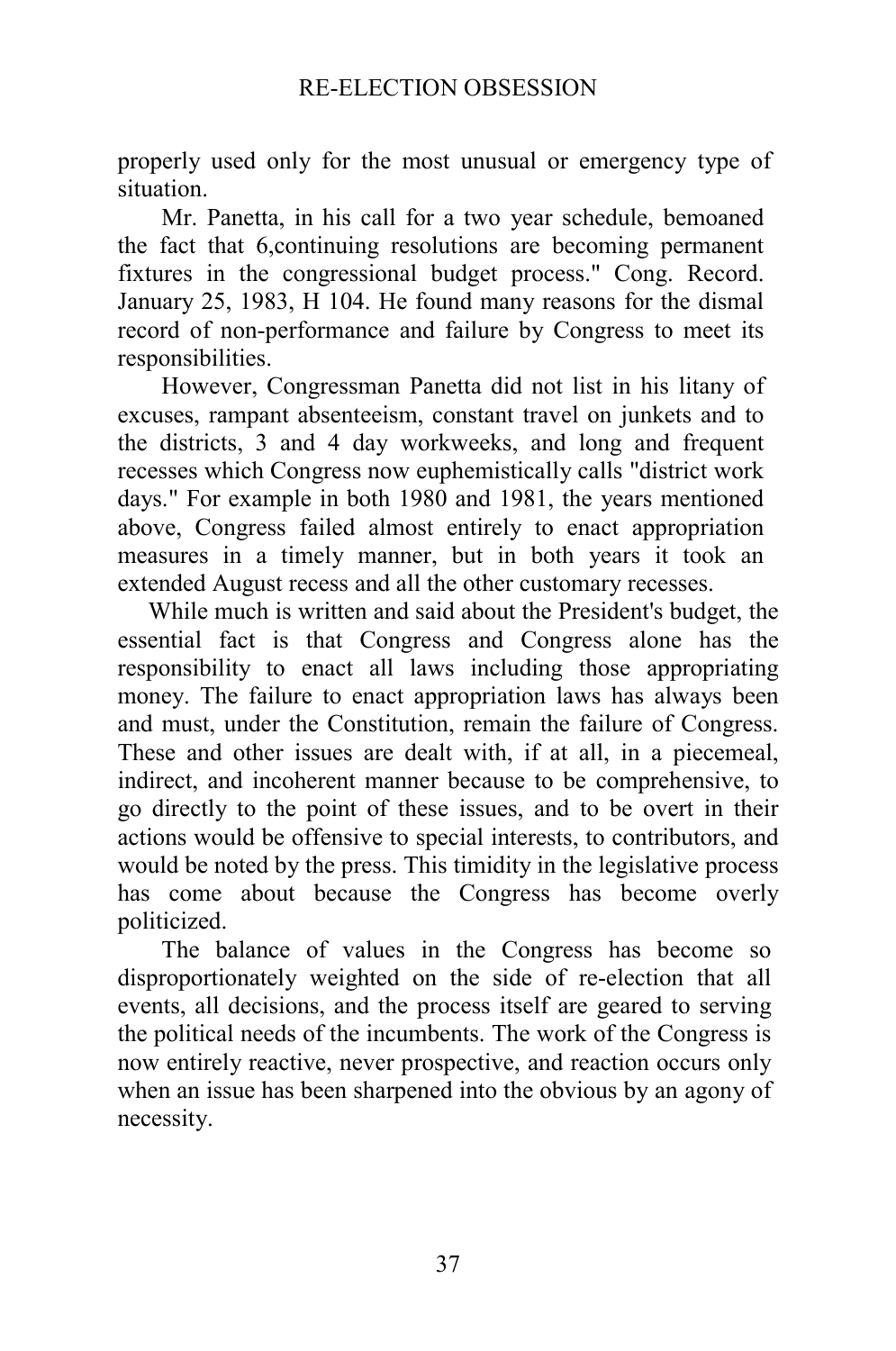Former Senator Nicholas Brady of New Jersey who served the lag end of Harrison William's term said of the Senators and the legislative process;

> The people are bright and dedicated, but they come here (to the Senate) and something goes haywire. Most Senators ... no, every Senator knows it isn't working. We are forever distracted from the important questions facing the country.

Editorial by syndicated columnist, Richard Reeves

Another effect of the re-election obsession now rising to haunt the Congress itself and the Nation is uncontrolled spending. The almost uncountable billions of dollars needlessly spent on public works projects for purely political purposes is frightening evidence of the toll of the "anything for re-election" mentality which is the fundamental reason for the enactment of pork barrel projects. The cumulative effects of such profligate spending is now beginning to overwhelm the Nation's ability to pay. The public works spending mania is very well documented in a recent book by William Ashworth entitled *Under the Influence. The* startling facts set forth in that excellent book show pork barrel politics on the rampage in Washington D.C. The underlying force which has been driving Congress to perform in such an irresponsible way is what the booklet you are now holding has called the "Re-election Obsession."

Another effect visited upon the taxpayer by the re-election obsession is a bureaucracy so large and with an appetite for money so enormous that it can scarcely be comprehended. In this area, another recent book has appeared which should be read by every concerned citizen. *Proposition Fourteen* by Richard Cummings states the proposition that the Federal government has grown so large that it simply can no longer govern. Cummings says that the only logical response to the gargantuan bureaucracy is to fragment power and responsibility and return government to local areas.

Not only has the Federal government grown too large, it is centralized with all power in Washington D.C. Occasionally one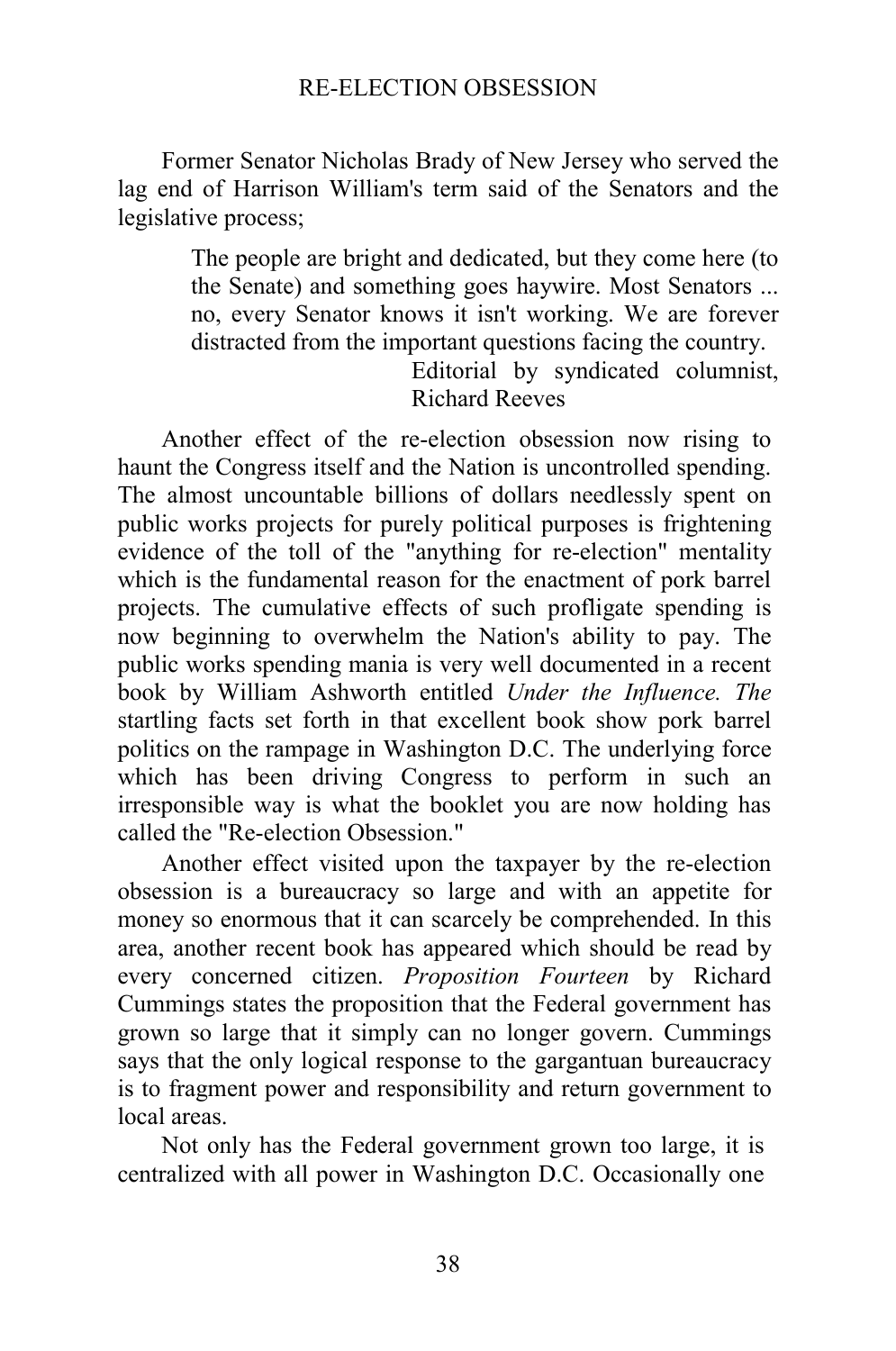hears a politician promise to decentralize Federal operations, but the notion usually dies stillborn. No President, although he has the power to do much in that regard, has ever taken the time or made the serious effort which would actually move the bureaucrats off the Potomac and back to the people they serve. Members of Congress who speak of decentralization do so politically and not in any sense of actually seeing such a thing happen. The pursuit of re-election does not necessitate such decentralization and this writer is not aware of any Member who has made it a re-election issue, thus the centralization continues.

Congressmen and Senators on the campaign trail inevitably complain about the size and growth of the Federal government. It would be an unusual incumbent, however, who would associate his own incumbency with excessive spending. Nevertheless, the penchant of members to campaign against the growth of the executive branch bureaucracy is, in fact, a display of shameful hypocrisy because Congress has itself become a bureaucracy.

In 1965, the Senate had :3,474 paid employees. During the ensuing sixteen years, that number increased steadily until, in 1981, it had doubled the 1965 number and had 7,301 people on the payroll. The House followed the same pattern. In 1965, it had 5,822 employees. Sixteen years later, in 1981, it had increased that number to 12,037. See Appendix A, Chart 8.

 Together the House and Senate in 1981 had 19,338 employees- That makes the Congress a larger bureaucracy than most of the independent agencies such as the Interstate Commerce Commission, Nuclear Regulatory Commission, and the Federal Communications Commission, to name only a few. In fact, the congressional bureaucracy is more than twice as large as all three of the agencies mentioned above combined. With its almost 20,000 member bureaucracy, the Congress is now in the same league with the Departments of Energy and Housing and Urban Development, indeed, it is almost the same size as the State Department which had some 23,439 employees in 1981. .Appendix A, Chart 9.

As would be expected, the cost of the increases in the size of the "Department of Congress" has been commensurate with its expanding bulk. In 1965, the cost to the taxpayer for the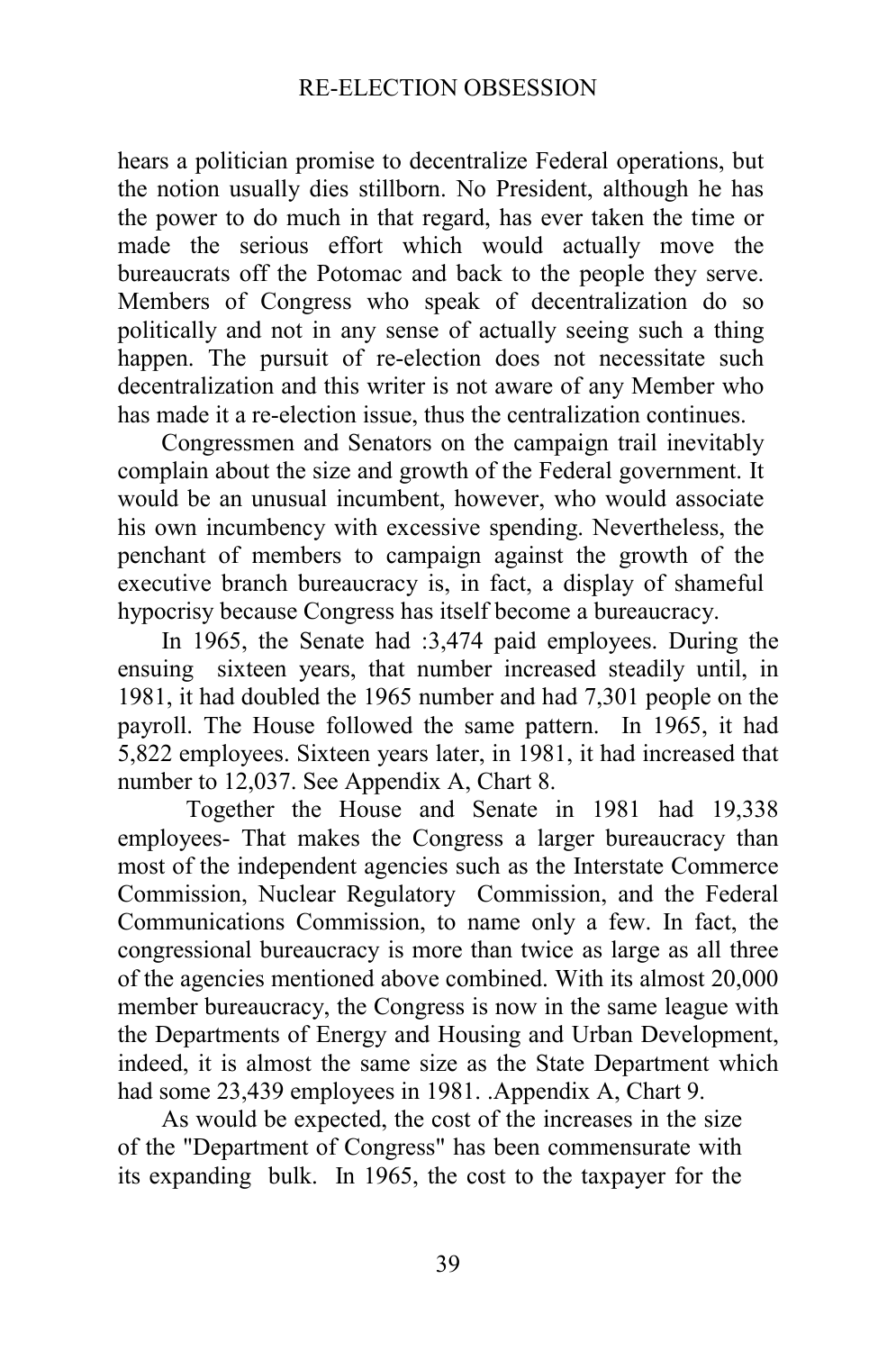legislative payroll was 216 million dollars. The 1980 cost was more than four times that amount, a staggering 883 million dollars. Thus, we can expect to very soon see a billion dollar Congress. Appendix A, Chart 7.

A justification for this increase cannot be based upon increased workload nor upon increased production. The 88<sup>th</sup> Congress in 1963-64 enacted 1,026 public and private laws with its 3 to 4 thousand staff. By comparison the  $96<sup>th</sup>$  Congress in 1979-80 enacted only 736 public and private laws with its close to nineteen thousand staff members. Appendix A, Chart 7.

There are few serious students of congress who would contend that the quality of legislation improved over the same period that the staff ballooned to its present size. Indeed it is more likely that the caliber of the work produced has declined. Illustrative of both the deteriorating quality of legislation and the politically motivated attempts by recent Congresses to conceal in the obscurity of complexity, acts which are votersensitive, is the handling by the Members of their own pay.

Compare for example the pristine elegance of:

The compensation of the Speaker of the House of Representatives shall be at the rate of \$15,000 per annum, and the compensation of Senators, Representatives in Congress, Delegates from Territories, Resident Commissioner from Porto (sic) Rico, and Resident Commissioners from the Philippine Islands shall be at the rate of \$10,000 per annum each.

> 2 U.S.C. 31 as enacted March 4, 1925

with the following modern enactment.

 (1) The annual rate of pay for (A) each Senator, Member of the House of House of Representatives, and the Delegate to the House of Representatives, and the Resident commissioner from Puerto Rico,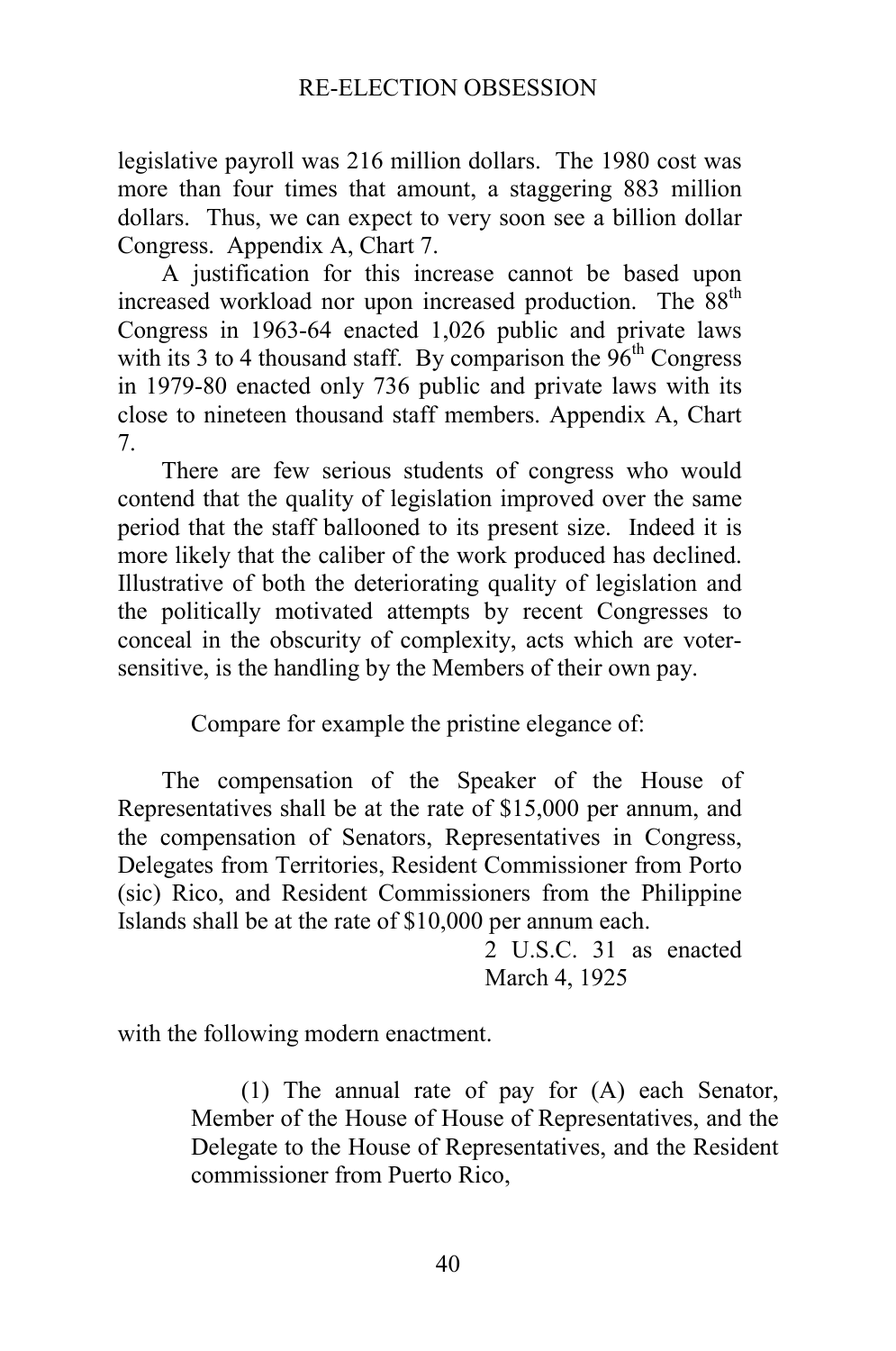(B) the President pro tempore of the Senate, the majority leader and the minority leader of the Senate, and the majority leader of the House of Representatives, and

(C) the Speaker of the House of Representatives, shall be the rate determined for such positions under sections 351 to 361 of this title, as adjusted by paragraph (2) of this section.

(2) Effective at the beginning of the first applicable pay period commencing on or after the first day of the month in which an adjustment takes effect under section 5305 of Title 5 in the rates of pay under the General Schedule, each annual rate referred to in paragraph (I) shall be adjusted by an amount, rounded to the nearest multiple of \$ 100 (or if midway between multiples of \$100, to the next higher multiple of \$100), equal to the percentage of such annual rate which corresponds to the overall average percentage (as set forth in the report transmitted to the Congress under section 5305 of Title 5) of the adjustment in the rates of pay under the general schedule. 2 U.S.C. 31 as amended

Until 1969 whenever Congress wanted to raise its pay, it changed the numbers in the first section 31 cited above. However, the impulse to construct an elaborate formula finally became overpowering and the tortured second section 31 came into being. The general import of the 1969 revision, which was enacted as Public Law 90-206, was to toss the responsibility to the President for making a pay recommendation in his budget and the Congress by not doing anything can accept it.

The subject is entirely political and the complex, cumbersome process now in place is another example of what happens to the laws when incumbents struggle to work the system to their own advantage. The recent attempts to manipulate the tax code to the benefit of Members fall into the same category. The effort to conceal there was evidenced when the amendment was found tacked onto an unrelated provision for coal miners.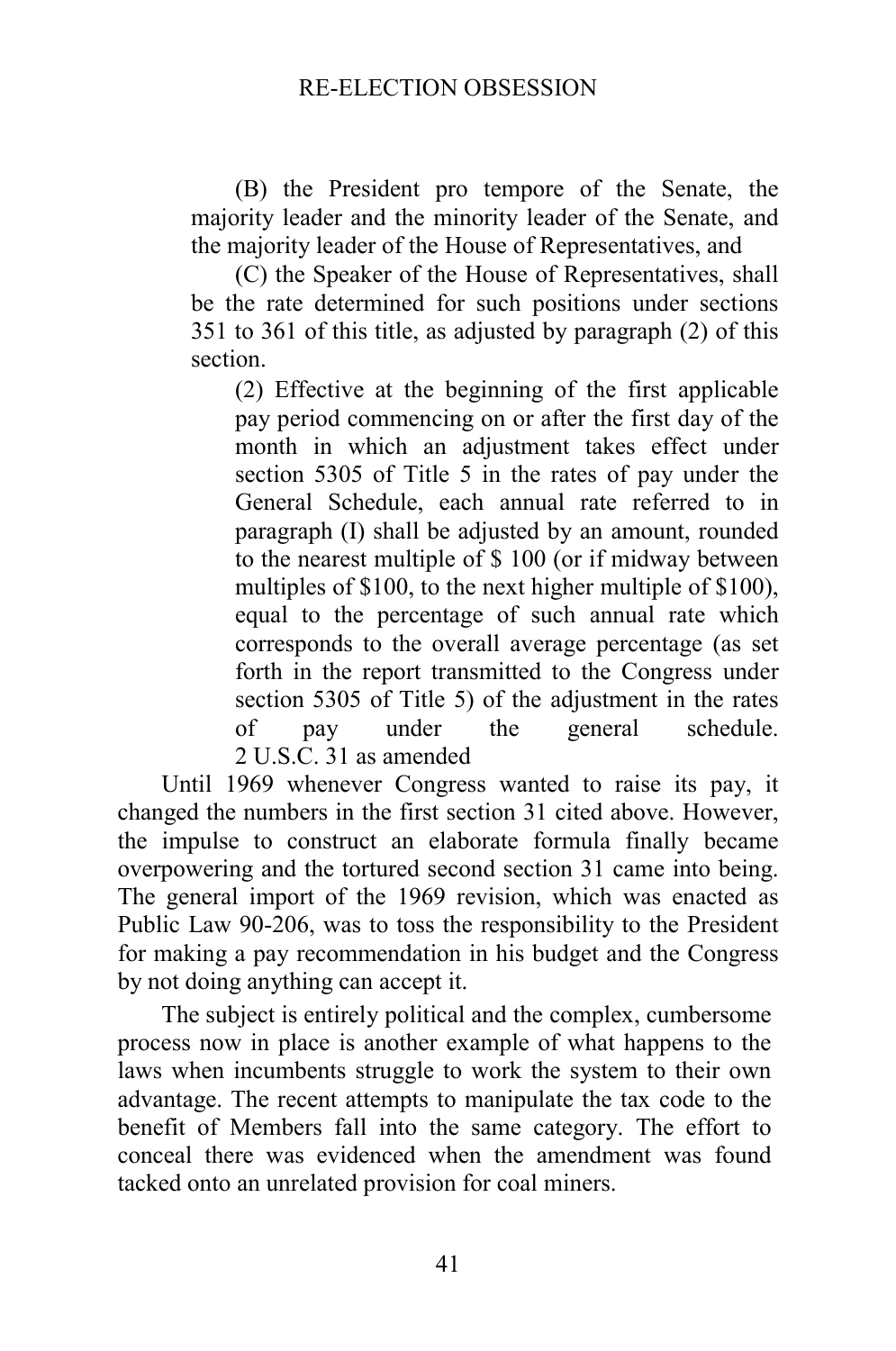Many would agree that Congress has been abrogating much of the fundamental work of legislating to staffers with the result that Members of the House and Senate seldom comprehend the nuances of the legislation upon which they are voting. As staff do more and more of the negotiating and drafting of legislation, the Members retreat ever further into pure political activity. More and more our elected representatives posture as legislators by focusing on one or two bills and a very few limited issues, all the while living politically on slogans and generalizations, leaving the dayto-day business of government to non- elected staff members.

Another price we pay for persistent, guaranteed re-election of a few people to Congress is the alienation of the citizenry from their representatives. After a given Member is re -elected once, twice, three times and more, opposition is effectively suppressed and only token challengers appear. In fact, some Members now run unopposed.

Once election opposition disappears, the Member, now invulnerable, ceases to be truly sensitive to his constituency. Less and less must he represent home folks, more and more he is free to represent the contributing lobbyists and special interests who have continual access to him in Washington D.C. and who, in fact, finance his campaigns.

The evidence that this is happening is all around us. The favorable legislative treatment of various interest groups in tax and appropriations legislation is epidemic. The recent growth in the size and influence of Political Action Committees (PACs) is evidence of the same thing. Members who receive large sums of money from those groups vehemently deny that they are influenced by them and their enormous amounts of money. The voter is apparently expected to believe that the Member receives vast sums of money for some vague, ill-defined reason and that the Member who takes it retains all his fierce independence. Recent analyses have shown the contrary. The clear result of PAC money is votes.

The relevance of PAC influence, or that of any Washington D.C. lobby group, on a Member of Congress is the effect that such influence has on his fidelity to the people who have elected him to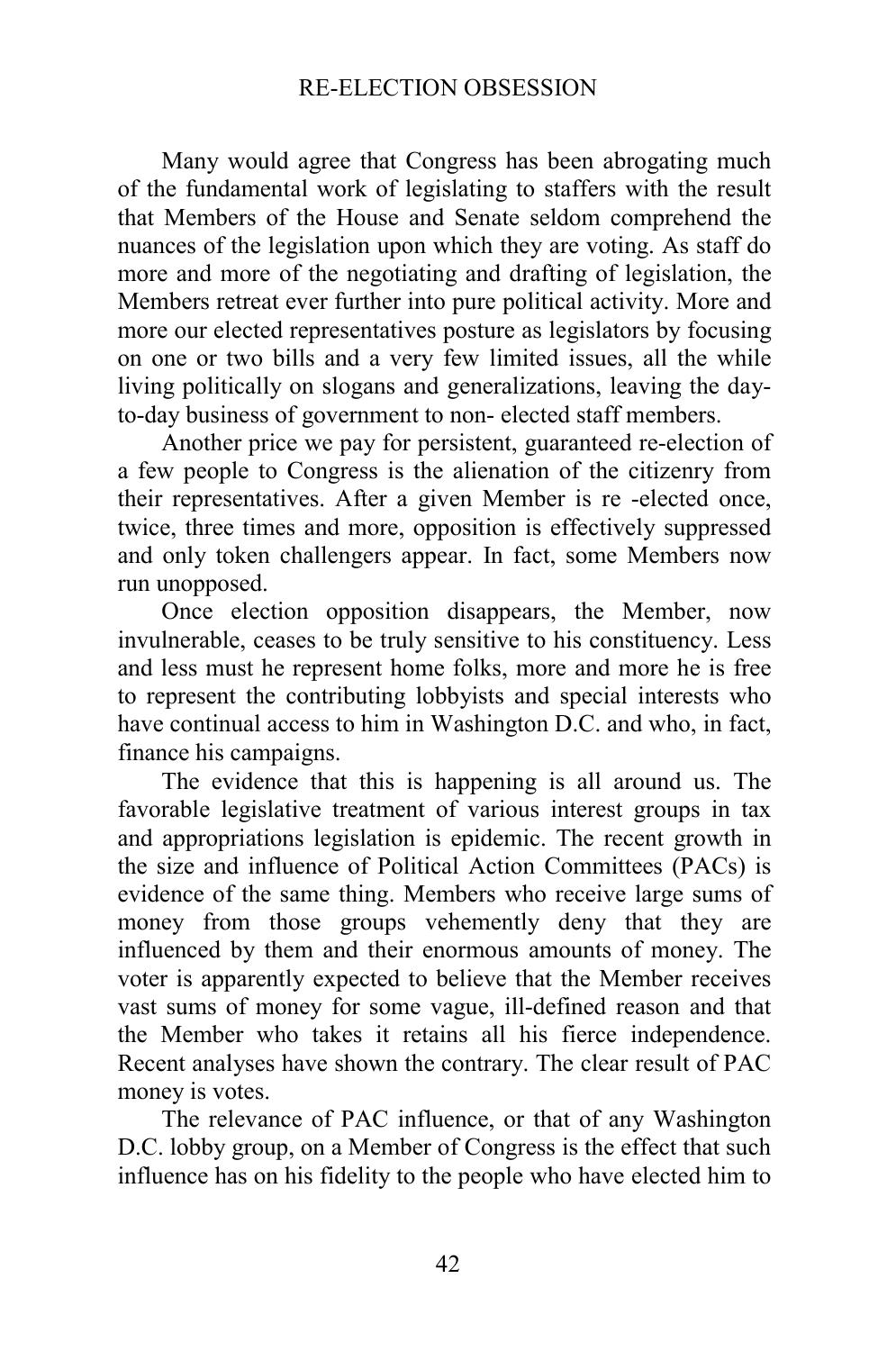office. To the extent there is a conflict or there is an inconsistency the voters all too often lose. That loss is often not felt nor perceived. The trick of responding to the influence peddlers is to conceal the Member's behavior from the general public in complex, technical enactments and in subcommittee and committee votes. Aside from a few major issues, it is fair to say that the votes in Congress are so poorly defined, so difficult to trace, so lost in procedural archaisms that accountability is a practical impossibility. Also lost is the meaningful association between voter and representative which, in theory at least, is the critical nexus of representative government.

As re-election dominates the time and attention of Members of the Congress, there is less time available for the essential business of oversight. Under our system of government the execution of the laws is the duty of the executive branch, but it is a legitimate and proper role for the legislative branch to follow up and see to it that the laws are carried out in accordance with the intent of the legislature.

Because oversight is, for the most part, a non-glamorous, tedious, and time consuming process. There is little in it that can be turned to re-election advantage. The exceptions are the cases where some real or imagined misdeeds of executive branch bureaucrats spell publicity. The refusal of the Environmental Protection Agency Administrator to yield up enforcement documents to a committee of Congress in 1982 is a case in point. Under the authority of the Congress to exercise its oversight authority a committee and subsequently the House, amid a flood of television and newspaper coverage, voted to hold the Administrator in contempt of Congress.

Such items as imported carpet, decorator wallpaper, chandeliers, ornate furnishings, personal servants, administrative assistants, limousines, and private dining rooms have become commonplace in the executive branch. Senator Proxmire has made a career of exposing such executive branch extravagances with his Golden Fleece awards, but one cannot but believe that the publicity is more valuable to the Senator than any remedial effect is to the public. Such executive branch excesses are fairly obvious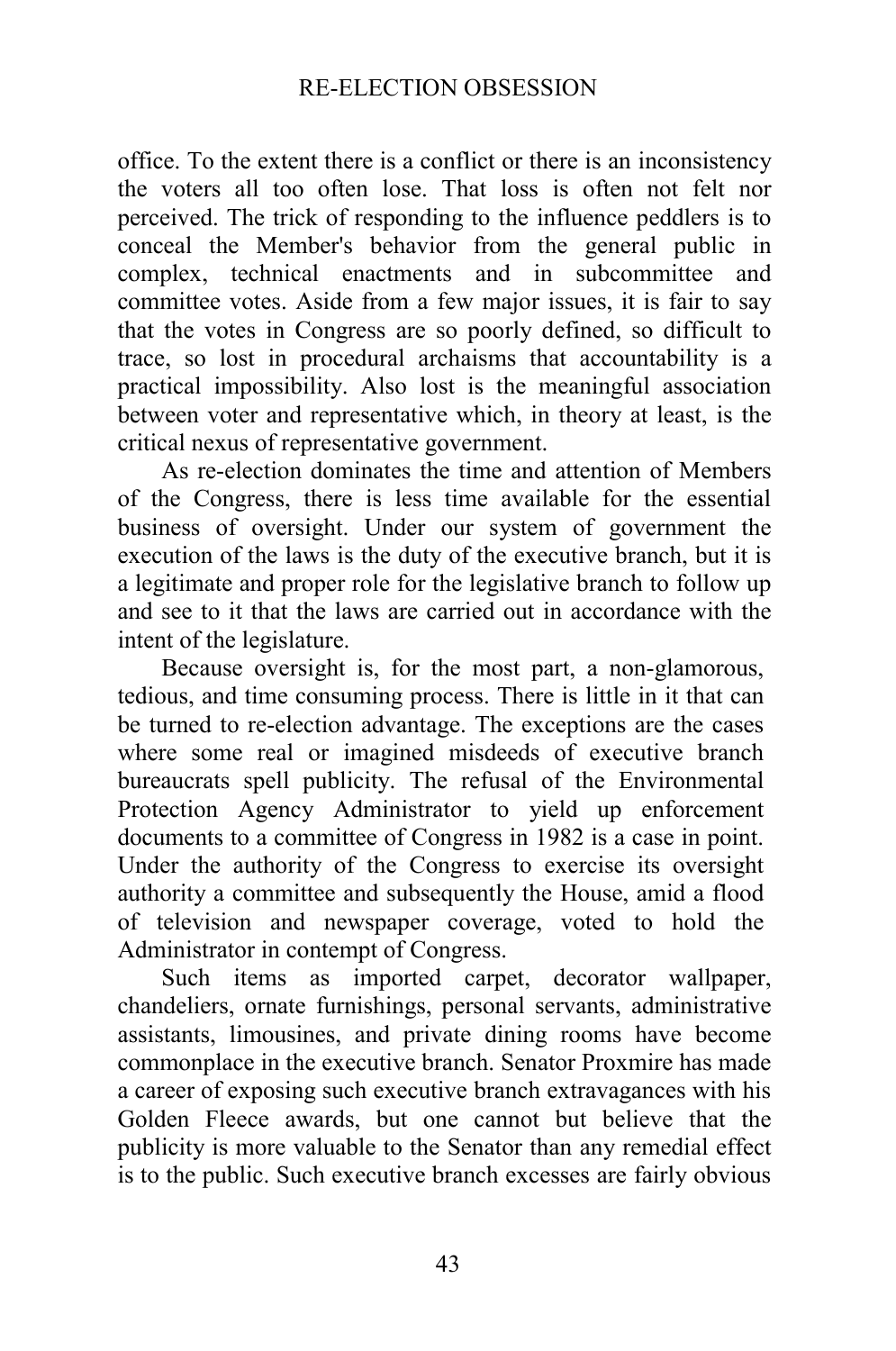and they do receive some attention by the media, but a thousandfold more expensive is the contracting activity of the Federal government which is the open door through which billions of dollars are tossed each year.

The support service contracts, the feasibility studies, the contracts which net the government no useful product whatever cost the taxpayers millions every year. The "sweetheart" deals which involve former officials and which suggest preferential treatment of contractors who hire former military officers and former high level bureaucrats are a constant threat to fair execution of the laws. These are all areas which cry out for vigorous oversight.

Congress occasionally raises a protest against some particularity foul smelling deal, but after a few hearings and after the press loses attention, so does the Congress. That, of course, is the inevitable result of a Congress oriented so very heavily toward the re-election of its Members. Publicity is the most obvious and most viable means to an end, therefore, the spectacular is preferred to the mundane, and only that which will fuel the reelection effort gets attention.

Much of the lack of oversight and the incredibly poor job of legislation is due to the dismal attendance record of many members of the Congress. Congress today is generally a threedays-a-week operation. Mondays and Fridays are given over almost entirely to travel and it is impossible or difficult to get a quorum to convene and do business. As a matter of fact, the Senate has recently adopted the practice of not having roll call votes on Fridays.

Mr. Byrd ... I understand there will be no roll call votes on this Friday ... This has been the practice for the last 4 or 5 years.

Mr. Baker. It has indeed

Cong. Record, Jan. 31, 1983, 5688.

The rule of law which is supposed to control absenteeism provides:

> The Secretary of the Senate and Sergeant of Arms of the House, respectively, shall deduct from the monthly payments to each Member or Delegate the amount of his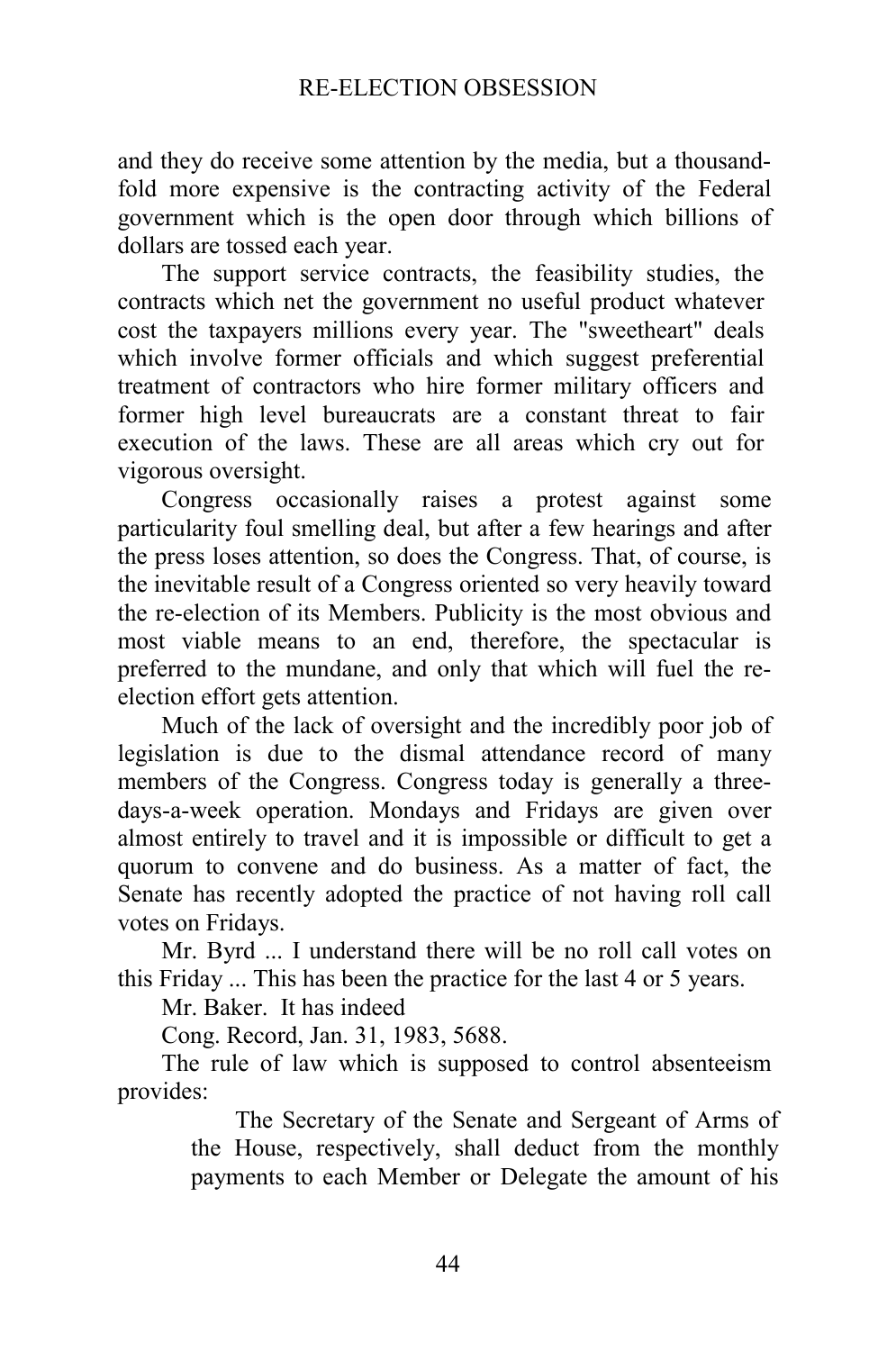salary for each day that he has been absent from. the Senate or House, respectively, unless such Member or Delegate assigns as the reason for such absence the sickness of himself or of some member of his family.

2 U.S.C. 39

 This law is simply not enforced. If it were, one might expect that either a great sickness would befall the Congress, or attendance to the business of the people would improve and constant campaigning at public expense would be slowed at least a bit. The sad fact is that arranging the business of Congress to accommodate the absent-campaigning-members has become a major problem.

Attendance at committee meetings is also scandalously poor. If the issue to be dealt with is a high visibility and attention getting one and if TV cameras are present, attendance typically is quite good. Witness the Watergate hearings of the House Judiciary committee which had nearly perfect attendance. If, on the other hand, the testimony or business is routine, the average attendance is usually limited to a handful of Members. Senate committee meetings frequently go on with only one Senator present. The same is true of House committee meetings.

Both Houses have now cleverly devised systems of proxy voting in committee, thus many Members do not now even appear for routine votes. it is not even clear if the voting records reflect which votes are by Members present and which are by proxy.

An illustration of where this inevitably leads is the reported sham hearings in the Senate for the Fiscal Year 1977 National Institutes of Health budget. An official hearing report was written which included testimony by the NIH officials, and questions by the Senators. *In actual fact, no such hearing ever occurred. The Report was pure fiction.*

In a report of this deplorable event, the observation was made:

> But senators, committee aides, and officials who can perpetrate and connive at a paper hearing to fool the public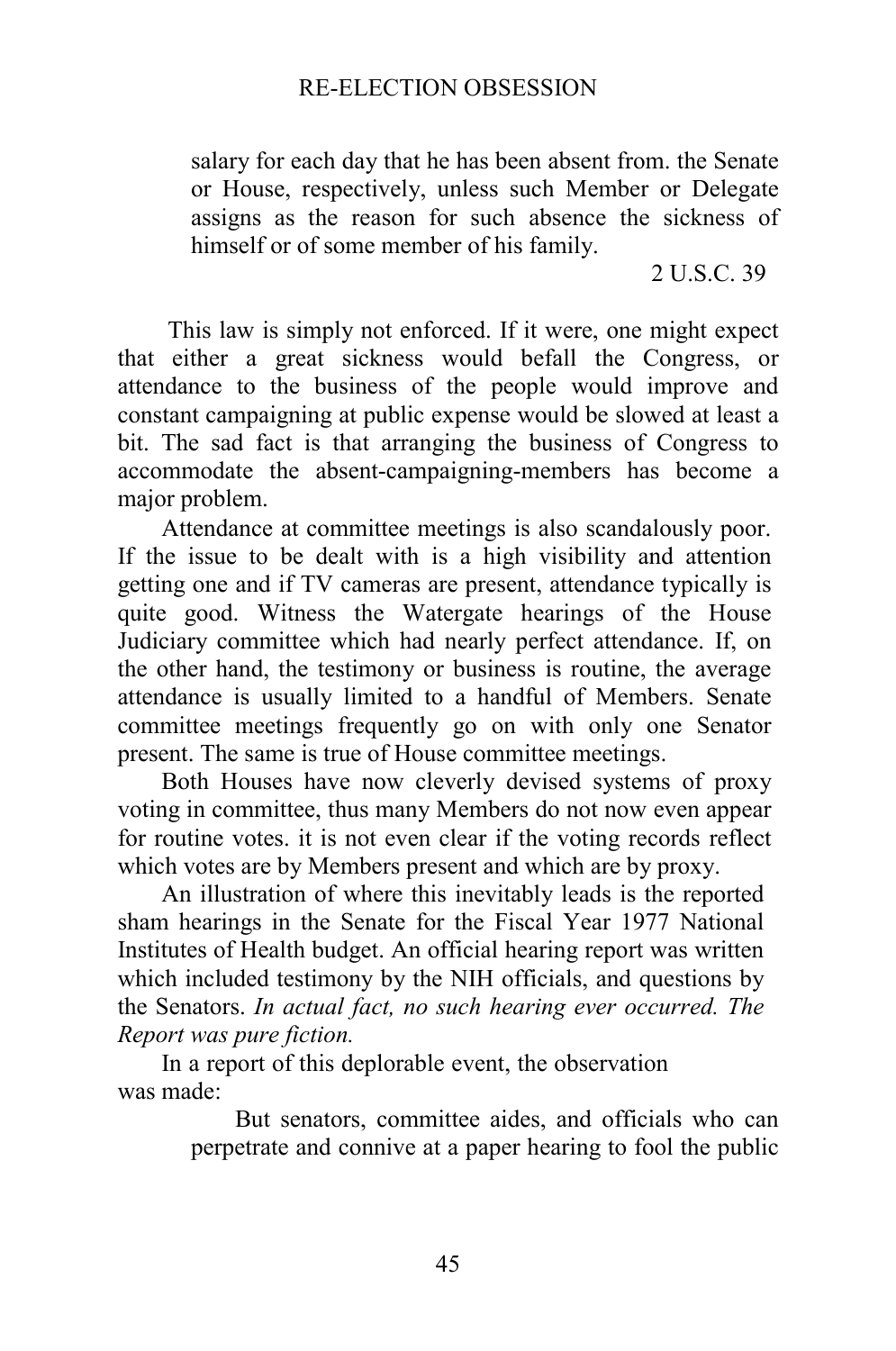#### RE-ELECTION OBSESSION

have attained a degree of cynicism at which they must presumably conceive of the public as paper people.

 *193 Science, 1100,* 1101, 17 Sept. 76

Thus is the people's business of legislating conducted by a perpetually re-elected Congress which, inevitably, loses sight of its high purpose and solemn obligations.

Another significant effect of the successful use of the reelection machinery is that Members lose the identity they once had with their districts. Every Member of the House of Representatives and every Senator came from a state and district where he had numerous and diverse ties of family, friends, business, home, church, and philosophical orientation. Once they are elected to Congress they leave all that was home behind. Because Congress now is in almost year around session, the newly elected Member must move to the Washington D.C., Northern Virginia, and Southern Maryland area. They buy homes there, their children go to school there, in every way they become citizens of the Washington D.C. area. The Member returns to campaign. Some try to maintain a residence, back "home" but this is expensive and difficult and many abandon the idea after the first few terms in Congress.

Despite the loud and agonizing denial which will arise when loss of " home" citizenship is alleged, the truth of the proposition lies in the fact that pitifully few former Members return to the place from which they were elected to Congress. Why would a resident of the picturesque and affluent suburbs of Maryland and Virginia return to Kansas, Iowa, Minnesota, or Oklahoma. Their friends are in the Washington D.C. area, and most contacts in the district and state have been lost. They can get well-paying jobs with lobbyists and, because of their membership in the former Members club, they can be quite effective.

Residency also helps explain some of the intensity of the reelection obsession. After a few terms in Congress, the machinery of re-election becomes a means of keeping one's job and staying employed in what has become one's home town.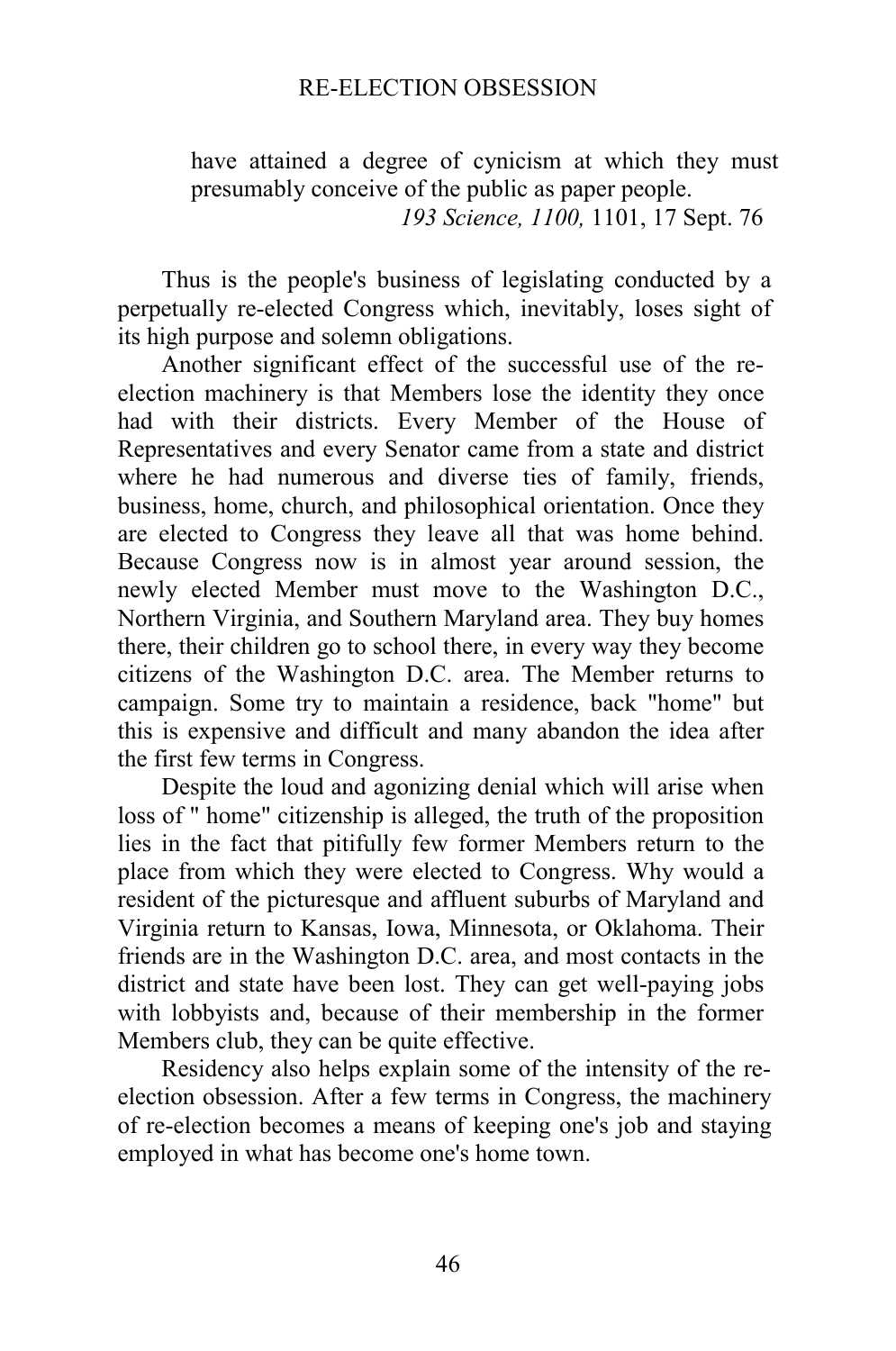#### RE-ELECTION OBSESSION

A further serious effect of the re-election obsession is a notable deterioration in legislative attitude and abdication of legislative responsibility to staff which is reflected in the following comments by the late Senator Allen.

> Mr. President, I am not satisfied that the Senate truly functions as the deliberative body envisioned by the authors of the Constitution of the United States. Too often I have been impressed by the apparent lack of attention given by Senators to particular items of legislation which have been more or less rammed through the Senate assembly-line fashion with little actual examination by Senators voting passage. Platoons of aides flock into the Senate Chamber when legislation of interest to them is under consideration. yet numbers of Senators are entirely absent. Frankly, Mr. President, sometimes it seems to me- and I am sure to spectators in the gallery-that the activities of the U. S. Senate are being orchestrated and directed by staff assistants rather than by Senators themselves... Senators who have sponsored legislation arrive immediately prior to its final passage, having taken little or no part in its debate, and hurriedly read statements prepared for them and thrust into their hands by waiting aides.

> > Cong. Record, January 4, 1977 S. 43

The Senate described by Senator Allen is a far cry from the senate imagined by most citizens. The Senate of today, in name only, resembles the Senate of decades past when Members did their own thinking, wrote their own speeches, voted their consciences, attended the Senate when it was in session, and took their chances in the free open election process at the end of their terms.

For a case study in the abuses of the congressional staff system, one should study the Tavoulareas affair. At least part of the story is told in the Congressional Record of December 21, 1982, on pages H 10771 through H 10780. There we see evidence that staff members leaked confidential documents to the press for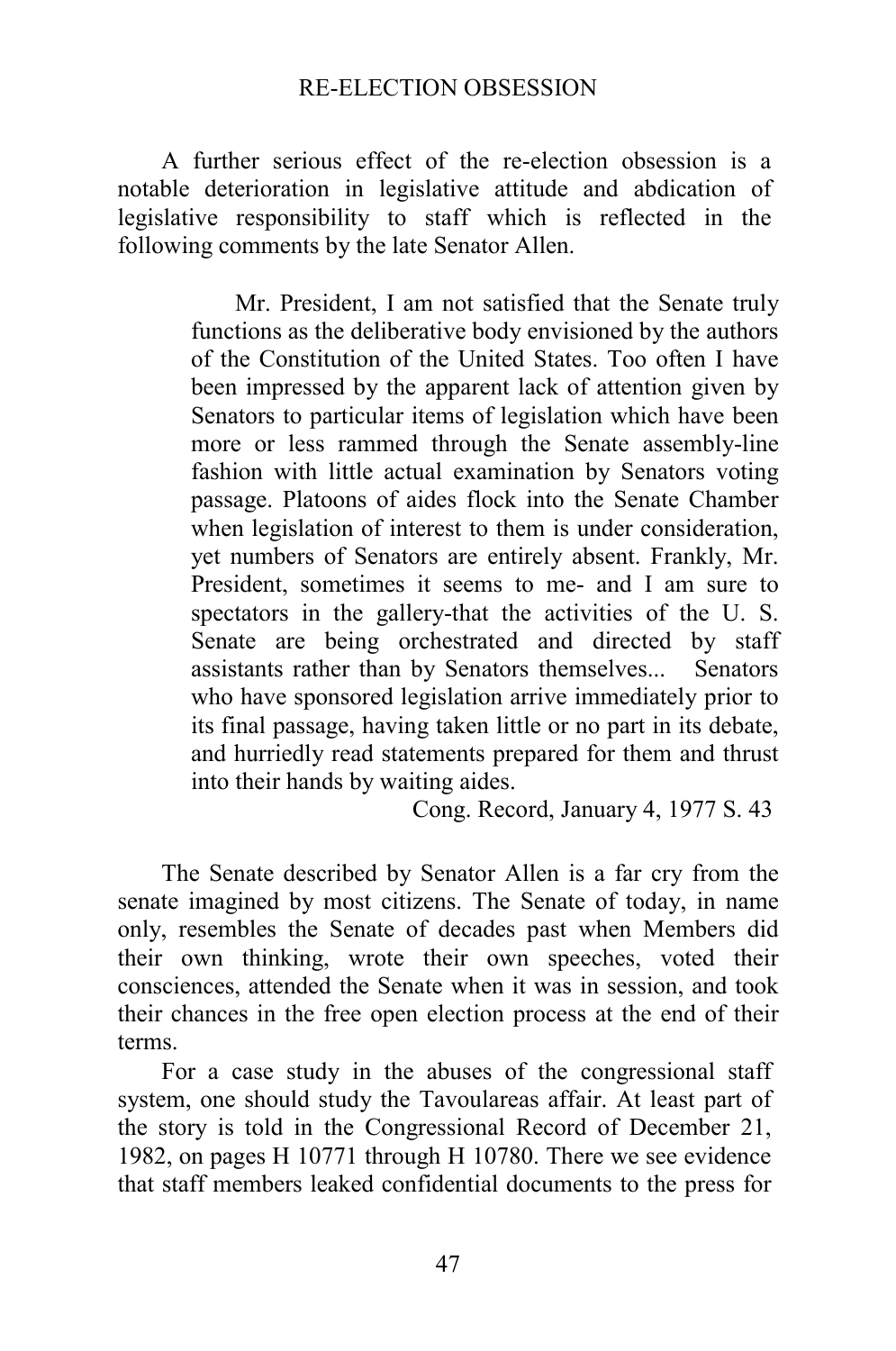the purpose of creating a media event, that congressional staff members served on the payroll of Congress and at the same time served on the payroll of television networks, that incomplete subcommittee reports were published, and through it all there was the strong hint of close involvement by the subcommittee chairman himself. Although the full story is not told in the extract referenced above, there is enough there to give the reader a sense of the meaning of what is involved when the authority of public office is misdirected and mismanaged by those who seek power as an end unto itself.

Perpetual re-election bears yet another bitter fruit - the loss of the representative character of Congress. The influence of the PACs was mentioned above and it is closely akin to the lobbyist who represents a single corporation or a single interest group as opposed to the organized PAC. These more traditional type lobbyists do not attain their influence overnight with a few tickets to Redskins football games or with a quick payoff under the table. Influence is developed and nurtured year after year with many tickets to many games, to Kennedy Center performances, to Bullets basketball, and to countless other sports, cultural and social events. Not only is the Member cultivated, but so is his staff, flowers for the secretary, lunch with the press agent, chit chat with the Administrative Assistant and on and on ad infinitum. For the Member there is a contribution at the annual fund raiser, and at the birthday party there is a gift, golf clubs perhaps, an expensive bottle of what the Member drinks, there are rides on company planes, and for those so inclined, goose hunting in Maryland.

The point here is that influence is a product of years and years of careful and close association. The lobbyists become actual personal friends of the Members. Lobbyists are forgiving and understanding. They understand that the Member must on occasion "vote the district" which, translated, means the voters are watching and a particular vote will be visible and must go the way the constituents want. However, over the longer run and on the average, the Member will go the way of the friendly lobbyists.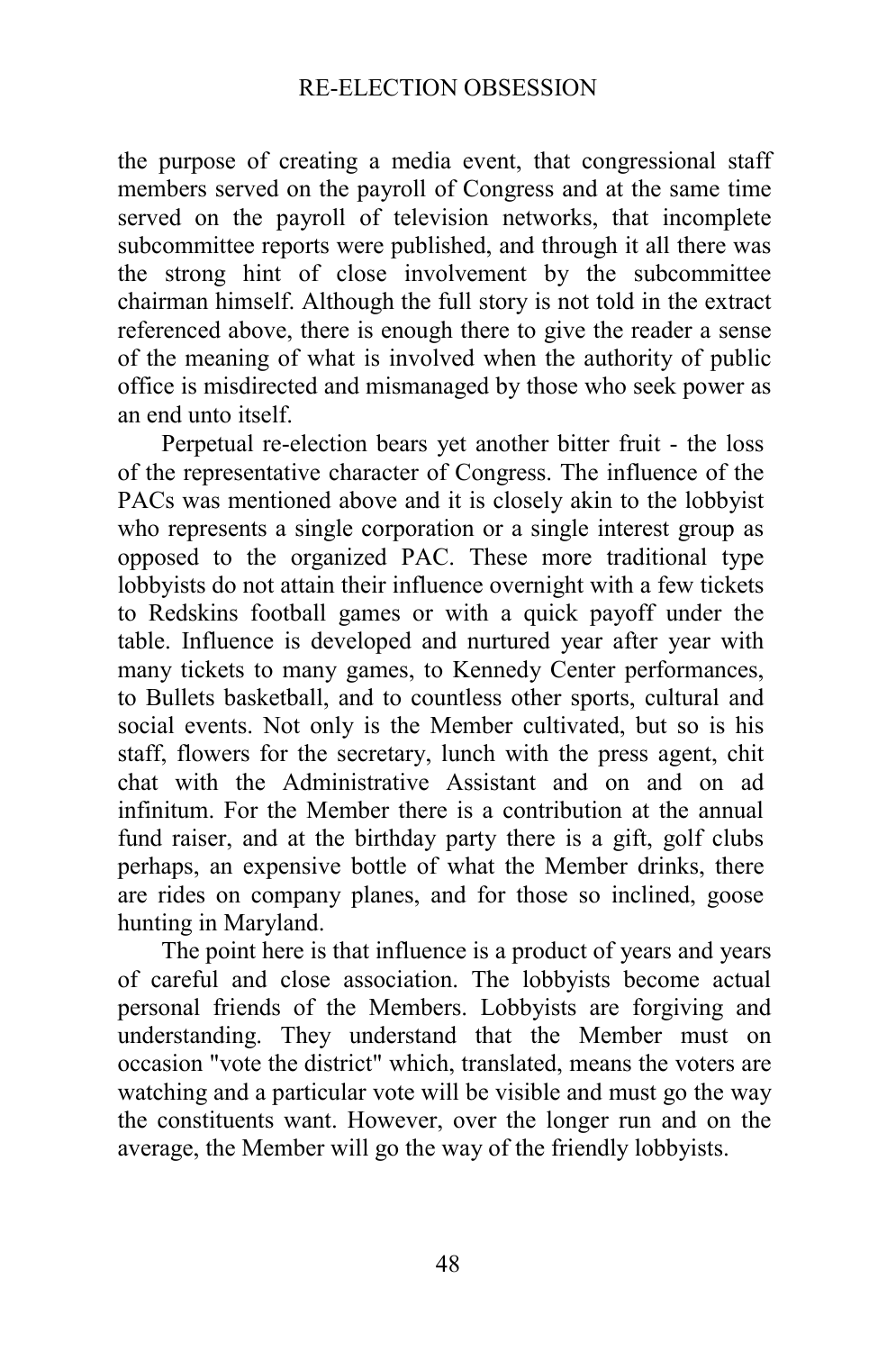The obvious conclusion is that the lobby factions in Washington D. C. clearly and strongly favor the return to office of the incumbents. Every freshman Member must be "educated" and must be brought along over a long period of time. During the first few years, while the Member is still fresh from back home, the influence of the lobbyist is weak and the Member tends to think first of his campaign promises. It is only after a few terms that he begins to fully understand the system, the role and value of a few close " friends " in the re-election game.

To the citizen who believes in the ideal of representative government, the most distasteful result of the re-election obsession is the creation of an elitist legislature. As Members die or retire, others survive and through the seniority system obtain and hold power. The chairmen of the committees of Congress hold power that is many times greater than each one's single vote. They control the Congress by controlling what the two houses are given the opportunity to vote on. If any given bill is repugnant to the chairman of the committee which has jurisdiction over the subject matter of the proposal, it is simply not brought up for consideration. The procedures for bringing it out over his objections are so cumbersome that it is simply never done.

Elitism takes yet another and more insidious form. Some Senators and House Members take the position in re-election contests that their years of experience qualify them for a return term to Congress. Experience becomes the byword of such a campaign; it appears in every advertisement, on every billboard, on every pamphlet; it is held up and waved like a flag before audiences from every stump in the state or district.

The value of experience is largely a myth. Few Members of the Congress could successfully pass even the most elementary quiz on the details of the majority of the measures for which they vote every day. Bills usually run on for many pages and contain references and cross references to the sections and subsections of existing laws. Long tenure in Congress does not make the Member an expert in the substance of the laws he is voting to enact. One might advance the observation that "experience" is the ingredient in Congress which wrought the present tax code, the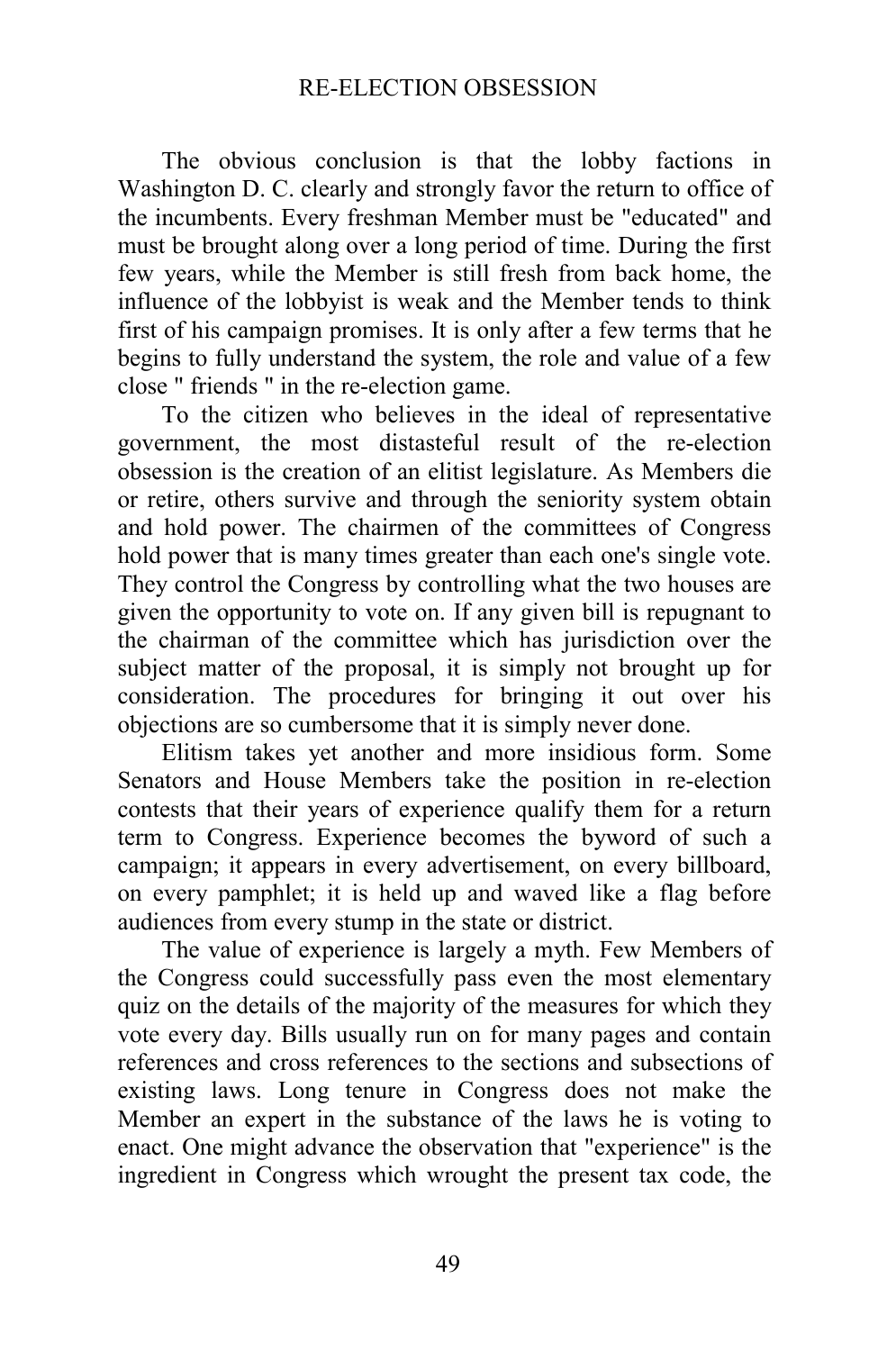near wreck of social security, and deficits so large that they are calculated by the hundreds of billions of dollars.

 If it is said that a Member is not supposed to be an expert in the details of the law, that is well enough. What then is he an expert about? Procedure, perhaps. Yet there are parliamentarians available to any one who cares to consult them. The rules are available to any Member who cares to read them. No Member is on record admitting that he cannot understand legislative procedures. First year legislators seem to get on very well and if they make mistakes they don't seem to show. Where then is the expertise in procedure?

If not procedure, then perhaps the expertise of an incumbent is in policy, in translating the wishes of the people into legislation. It is true that good legislating is largely just that-making policy decisions-general decisions on basic issues. Since the genius of our representative form of government is based upon the premise that any citizen is fully capable of serving as a Member of the national legislature, common logic would suggest that the closer a representative is to the people he represents the better representatives he will be. Elitists who are citizens of the Washington D.C. area are, therefore, not necessarily the best representatives for the Americans who do not live there. Thus, it would seem that expertise or experience in being a representative is to be sought from among the people rather than among the ranks of a cabal of professional politicians.

Members of Congress seldom vote with a view to what is best for the Nation or what is best for the citizens they represent. Instead, most votes are based upon political considerations. The predominate question is, "What effect will this have on my image and on my next election campaign?" Any person who has worked in close proximity with Congress knows this to be a fact; however, the constituency does not know that it is true, and it is in that arena of ignorance that the re-election obsession is able to perform with such dexterity.

The reality of re-election voting is concealed from the citizens back home in part by the false notion that the interests of the state or district are coincidental with the interests of the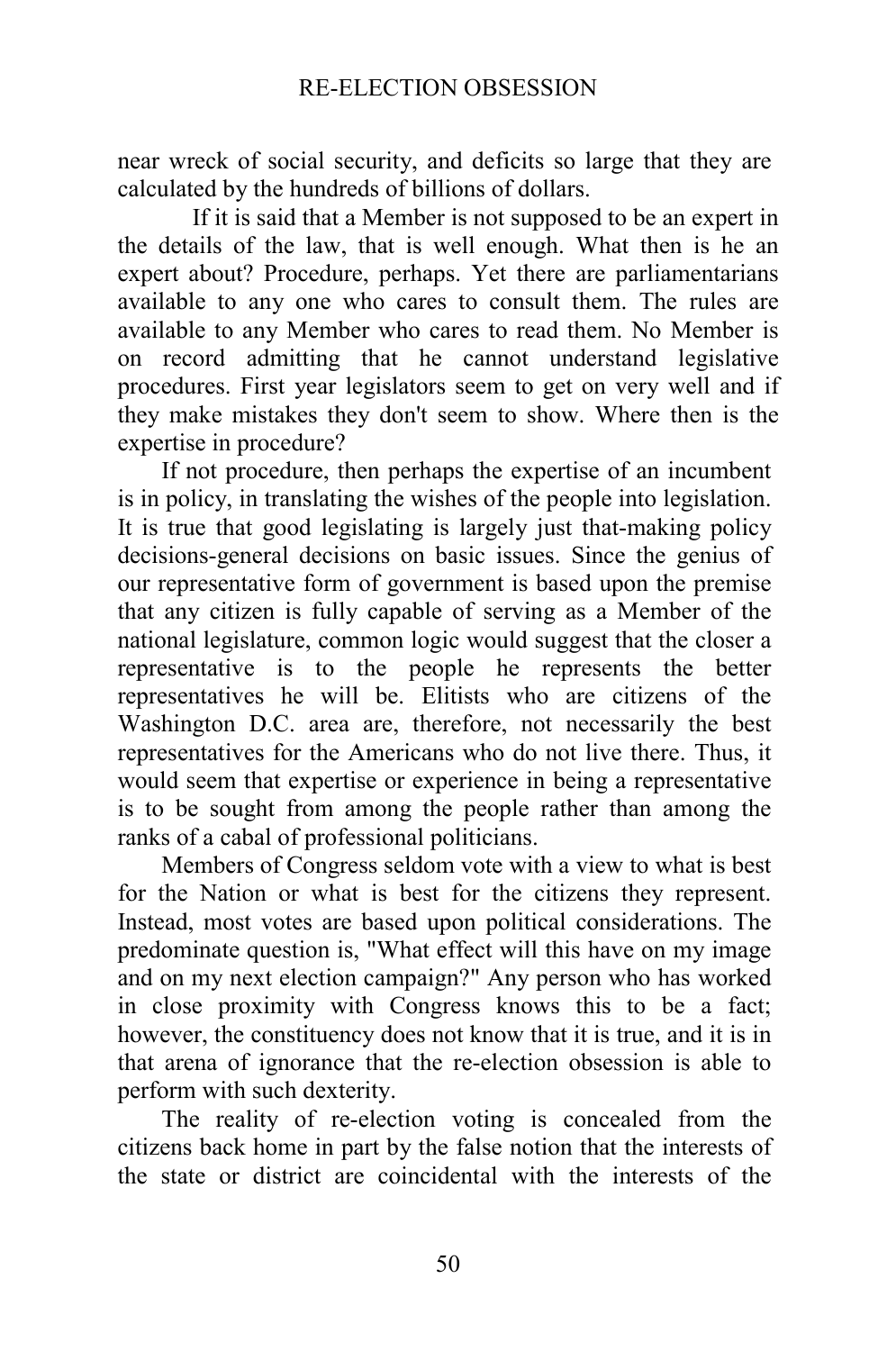Member seeking re-election. More specifically, a Member who is confronted with a question about re-election voting will immediately respond loudly that if he does a good job for his constituency, he will be re-elected. The conclusion he wants the public to draw is that a re-election vote is a good vote for the state or district. That is pure and simple claptrap.

Consider, first, that statistics, as developed earlier in this work, show that fewer than half the eligible voters participate in congressional elections. Thus, voter approval, if there is such a thing, is approval of approximately 25 to 30 percent of the citizens eligible to vote.

Next, consider the effect of the application of the many and diverse re-election devices available to the incumbent. The sheer power of incumbency alone is significant, but when combined with the advantages Congress has voted for itself and the use of them for months and years before any given election, the result is an almost overwhelming force.

As if the re-election machinery were not enough, incumbents have campaign treasuries that make those of the challengers pale by comparison. Campaign spending by incumbents far exceeds spending by challengers in most races. That happens for the simple reason that the incumbents have more money. They are the beneficiaries of PACs, of lobbyists, and big spenders in Washington D.C. who, for reasons already suggested, prefer the "known" of an incumbent to a freshman Member who might actually "vote his district" as a matter of course rather than incidentally.

Still, in response to the argument that Members are re-elected because they do a good job, it might be well to reflect on the awareness of voters. It is an unfortunate fact, but a fact nevertheless, that very few of those who vote could state with any degree of certainty which way their Senator or Representative voted on any given bill.

We must remember that the adviser-professionals who are experts on election campaigns place simple name identification above all other factors. This means only that the individual whose name is recognized by the greatest number of voters will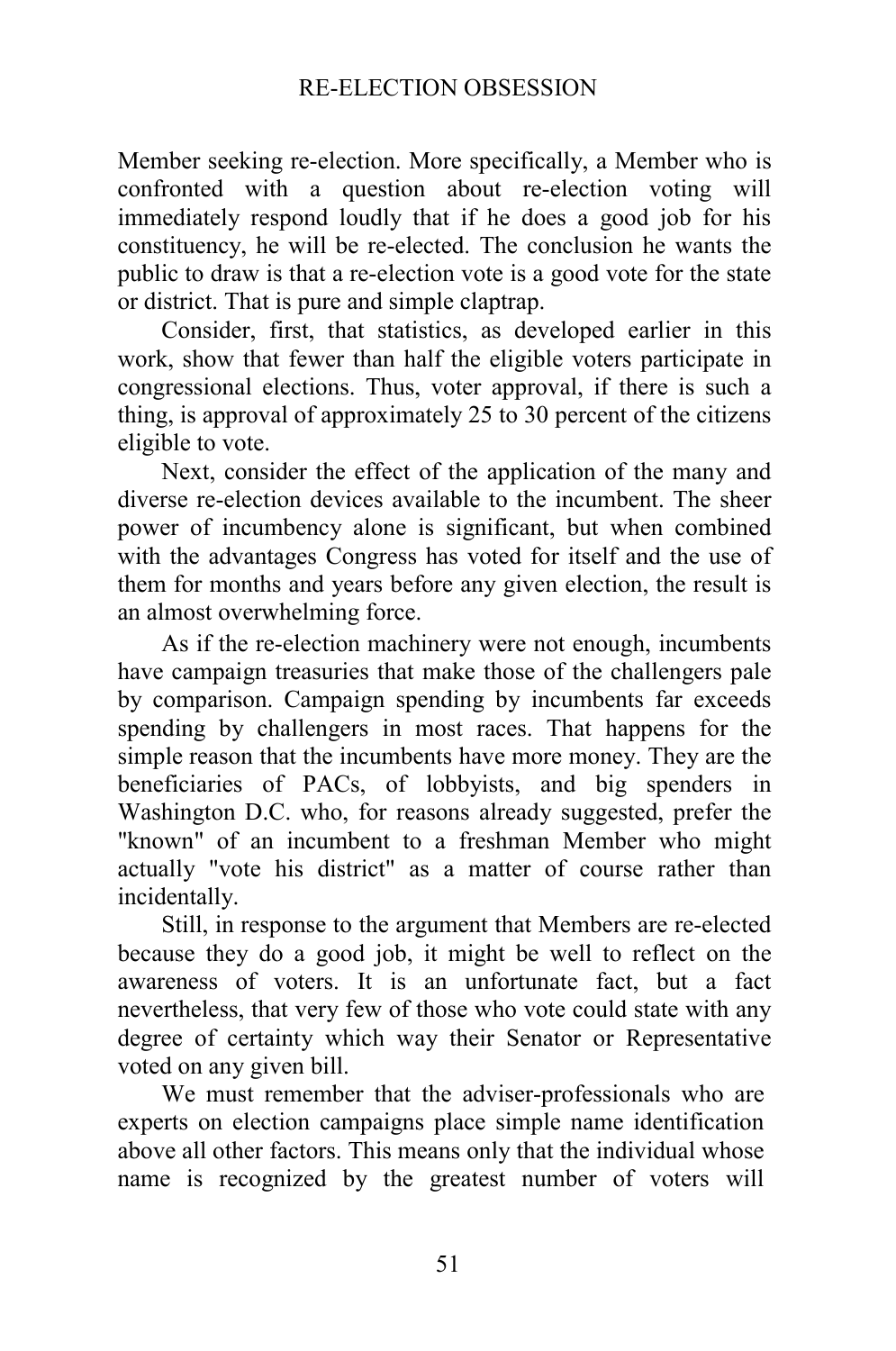## RE-ELECTION OBSESSION

probably win an election, other factors being equal. Ask yourself, do you know how your Senator or House Member voted on the Continuing Resolution by which the Defense Department was funded for Fiscal Year 1983, or on the Tax Equity and Fiscal Responsibility Act of 1982, or on such issues as foreign aid, the nuclear freeze resolution, or the last gasp of the 97th Congressthe increase in the tax on gasoline. These are some of the more conspicuous votes. How much voter cognizance is there of their representative's votes on the multitudes of other votes taken in the House and Senate. There were, for example, over 600 public and private laws enacted by the 96th Congress. There were only about 450 enacted by the dismal 97th Congress. Keeping track of the votes of any Member on all these enactments would be a significant undertaking for any citizen. The upshot of all this is that there is very little intelligence among the electorate on voting behavior and the attempt to correlate re-election with voter approbation is a foolish and empty rationalization for re-election.

There is a line of reasoning that Members are re-elected if the voters feel that the Member has been successful in bringing projects into the area. This would include contracts, employment, and other forms of Federal activity associated with economic development. This opens the door to arguments about the proper role of the Federal government and admits points of view ranging from drastic reduction in the size and elimination of many functions and programs to more government, more programs and more spending on everything from defense to social programs. Suffice it say that with some notable exceptions, this is more impression and image than fact. If an incumbent can persuade voters that he has performed as they feel he should, they will probably vote for him.

These are but a few of the more obvious effects which can be expected when the free elective process is subverted for the benefit of a clique of " in " individuals. That the abuses of the system must be corrected and that the re-election obsession must be rooted out of our system seems self-evident. Each successive failure to deal with a problem, be it social security, runaway spending, urban decay, unemployment, usurious interest rates, or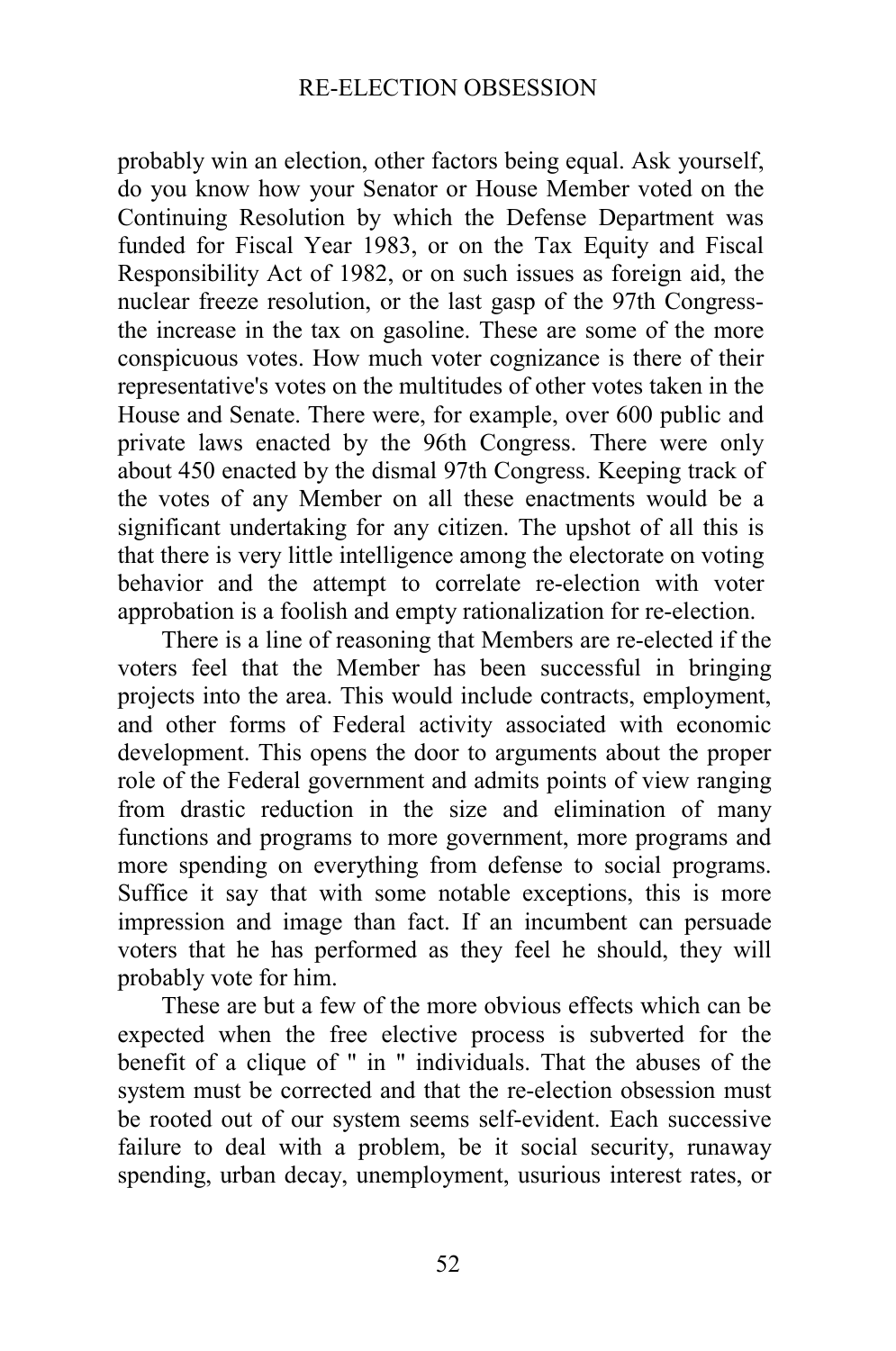waste in government, speaks eloquently of the need for remedial action. The recent spectacles of Congress on extended election and Thanksgiving leave while even basic appropriation acts for the government were left unenacted must persuade even the most sanguine among us that something must be done.

This work assumes that Americans do care about their government and that they will listen to and discuss ways of improving it and making it more responsive to their needs. It further assumes that those who are alarmed by what they see going on in Washington D.C. and who are unwilling to permit the corrosive effects of the re-election obsession to further weaken representative government will work together to find a solution.

If, after considering the issues, we are willing to surrender the business of government to a small clique of self-appointed elitists, we should do so consciously and deliberately and not suffer that our fundamental right to representative government be quietly piecemealed away by indirection and by infamous, incumbencyserving legislation. We must face the question of whether we are less competent to govern ourselves, less responsible and less interested than were the contemporaries of Jefferson and Washington. We must ask, as some have suggested, whether we have become cynically insensitive to the drumbeat of abuses and have become lethargic in the face of congressional misbehavior that to our forebearers would have been unthinkable and intolerable.

If reform is to come, it must come from outside Congress. That body will never impose upon itself the discipline needed to curb its own excesses and bring organization to its disarray. The Congress controlled by self-interest will never surrender its selfgranted re-election advantages. Any solution, to be truly meaningful, must be fundamental and must come from the people who, if they act in concert, still hold ultimate political power in this Nation.

It is to reform *- citizens reform -* that the remainder of this work is addressed.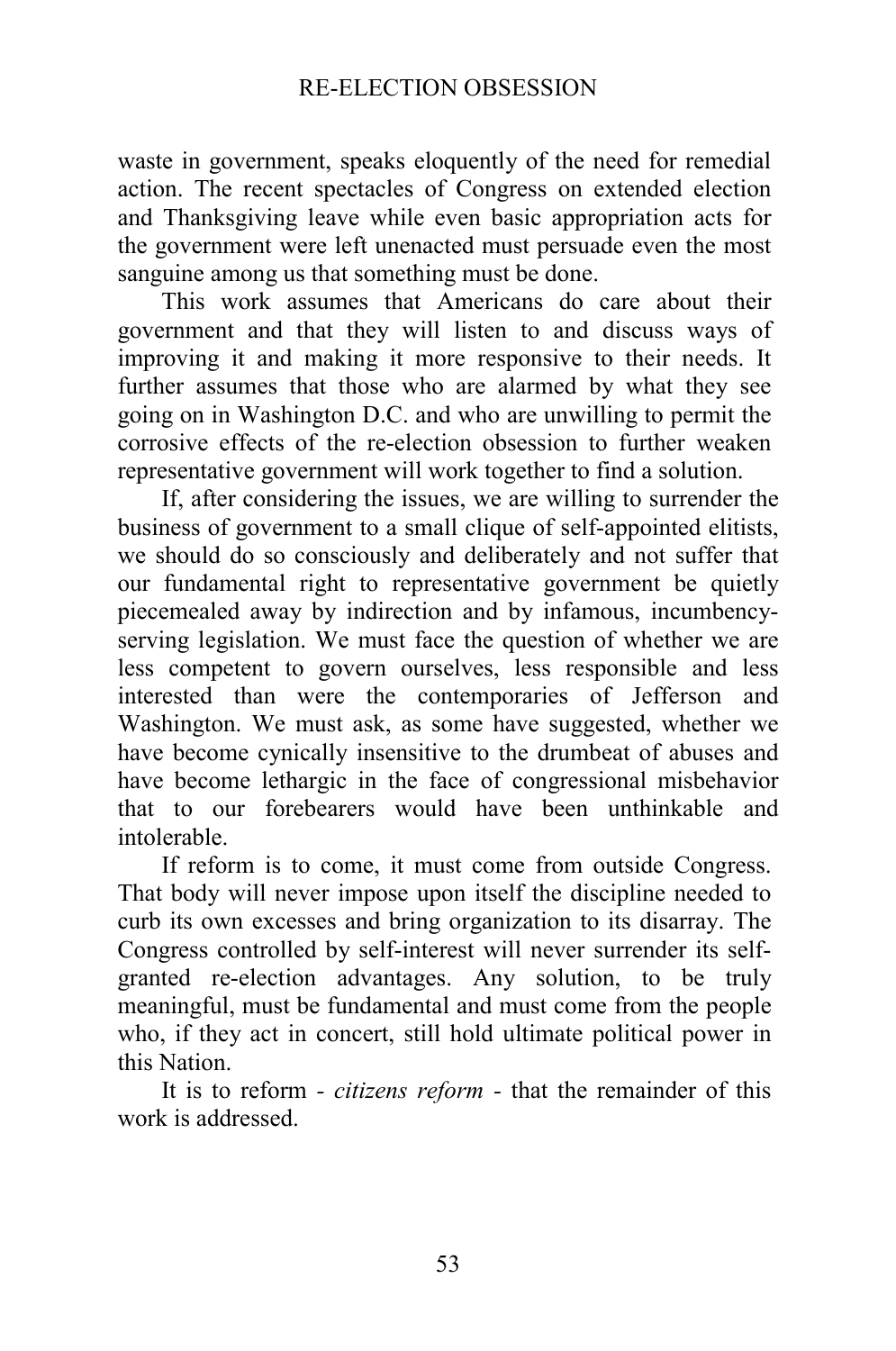# RE-ELECTION OBSESSION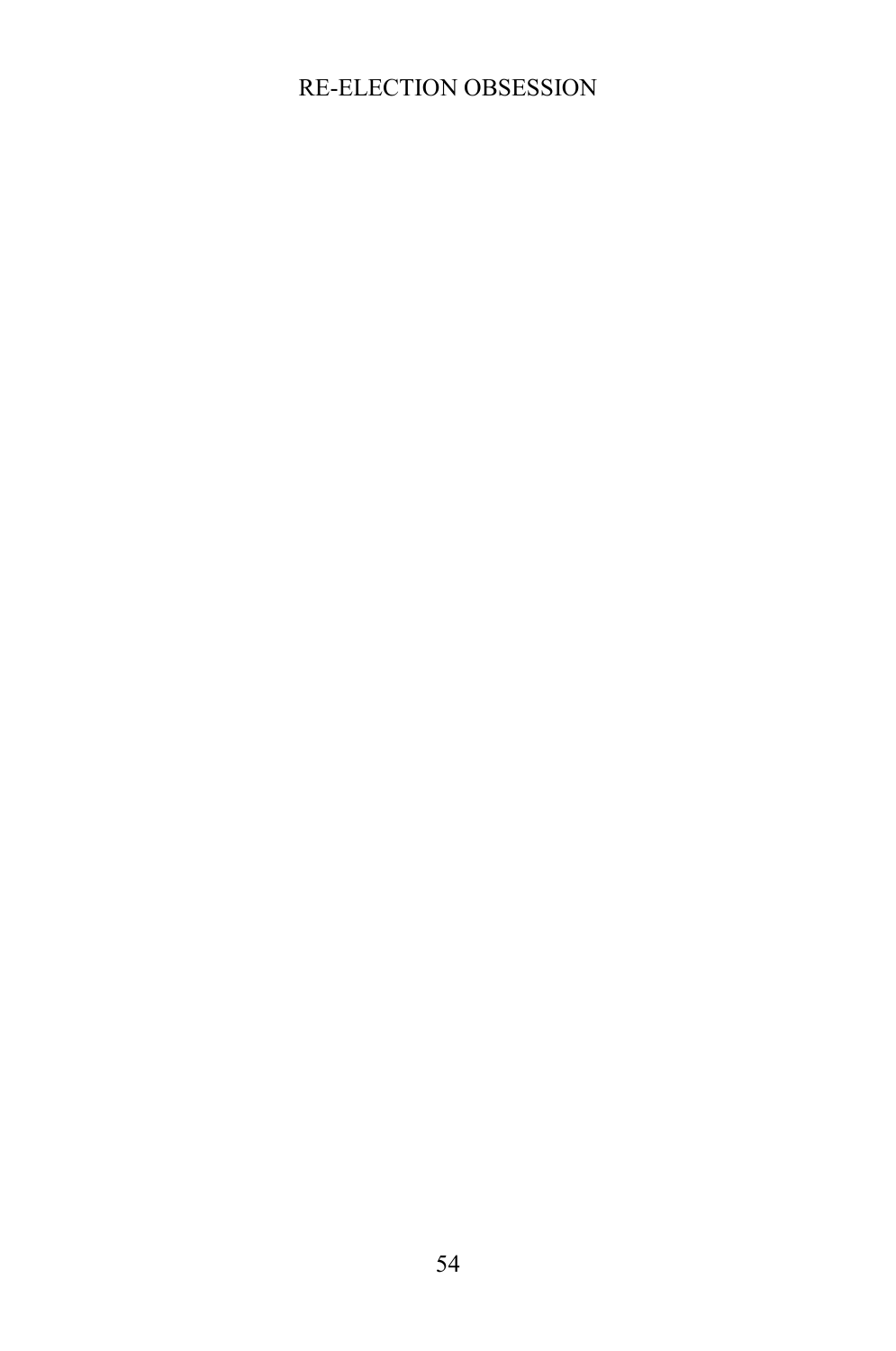Some men look at constitutions with sanctimonious reverence, and deem them like the ark of the covenant, too sacred to be touched. They ascribe to the men of the preceding age a wisdom more than human, and suppose what they did to be beyond amendment. I knew that age well; I belonged to it, and labored with it. It deserved well of its country. It was very like the present, but without the experience of the present; and forty years of experience in government is worth a century of book reading; and this they would say themselves, were they to rise from the dead. I am certainly not an advocate for frequent and untried changes in laws and constitutions. I think moderate imperfections had better be borne with; because, when once known, we accommodate ourselves to them, and find practical means of correcting their ill effects. But I know also, that laws and institutions must go hand in hand with the progress of the human mind. As that becomes more developed, more enlightened, as new discoveries are made, new truths disclosed, and manners and opinions change with the change of circumstances, institutions must advance also, and keep pace with the times.

Thomas Jefferson Letter to Samuel Kercheval On amending the Constitution of Virginia, July 12, 1816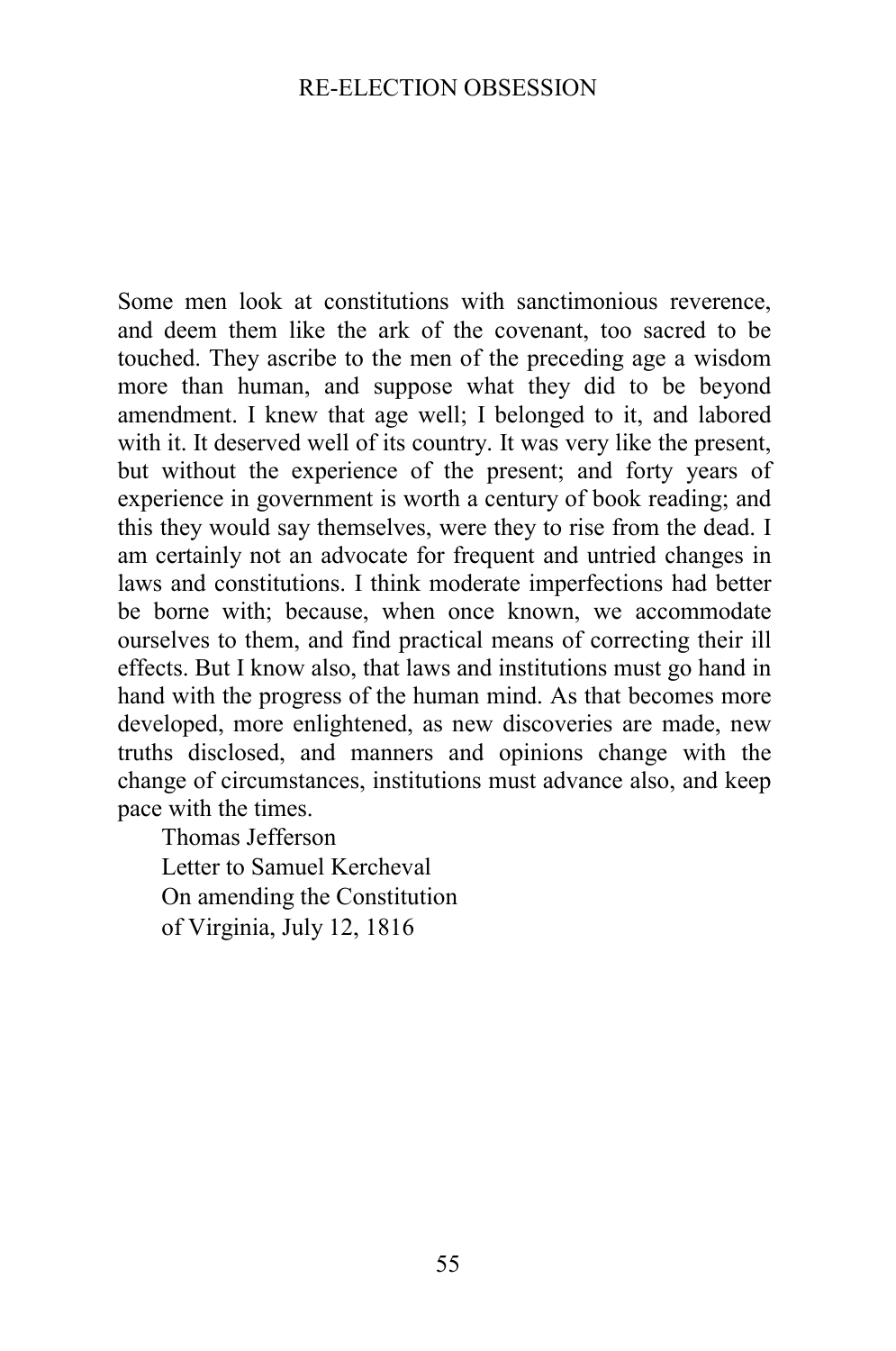# RE-ELECTION OBSESSION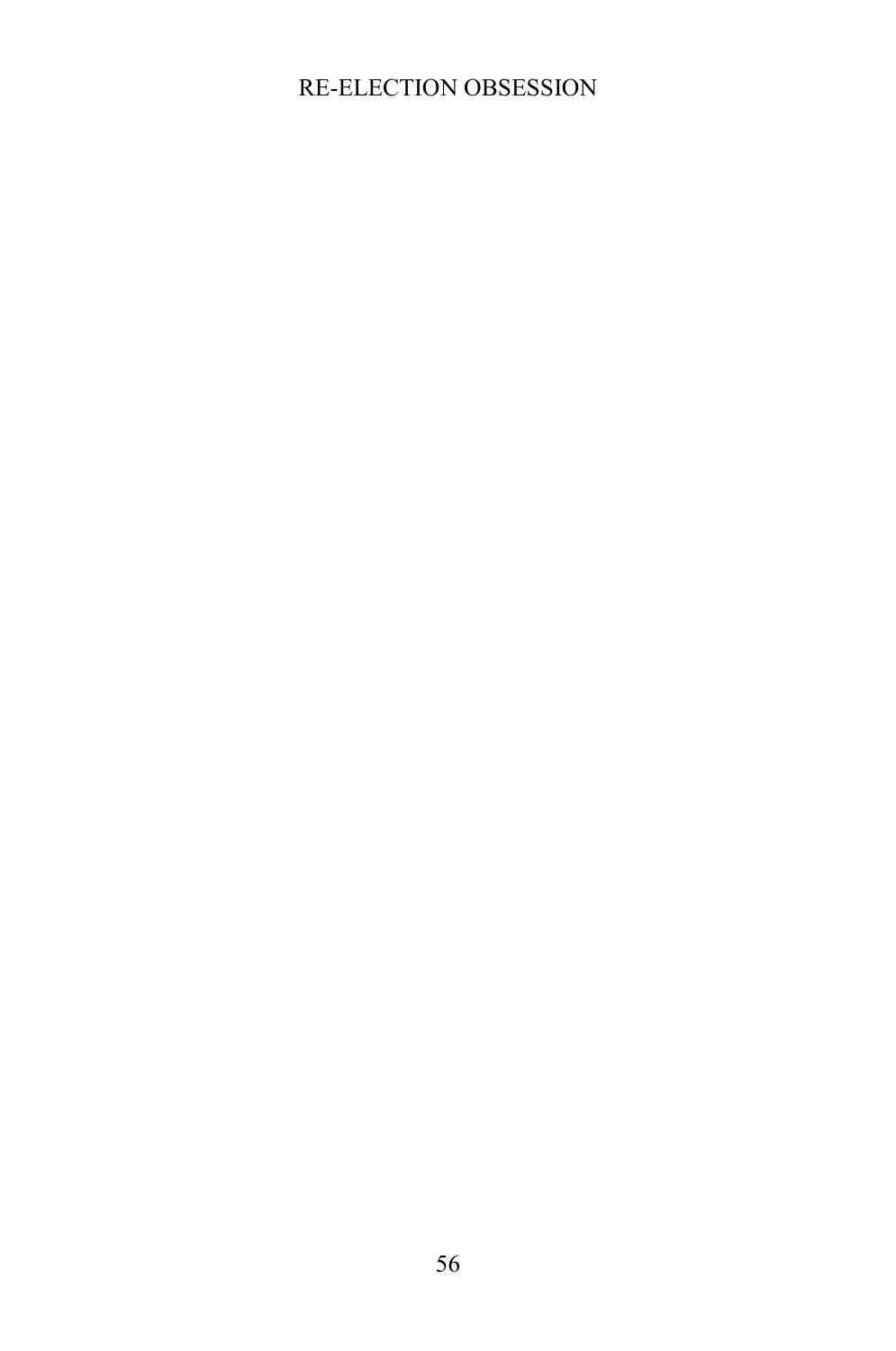### **PROPOSED AMENDMENT TO THE CONSTITUTION OF THE UNITED STATES OF AMERICA**

Section 1. No person shall be elected to the Congress more than one time. An individual elected to the Congress may serve only the term to which he is elected; an individual appointed to serve the unexpired term of another who has, for any reason, vacated the office, may serve only the unexpired portion of the term to which he is appointed; and no person may be appointed to Congress who has previously served in Congress. Persons holding office in the Congress in session at the time this Amendment is adopted may complete the term to which they have been elected or appointed, but may thereafter not be elected nor appointed to Congress.

Section 2. The term of office for members of the House of Representatives shall be four years. Immediately upon adoption of this Amendment, the House shall identify and designate two hundred and eighteen seats as Class One seats; the remaining seats shall be designated Class Two seats. The designation shall be such that the seats from each State are as equally divided between Class One seats and Class two seats as possible. In the next general election following the adoption of this Amendment, all seats shall be filled; however, the term of office for Class One seats shall be two years; thereafter, all terms for both Classes shall be four years.

Section 3. No person who has served in Congress shall, for a period of five years immediately following the expiration of his term, be appointed to or hold any position in any branch of the government of the United States; however this shall not apply to persons appointed to judicial or executive branch positions by the President and confirmed by the Senate.

Section 4. The Congress shall have the power to enforce this Amendment by appropriate legislation.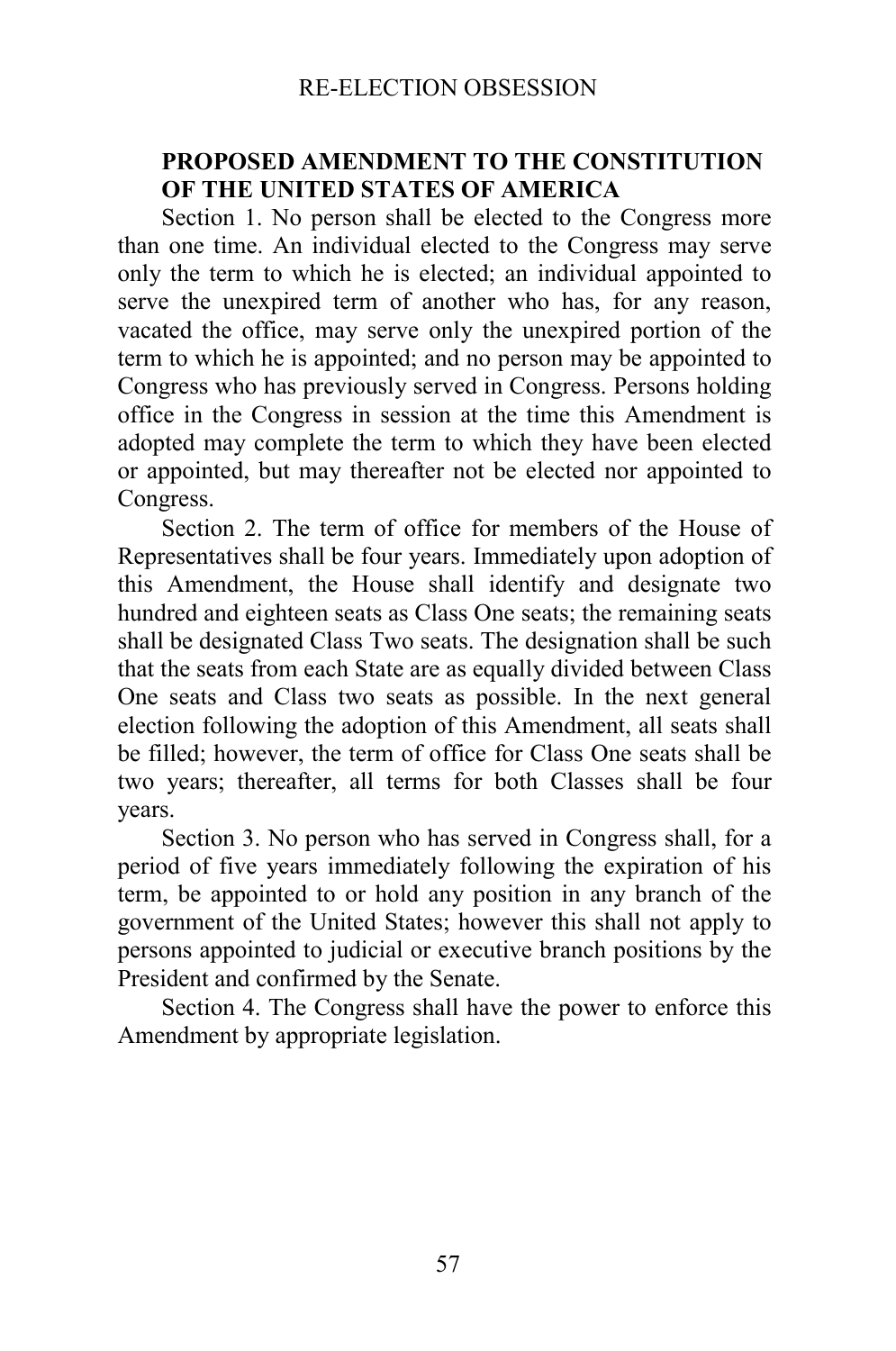# **THE PROPOSED AMENDMENT**

**What exactly is being proposed by this limitation-of-term Amendment?** The proposed amendment to the Constitution, if adopted, would limit the time

that any person could serve in the United States Congress. A person could serve in the Senate one term of six years or one term of four years in the House of Representatives. It is important to point out that the amendment is cast in the disjunctive, that is **to** say that it would permit a term in the Senate or a term in the House and *not* a term in each. Perhaps a more emphatic way of expressing the idea is to say that the proposed amendment would permit a person to serve one term only in the United States Congress.

**What does the proposed amendment provide on later government service, that is, service after the single term in Congress?**

The amendment would simply foreclose any person from serving a term in the House or Senate and then going to work for the Federal government. That restriction is limited to five years and an exception is made for presidential appointments. Thus, former members of Congress would be eligible to serve as cabinet and sub-cabinet officers and to serve on Boards and Commissions and to accept judicial appointments.

**Isn't there also a change in the length of terms of members of the House of Representatives?**

Yes. The term is changed from the present two years to four years. One term of two years would not allow for the continuity now provided for in the Senate.

## **What is the reason for the division of the House seats into two classes?**

This is done solely for the purpose of staggering the turnover. It would be applicable only to the first election following the adoption of the amendment. At the first election after adoption, one half of the Representatives would be elected to two year terms and approximately one half would be elected to four year terms. Thereafter, all Representatives would be elected to four-year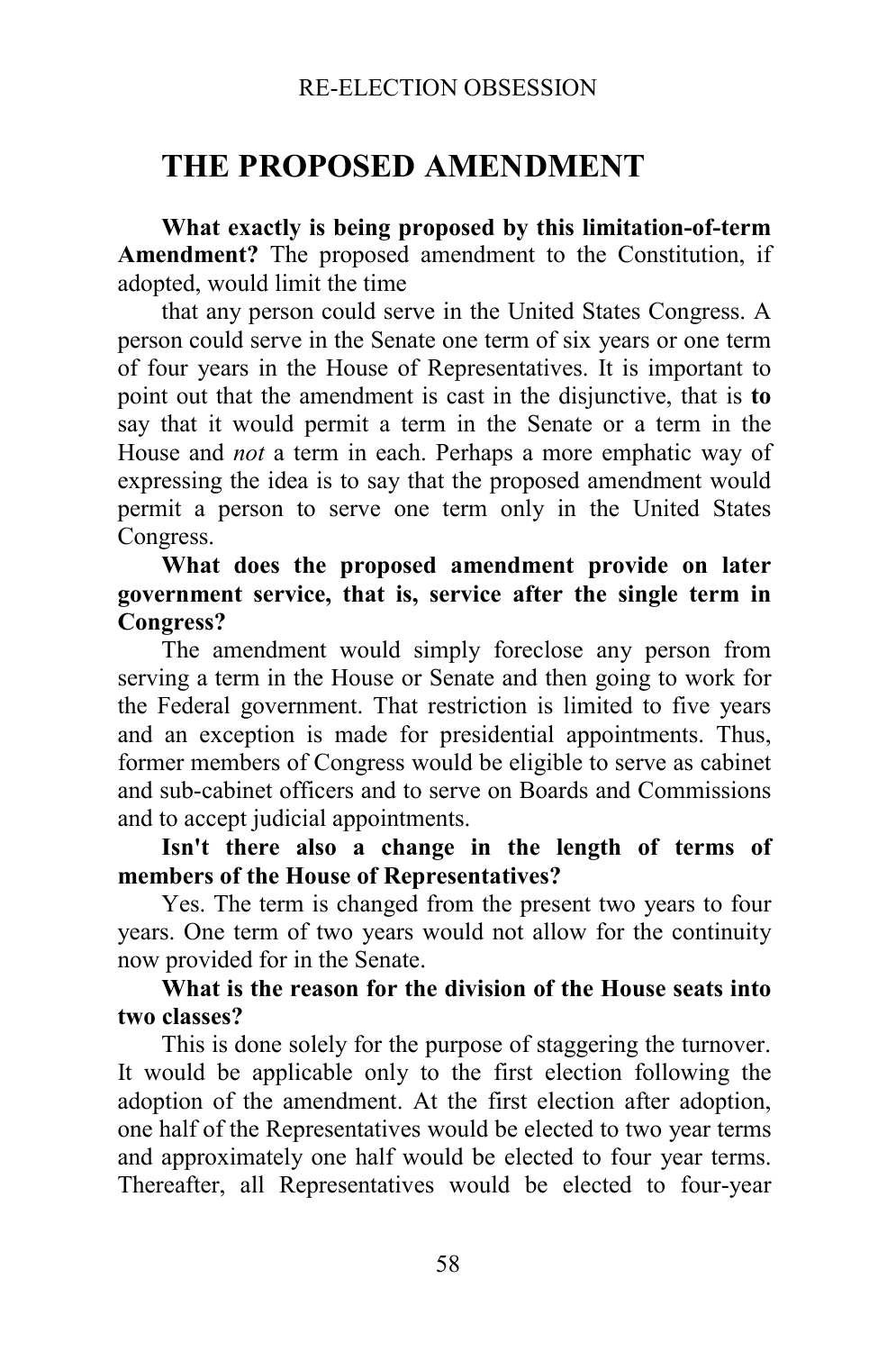terms. This system of staggering terms is patterned after the one devised for the Senate and written into the original Constitution, Article 1, Section 3. For the Senate, approximately one third of its members are chosen every second year; that would remain unchanged by the proposed amendment, except that the incumbent Senators could not stand for re-election.

## **Then about one half of the House would be new every two years?**

Correct. The reason for increasing the term to four years and then having one- half of the seats vacated every two years is that it would give the House continuity in the same way that the Senate now has continuity with two thirds of the body remaining in **office** through each election. Leadership positions would in all probability be filled by members in their third or fourth years of service, although that is not required by the amendment.

## **The Senate is not mentioned in the proposed amendment.**

While the Senate is not explicitly mentioned, there is no doubt whatever that it is included since the reference on limitation of term is to the *Congress.* It is perhaps somewhat confusing to some people when we refer to "Congressmen" and then to "members of Congress," but throughout the Constitution the term "Congress" means both the Senate and the House of Representatives. Thus, in the proposed amendment, references to "Congress" include both the House and Senate.

## **Then the Senate term of six years would not be changed?**

That is correct. The six-year term would be as it is today. The only change is that no person could be re-elected to the Senate, and every two years approximately one third of the Senate would be replaced with citizens who had never before served in Congress.

## **Explain the reference in the amendment to appointments to Congress.**

The amendment says that an individual appointed to Congress to fill the unexpired term of one who, for any reason, vacated his office would be limited to serving out that unexpired term only. Otherwise, in the case of a Senate seat, a person could be appointed to serve two years of an unexpired term, be elected to the seat and thus be able to serve a total of eight years. It could not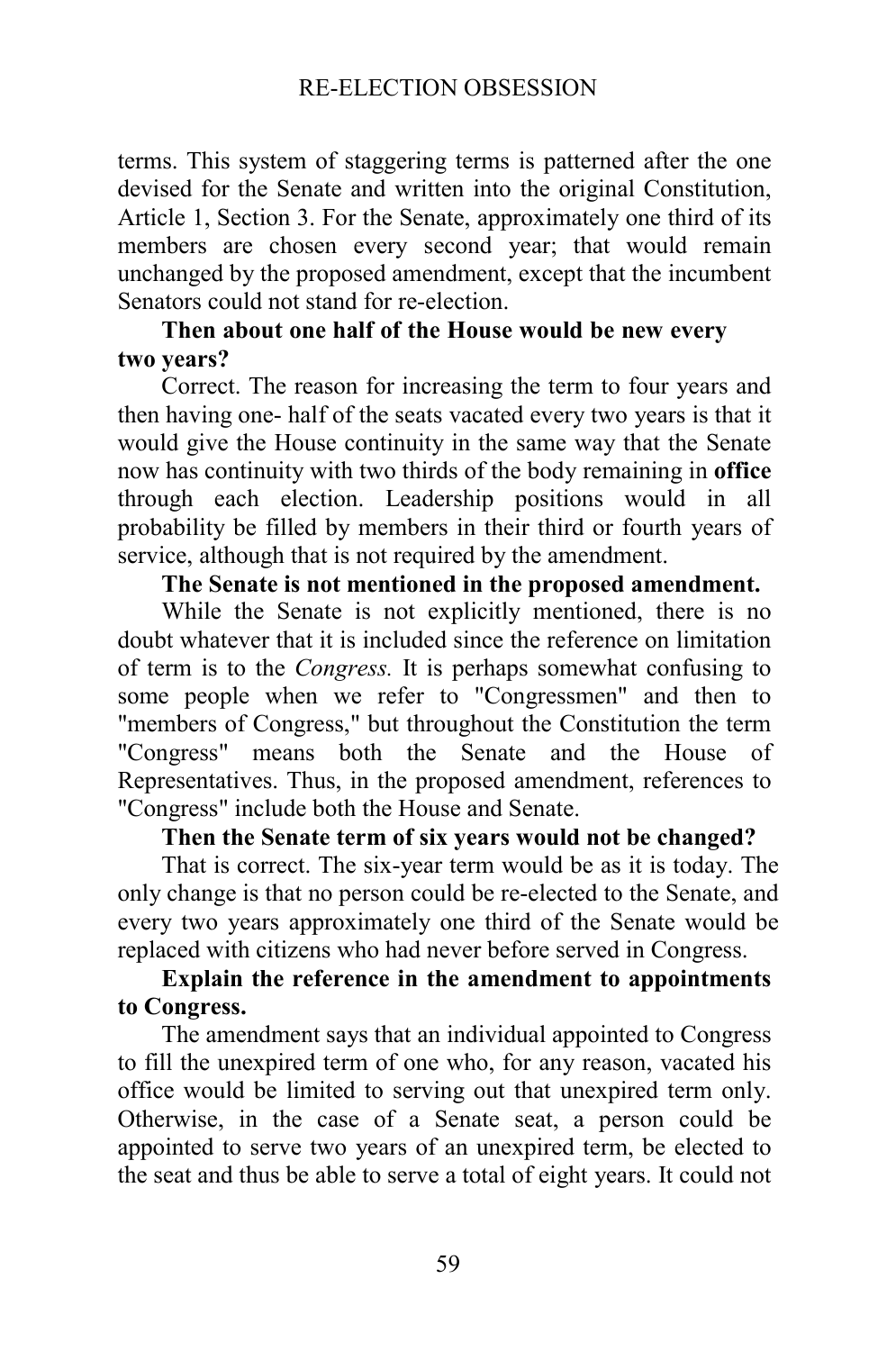be for three years or longer on the unexpired term since a Senate seat vacated with more than two remaining in the term will be filled by election.

In the House the prohibition is more significant in terms of years because of the change to four year terms. Absent the provision in the amendment, a person could be appointed to serve three years of an unexpired term, then be elected to serve a full four year term thus serving a total of seven years, almost two full terms.

This is not a major aspect of the amendment, but it is included to avoid the inequity that would result from appointments followed by elections to full terms thereby giving some individuals greater seniority than their peers, and it also serves to make the amendment consistent with the underlying purpose i.e. eliminate all of the re-election obsession.

## **What is the meaning of Section** 4 **of the amendment?**

The granting of the power to enforce the amendment by appropriate legislation is a standard provision of constitutional amendments of this sort where some action of Congress is anticipated. Here the sitting Congress would have to make the Class One and Class Two designations and perhaps enact other legislation to bring the amendment into full effect.

### **What is the purpose of the statement that the Class One and Class Two seats be evenly divided among the seats of each state?**

That is done to insure that there will be some seats filled from almost every state every two years. This is merely an assurance of geographical distribution. Otherwise, some states might find themselves without a Congressional election every two years. There are, of course, some necessary exceptions for those states which have only one House member. In those cases it would perhaps be appropriate, if possible, to adjust the designation so that the House election occurs off the Senate elections so that there still would be a congressional election every two years.

#### **Where did the idea of this amendment originate?**

It is probably impossible to determine when or with whom the limitation-of- term concept originated. It certainly is not new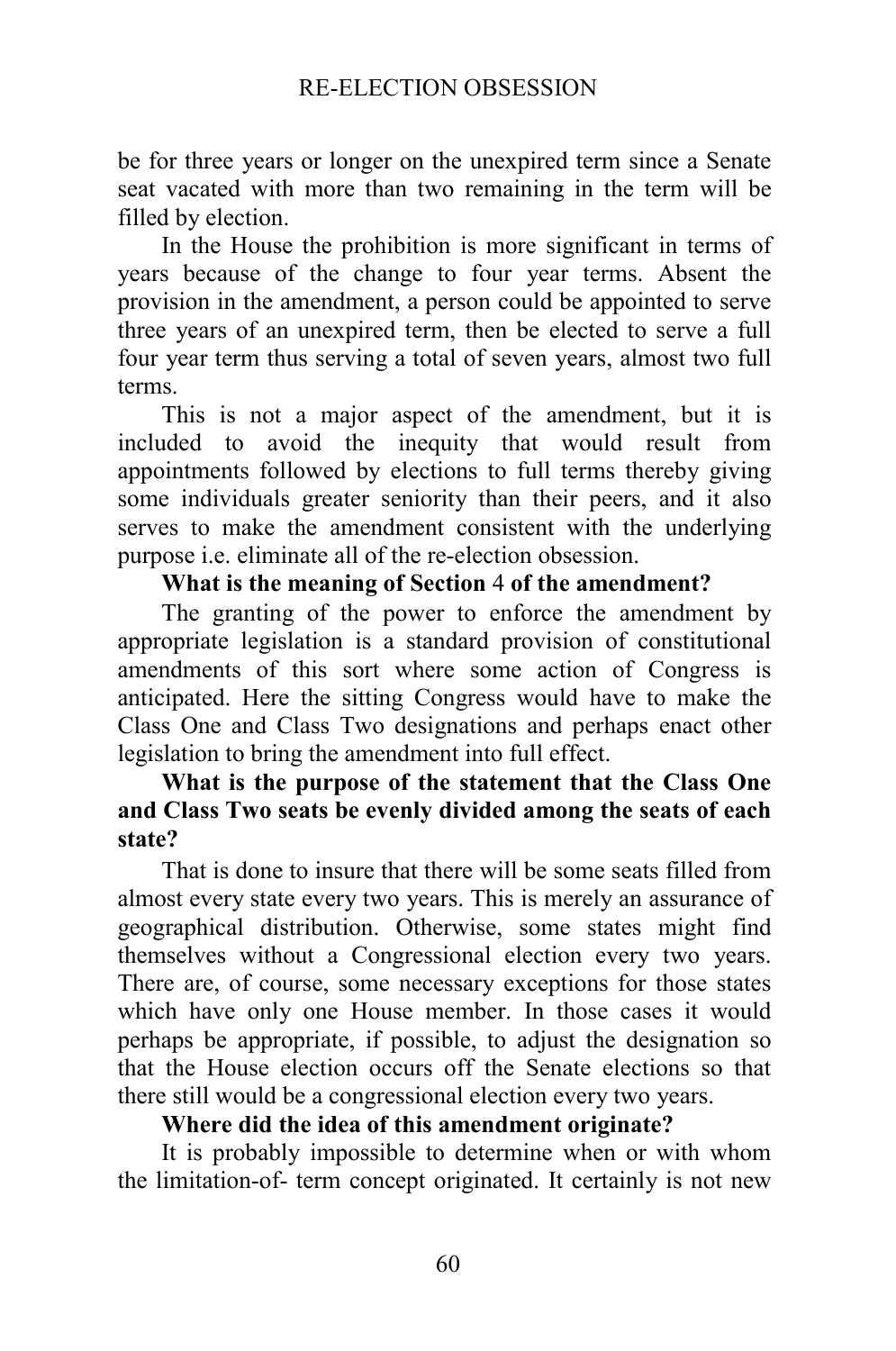and, in fact, is quite common among the states where Governors are not permitted to succeed themselves in office. The restriction on re-election already applies to the President of the United States. The 22nd Amendment to the Constitution limits the President to eight years in office. That amendment is of fairly recent origin; it was proposed in 1947 and ratified and made a part of the Constitution in 1951.

More recently, criticism of the Congress has been rising. There have been a number of comments and speculations in the press and by political observers that such abuses as have been mentioned in this tract will inevitably lead to reform and some may have suggested term limitations as one approach. This booklet is the first formalized statement calling for a one term limit and actually proposing that it be done by Constitutional amendment. The proposed amendment is original and was written specifically for the *Re-Election Obsession.*

#### **Would it not be less severe to allow two or three terms instead of the absolute prohibition on re-election?**

It would be less severe to allow re-election, but that does not solve the essential problem. Re-election is the underlying impulse that has led to the abuse and corruption of the system. If reelection is still a possibility and is not eliminated, there seems little reason to make the effort to change at all. However, if thorough and honest reforms were made in the Congress whereby the misuse of staff, the unconscionable accumulations of money, the absences from Congress, the campaigning on taxpayer time and at taxpayer expense, and other such practices could be eliminated, then there would be less of a need for the limitationof-term-amendment. The difficulty with that notion is that procedural reform must come from the Congress and Congress has proven time and time again that it is simply incapable of controlling its own abuses. Meaningful and fundamental change must originate with and be carried forward by the people. Unfortunately the kind of change discussed in this booklet will be vigorously resisted by the Congress itself.

**What are the purposes of the restriction of Federal service after a term in Congress.**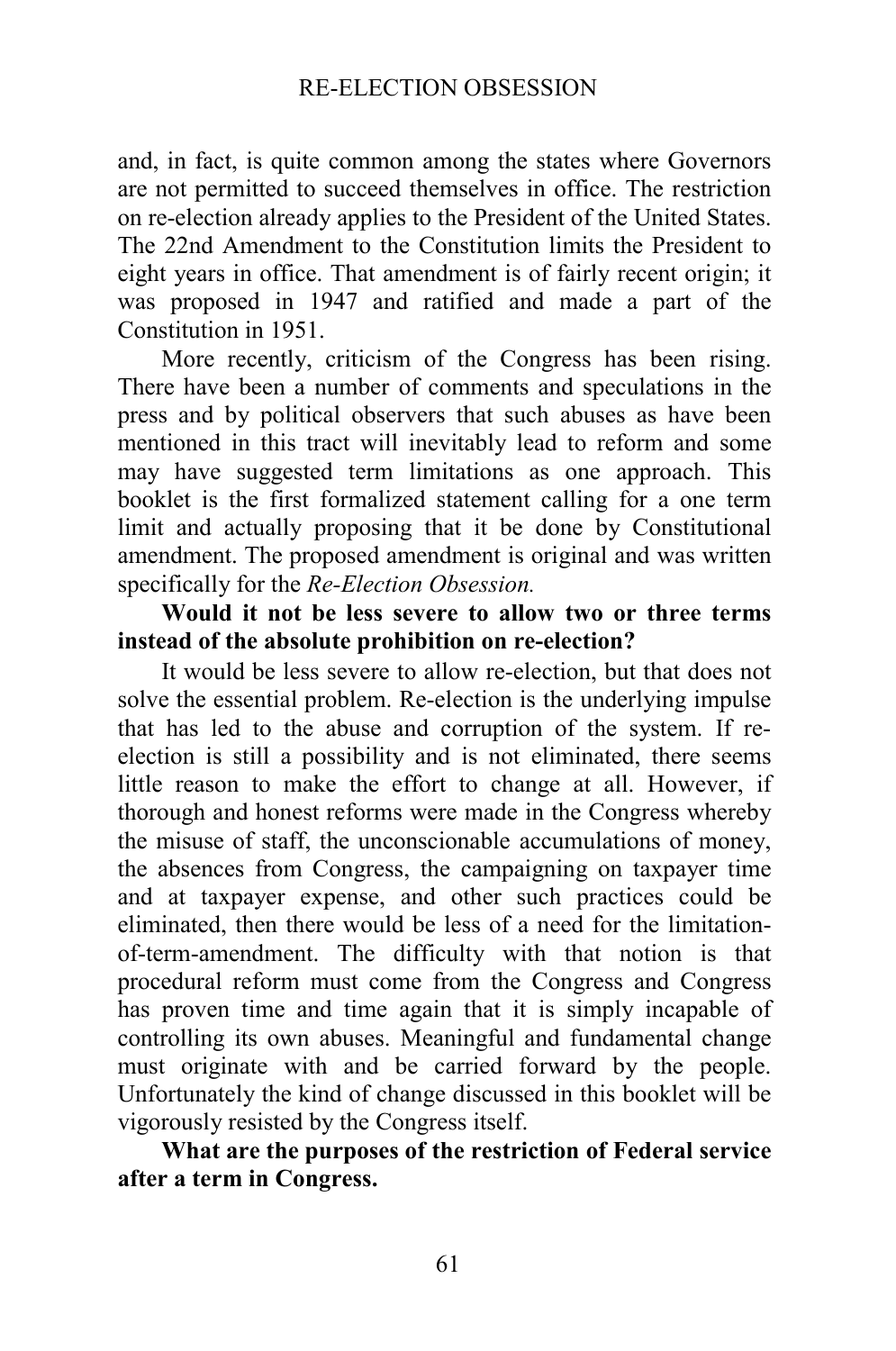This is included to absolutely guarantee that former Members do not serve a term in Congress then go to work for the Federal bureaucracy. The reasons are obvious. An individual who could not be re-elected might otherwise be tempted to use his congressional service to secure for himself a position in Federal service. That's pessimism, but it is realistic pessimism based upon experience and the clear evidence that Potomac fever is highly contagious.

More important, however, is the fact that one of the purposes of the amendment is to recycle members, for the people who go to Washington D.C. to return to their home areas. Those people will provide the states with a reservoir of experienced leaders -leaders who have had valuable national government experience. This will inevitably strengthen and revitalize state and local government. Today those people go to Washington D.C. and seldom return.

**It is possible for a citizen to go to Congress for only a four year term and really be effective?**

Certainly! The effectiveness of a Congressman is a result of many things-his intelligence, personality, and willingness to work and learn. Remember that he is not going to be thrown in with a crowd of professional politicians or long time incumbents. At least half the House will be as new as the newest member and no Senatorial peer will have been around for more than six years. Even today it is not uncommon for an active and dedicated freshman to have a positive effect in Congress although the seniority system and the re-election obsession tend in the opposite direction.

Remember also that the purpose of the amendment is to restore representative government. There is no basis in fact for the myth that only incumbents can represent, and as has been argued elsewhere in this tract, incumbents become stale and tend to lose their association with their districts after living many years in the Washington D.C. environment.

There are many who would further argue that freshmen members almost always have more enthusiasm than the retreads and that they have new ideas and are not awed by the enormity of the task of legislating.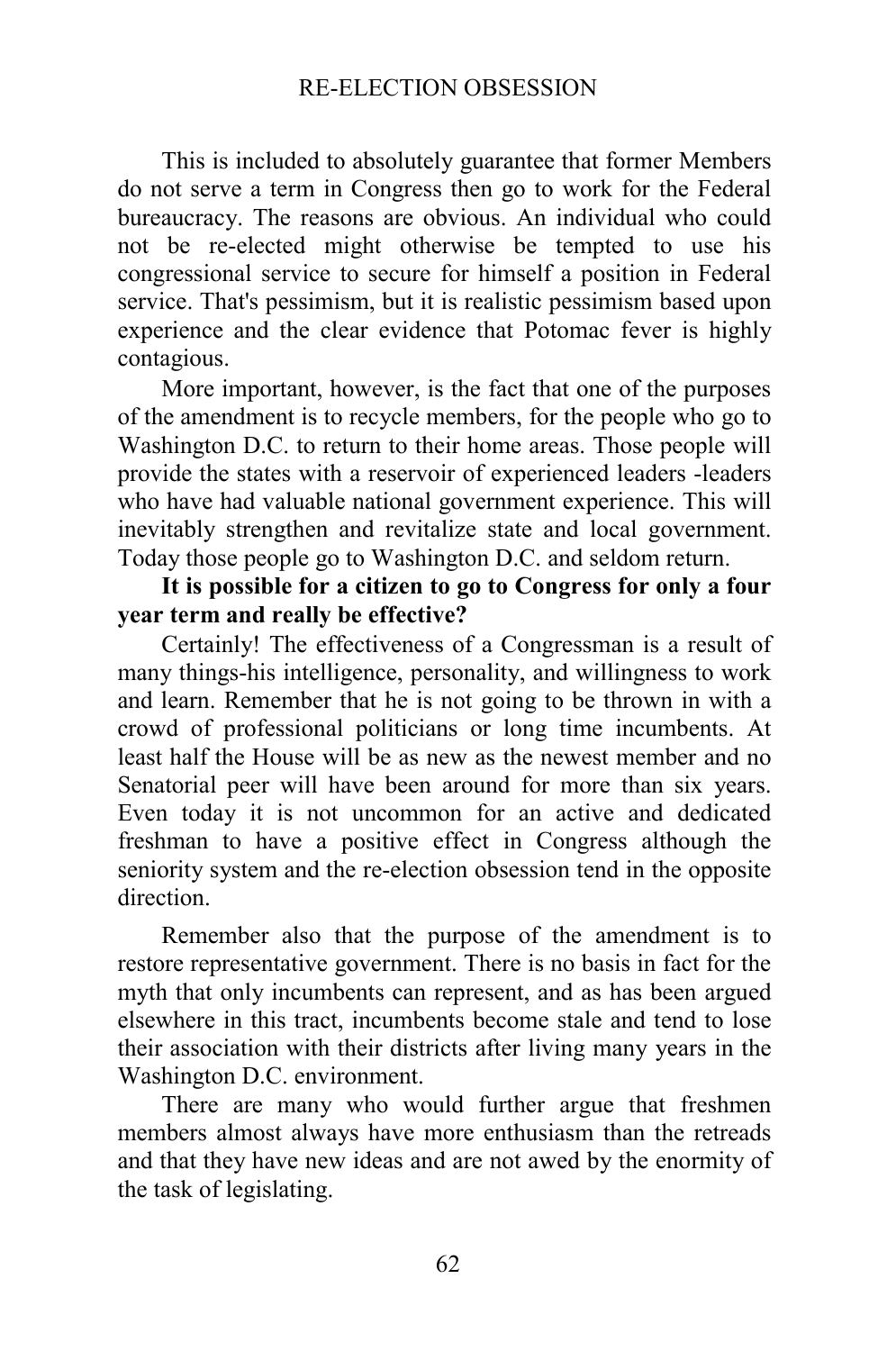**Isn't there a very real risk that all these new members would be unable to cope with the procedures and that we might get very poor quality legislation?**

In all seriousness, its very difficult to imagine a group of 535 citizens doing a worse job than is now being done. The 97th Congress, for example, consistently missed deadlines in the budget process, failed to enact timely appropriation measures, and ignored such serious problems as social security reform while it campaigned for re-election. By its ineptitude and failure to do the work it was elected to do, the 97th Congress caused itself to be called into a lame duck session which was such a shameful performance that one of its own members, Senator David Boren of Oklahoma, was quoted as saying, "The lame duck is a turkey." Senator Boren went on to call for major reforms in Congress and in a moment of candor uncharacteristic of an incumbent observed that, "To preserve Congress, we must reform it." *Tulsa World,* Dec. 18, 1982, See. F.

To respond another way to the question, with two-thirds of the Senate and one-half of the House holding over after each election, there is no real possibility of there being a stalemate stemming from an inability to proceed with legislative business in an orderly way.

With members actually present rather than absent campaigning and with Congress in session more consistently rather than on frequent and extended recesses, the amount of productive work would be certain to increase dramatically. The consistent effort and the attention to business would also bring forth a much improved work product.

**Does not the possibility exist that given the loss of experienced members the executive branch would tend to become less responsive to Congress knowing that chairmen and others were only "temporary?"**

 This might very well pose a problem. However, under the present system the bureaucracy is already surprisingly nonresponsive and that stems in part from the knowledge that a reelection minded Congress does not have the time for proper oversight.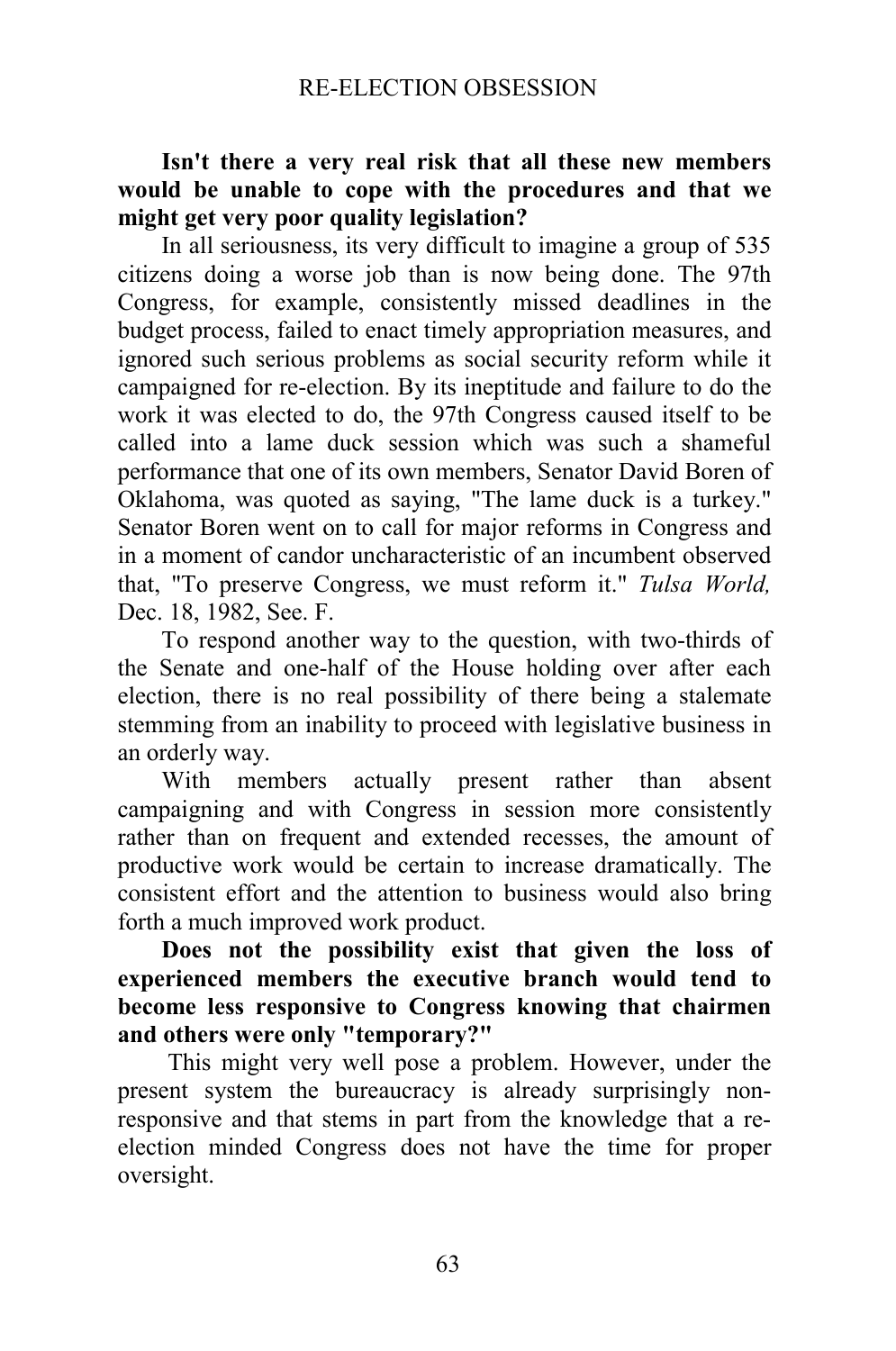Ideally, a truly representative Congress would be working a full five day week, and would set aside at least one-half of its productive time for an in-depth review of how well the laws in place were being implemented. This would be a meaningful attack on bureaucratic waste and would necessarily curb the excesses of the executive branch. Keep in mind also that under the Constitution the executive branch undergoes a change at the top levels at least every eight years.

## **If the amendment were adopted, would we not be denying ourselves the benefit of capable, dedicated, and proven legislators?**

Yes and no. Certainly we would lose the "benefit"-depending upon your political persuasion-of the likes of Ted Kennedy, Howard Baker, Tip O'Neil, Robert Michaels, William Proxmire, and Barry Goldwater. These and others who have been proven to be useful and capable legislators would no longer be serving in Congress. However, they would not be lost to the Nation; they would be serving as governors, state legislators, cabinet officers, and judges. No man or woman is indispensable to the operation of our government. As long as ours is a representative form of government, people will be found willing to serve and fully able to do so. It would be an admission of a poverty of human resources if we were to not act on the proposed amendment out a fear of not finding others equally as capable as those who went before. Further, it would be an unacceptable accession to the cult of elitism to allow affection for a few present incumbents to stand in the path of the greater need for fundamental reform.

Yet another observation needs to be made here. As we would lose some good and capable people to be replaced by others equally good and capable, so also would we rid ourselves of the dregs of Congress whose only mark of distinction is their mastery of the use of the re-election machinery. The bribe takers, those who sell their office, and those who seek power for its own sake would be put out of Congress, hopefully to obscurity.

## **Still the loss of experienced leaders....**

The "experience" issue has been visited earlier in this tract, but a further comment might be useful. The average citizen, if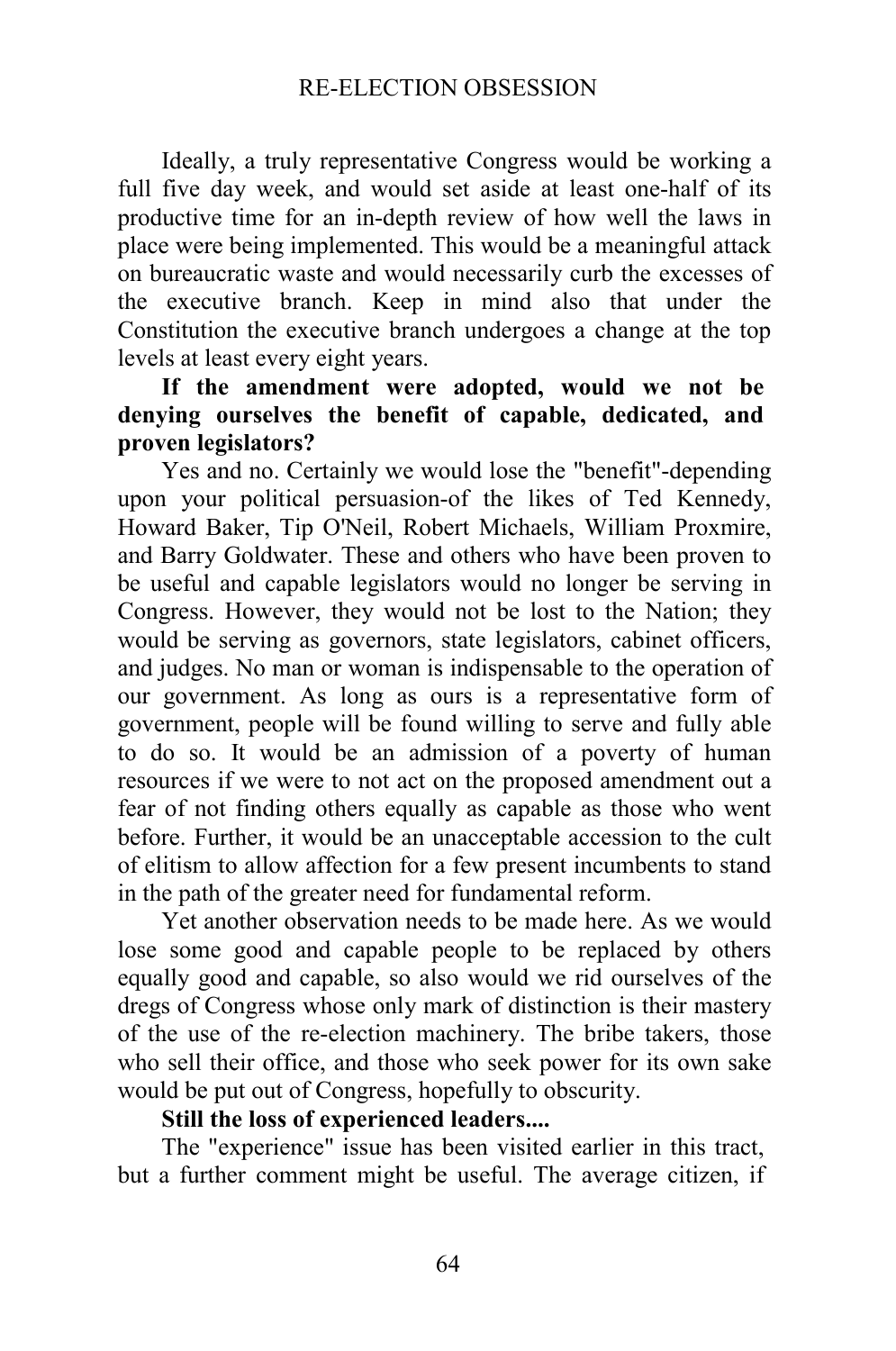such a creature exists, may entertain the fear of losing experienced leaders out of a misapprehension of what is involved in the legislative process. As an example, one might consider how a bill is written and how it becomes law.

Each committee and subcommittee which has jurisdiction over a particular area has paid staff whose job it is to be experts on the existing law in that area. When legislation is felt to be necessary, the staff will, at the chairman's direction, schedule hearings to explore the problem and the need for changes in the law or enactment of a new one. Following the hearings, the staff or Office of Legislative Counsel (that is an Office which is set up for the specific and express purpose of writing legislation for Members of Congress) will draft a bill. Members are briefed by either their own staff or by committee staff on the bill and at any level of detail desired by the Member. The bill is then considered by the subcommittee and "marked up." That means that amendments are offered, discussed and then voted on. The **final** bill is then sent on to the full committee where the process is repeated. The bill is then sent to the House floor by way of the Rules Committee or the Senate where it is considered and finally voted on by the Members.

The above very generalized version of the legislative process is presented for the purpose of showing some of the interaction between staff and Members and showing that Members have more than enough assistance in understanding and working on the bills that pass through the process. The essential fact is that any well-intentioned, reasonably capable citizen can function as a legislator and that is as it should be in a government by the people. In actual fact, Members come to Congress from all walks of life and many of them, before coming to Washington D.C., never before participated in a legislative body. They learn very quickly that theirs is job of dealing with general concepts, policy matters, not the excruciating details and specifies of all the bills they vote on.

To be sure, some incumbents are more familiar with the process of using staff to implement policy and to translate ideas into legislation than the average citizen. That is not a legitimate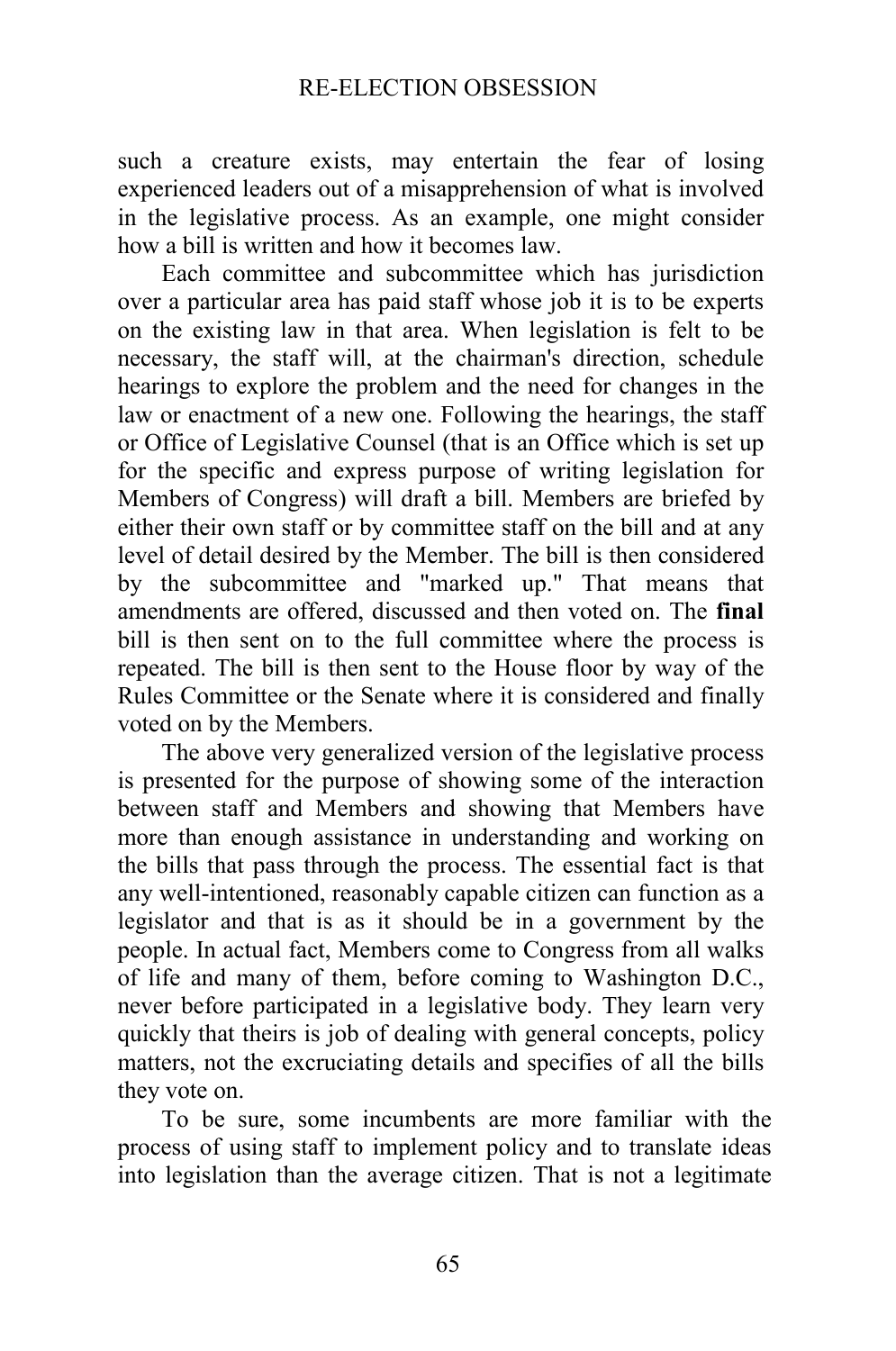argument for re-election since others can learn that same process and experience is not the essential factor.

Therefore, the notion that the proposed amendment would result in the loss of experienced leaders is to miss entirely the point of representative government. If government is to be truly representative, the opportunity for citizen participation must be real and must be an opportunity open at all times to all people. No person or group can be permitted to comer opportunity in the name of experience.

**What kind** of **people could be found to go to Washington D.C. for only one term?**

Concerned and interested citizens. People who feel that they have a duty of public service. Many such people are not now participating in the elective process because they are persuaded that they do not have an honest chance of being heard or of winning in an election contest. They understand that the process is rigged by the incumbents for the incumbents and that service in Congress is too often a life of compromise with special interests whose money is too frequently the controlling factor in legislative decisions.

As an example of the exemplary work that dedicated and public-spirited citizens can accomplish, if given the opportunity, one might examine the work of some of the recent state constitutional conventions. People there have served unselfishly and under difficult and trying circumstances with limited resources and with the knowledge that theirs was a one-time effort. The products of those efforts have been uniformly excellent and are inspiring examples of what people can do for themselves given a purpose and an opportunity.

The prospect of citizens recapturing the national legislature is one of the most stimulating ideas to come along in decades. A *Citizens Congress* as opposed to *our present politicians Congress* is an exciting idea and since it could not do a less credible job than the present legislature, it would have the potential for restoring popular interest in government and making people feel that it is truly representative of all Americans.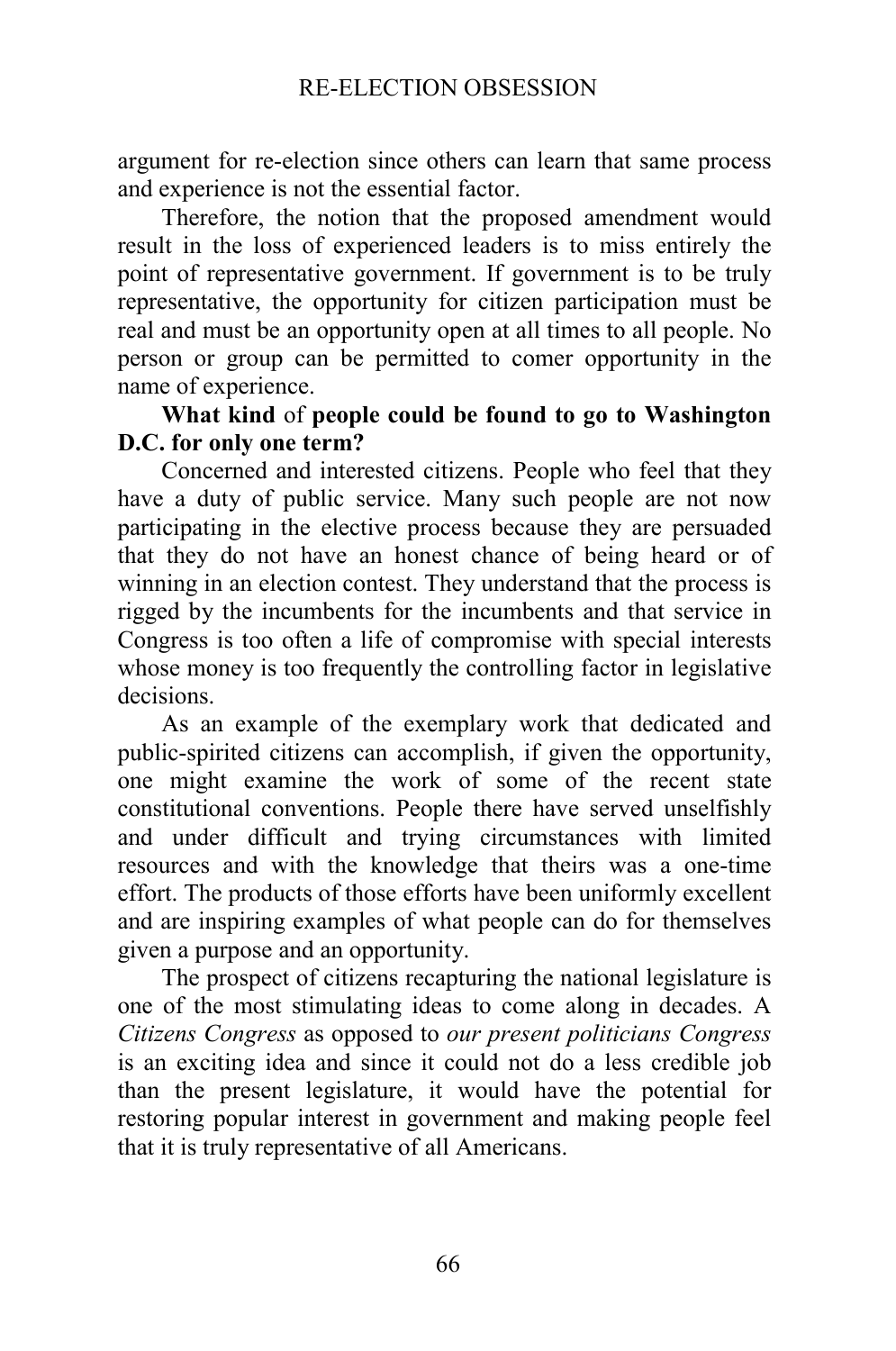## **Yes, but to go to Washington D.C. for one four or six year term and to interrupt one's life and career with no chance of being re-elected, that's something different.**

Indeed it is. Admittedly it is a serious request to ask a citizen to sacrifice time and money to serve in Congress for one term. Yet, if we are unwilling to make that sacrifice and to participate in the business of governing ourselves, then we shall live with the alternative which is of government by elitists, sham elections, lip service to principles of popular government, and perhaps worst of all the reality that the present course is bringing us to the point of the failure of government. When we reach that point of crisis, we will be under a double threat. Government will not function well, if at all. But of greater moment, there will inevitably be a movement by the Congress to arrogate to itself even greater and more sweeping power than any dreamed of before. The proposed amendment was conceived from the belief that we still have, for a brief time, the luxury of anticipation, of deciding for ourselves the way in which we will be governed. Only a lack of resolve can undo that opportunity.

## **What's the process for amending the Constitution?**

The Constitution itself describes the methods by which it may be amended. The method that has been used in all cases to date is the one whereby Congress passes a proposed amendment then sends it to the states for their consideration. The amendment becomes a part of the Constitution only when three-fourths of the state legislatures ratify it.

Since Congress will vigorously resist the limitation-of-term amendment and, in fact, will never even consider it, the only avenue open is the never- before-used second method. By that procedure, two-thirds of the state legislatures call for a constitutional convention. Congress must then call a convention. The convention thus called prepares an amendment which is submitted to the states for ratification. As with the first method, the proposed amendment must then be ratified by three-fourths of the state legislatures. Article V, of the Constitution. See Appendix C, Mode of Amendment.

## **Isn't that a long process?**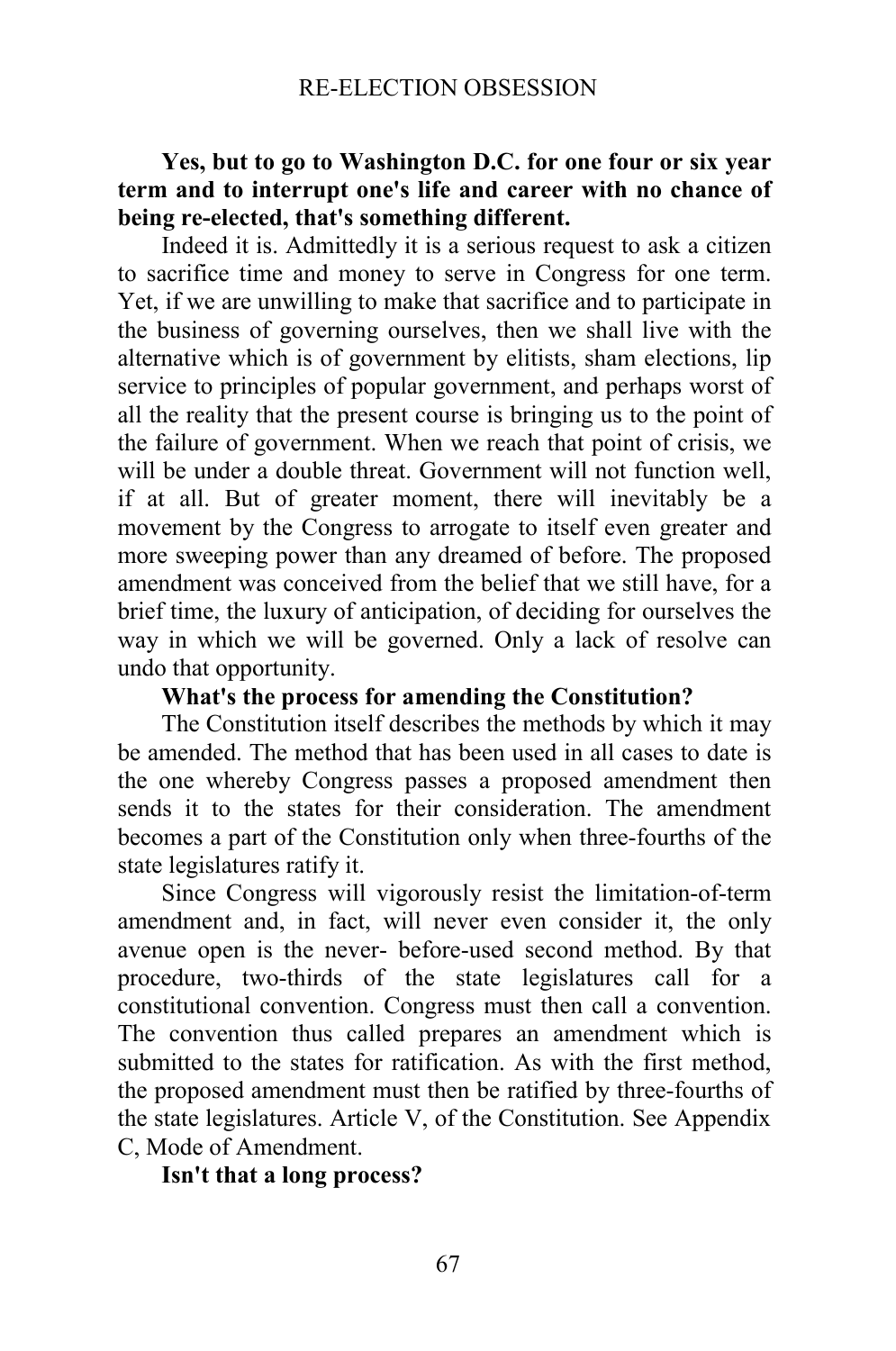#### RE-ELECTION OBSESSION

It might be. Amending the Constitution is not and should not be an easy task. The Equal Rights Amendment was given a total of ten years for ratification and yet, for all the support it had, it failed. On the other hand, the 17th Amendment was ratified in one year. The 18th Amendment, prohibition, took over a year. Its repeal by the 21st Amendment took even less than a year.

#### **APPENDIX A**

### **CHARTS**

### **[This material is not reproduced here.]**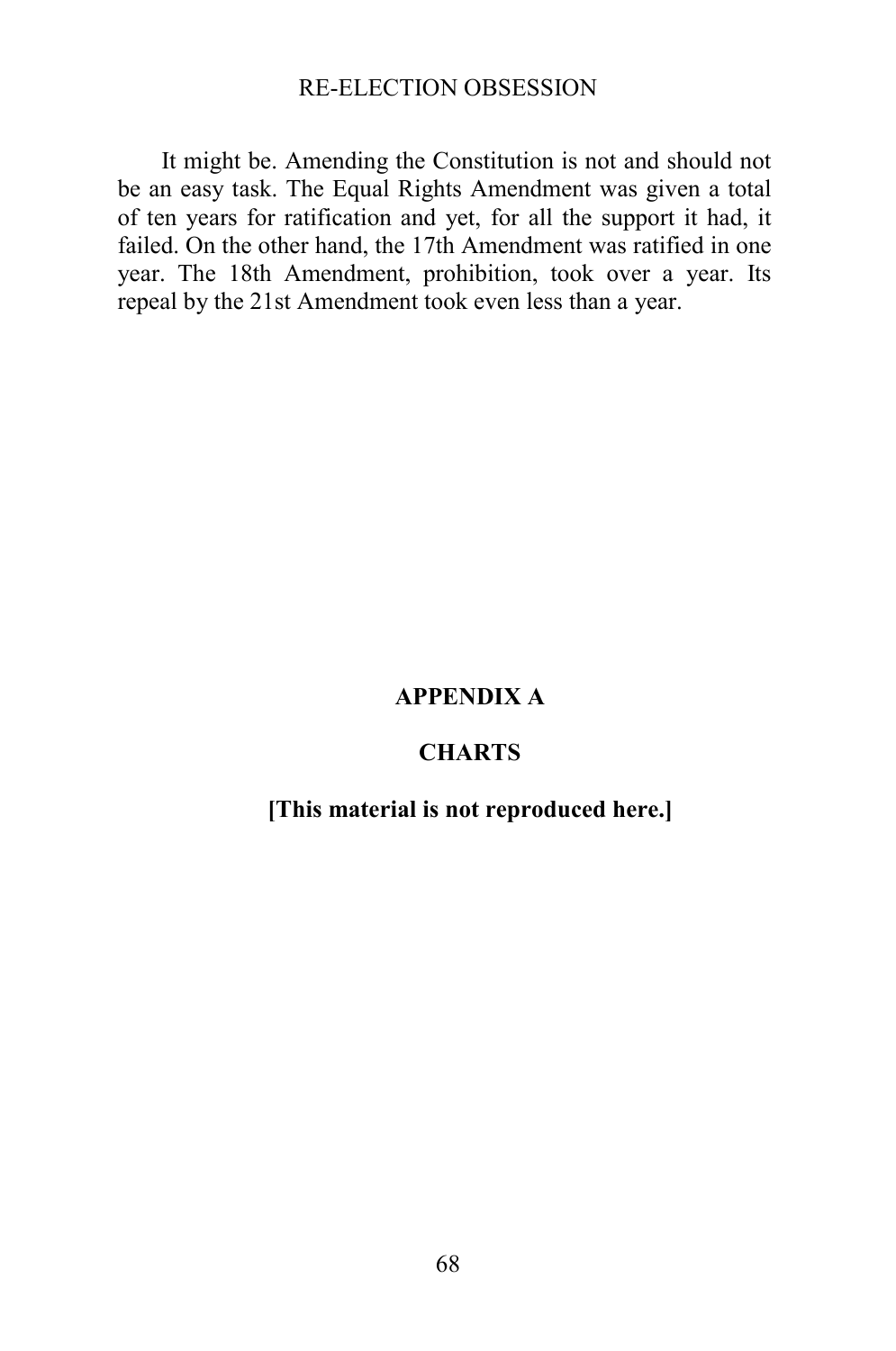# **APPENDIX B**

# **RESOLUTION**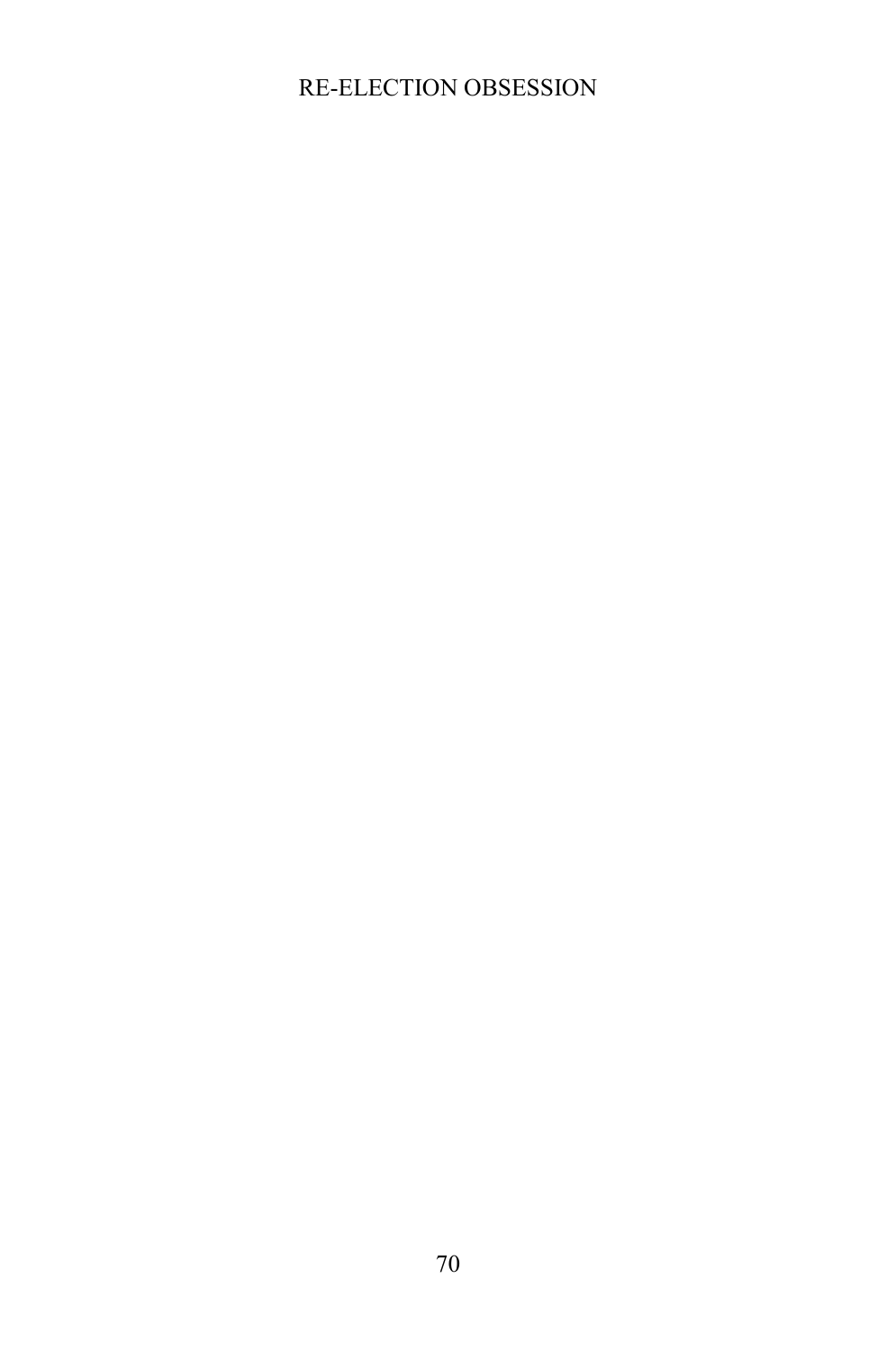# **RESOLUTION**

WHEREAS it is necessary and desirable to increase public participation in our legislative process, and

WHEREAS the quality of legislation enacted by the United States Congress is in serious and continual decline, and

WHEREAS the demonstrated inclination of the United States Congress is to enact additional legislation rather than perform needed oversight over the execution of existing laws, and

WHEREAS the United States Congress has enacted numerous laws and passed numerous resolutions with the effect of law solely for the benefit of incumbent members thereby prejudicing and undermining the free election process, and

WHEREAS the absentee rate among Members of Congress seeking re- election is inordinately high and is inimical to legislative affairs, and

WHEREAS Congress has raised staff levels and Congressional salaries, and has built ornate office buildings all at great expense to the public and Members customarily use office space and staff for re-election efforts, and

WHEREAS there have been diverse indictments, convictions, and investigations of Members of Congress, all detracting from the dignity of the Congress, reducing it in the esteem of the public, and subjecting the legislative branch to scorn and ridicule, and

WHEREAS the substantive work of the Congress is to determine policy, a task suitable for any informed citizen, and

WHEREAS special interest groups cultivate long term Members and develop the greatest influence over multiple term incumbents, and

WHEREAS the privilege and the duty of legislative service should not be servile to the re-election obsession of incumbents,

BE IT THEREFORE RESOLVED BY THAT THE CONSTITUTION OF THE UNITED STATES BE AMENDED TO LIMIT ANY AMERICAN CITIZEN ELECTED TO THE CONGRESS TO ONE TERM.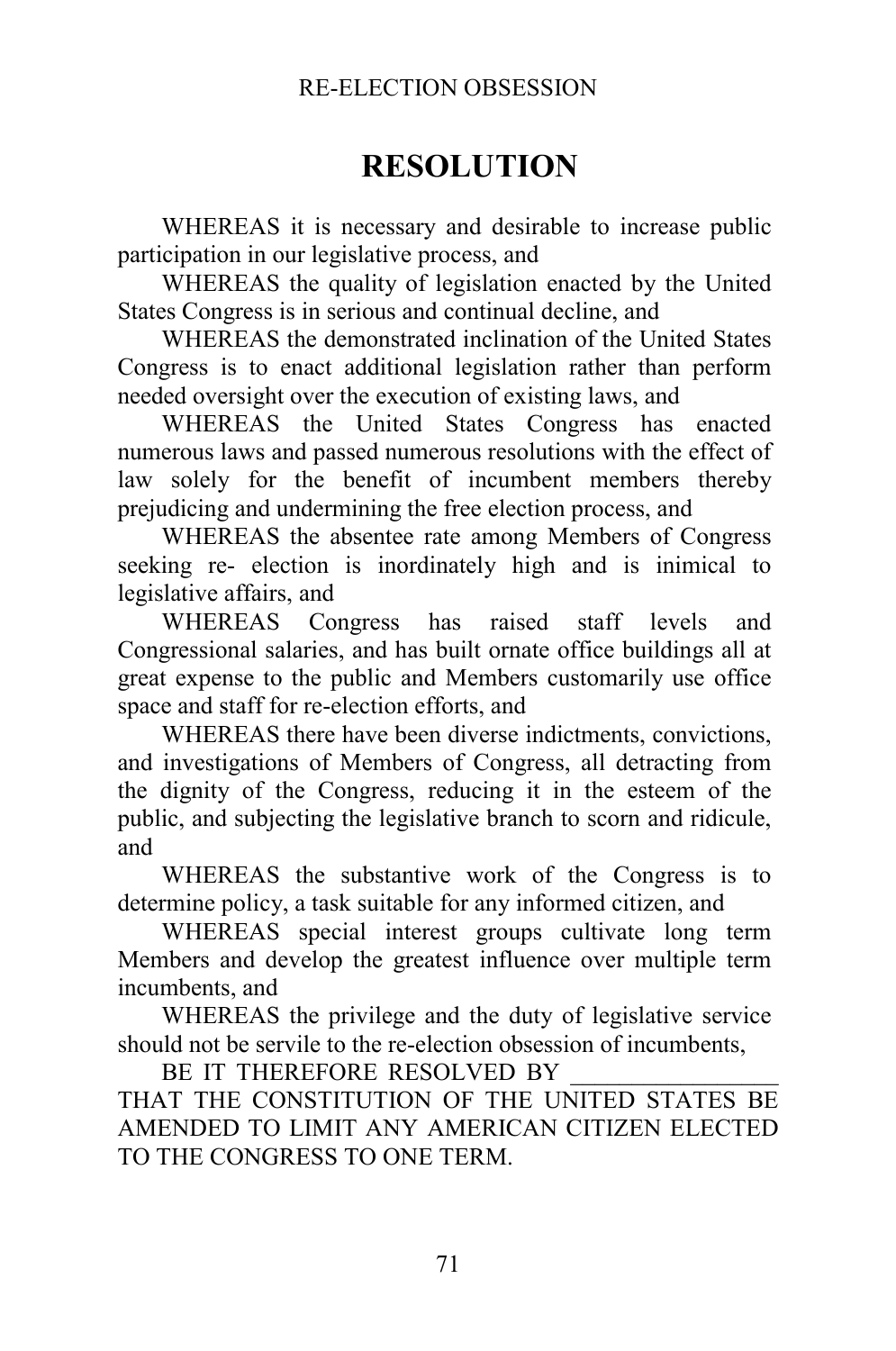BE IT FURTHER RESOLVED THAT THIS ORGANIZATION PETITIONS THE STATE LEGISLATURE TO FORMALLY CALL FOR AND DEMAND THE CONVOCATION OF A CONSTITUTIONAL CONVENTION TO WRITE A LIMITATION-OF-TERM AMENDMENT.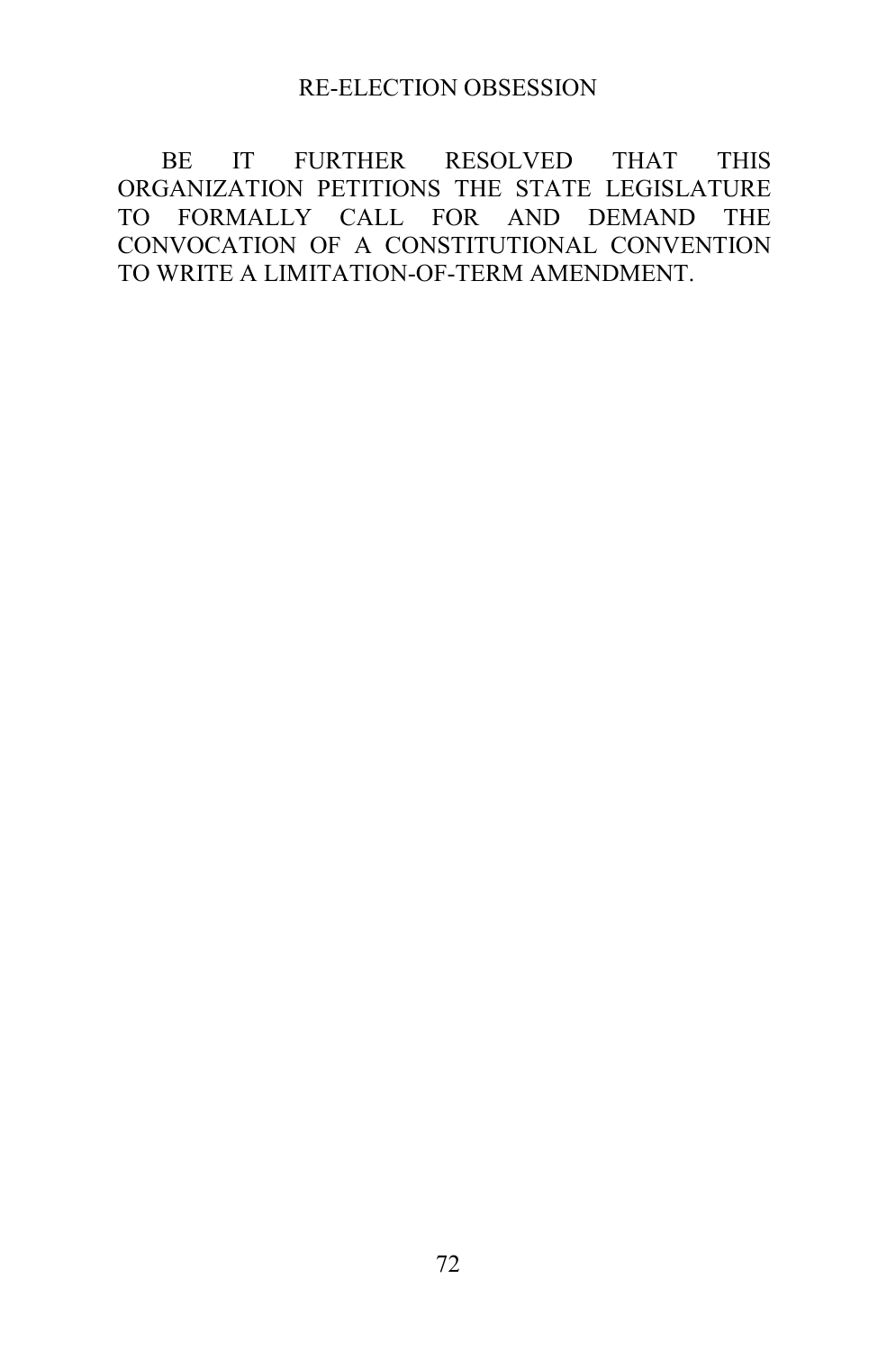# **APPENDIX C**

# **MODE OF AMENDMENT**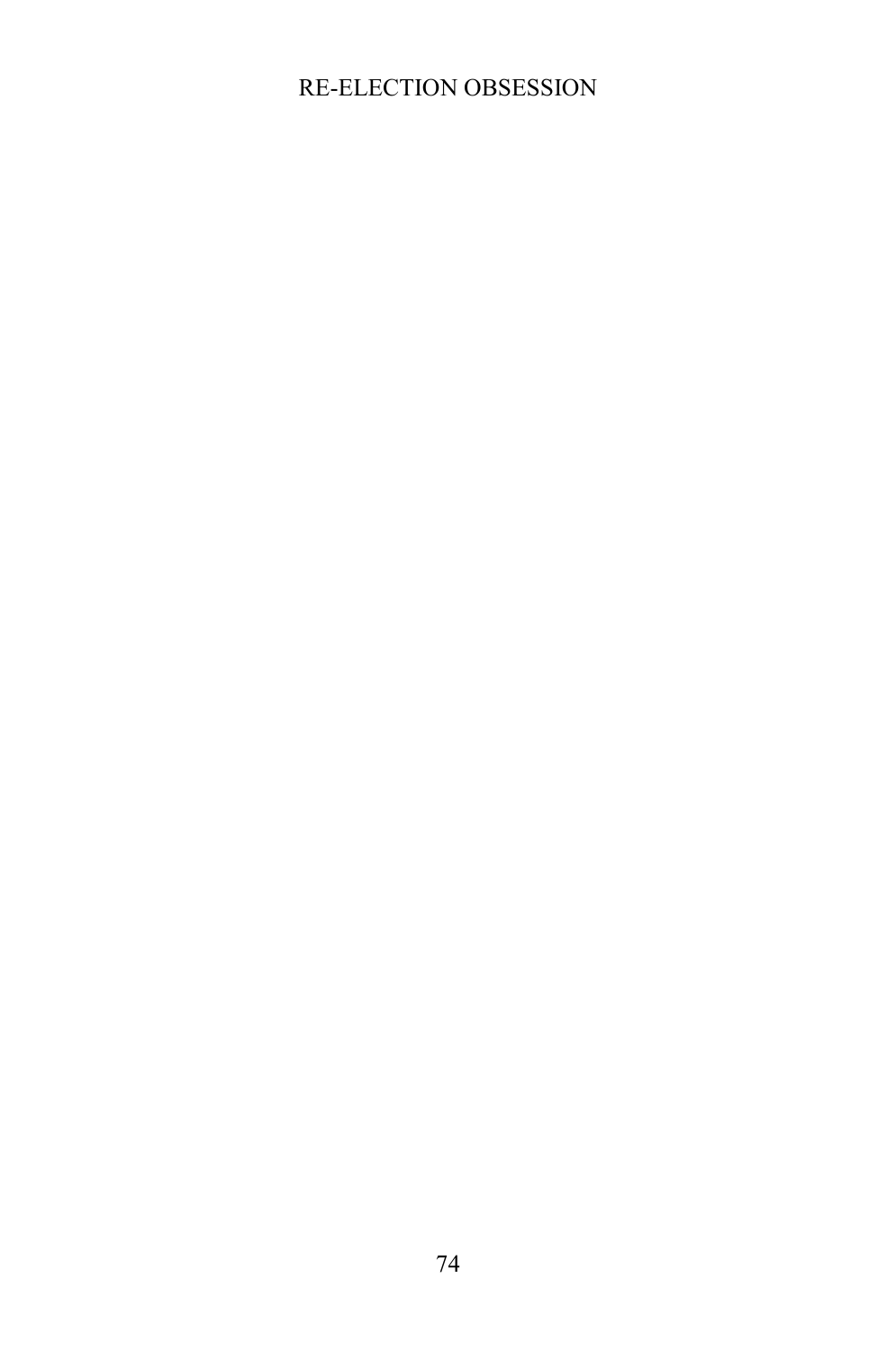## **MODE OF AMENDMENT**

#### **Article V**

 The Congress, whenever two thirds of both Houses shall deem it necessary, shall propose Amendments to this Constitution, or, on the Application of the Legislatures of two thirds of the several States, shall call a Convention for proposing Amendments, which in either Case, shall be valid to all Intents and Purposes, as Part of this Constitution, when ratified by the Legislatures of three fourths of the several States or by Conventions in three fourths thereof, as the one or the other Mode of Ratification may be proposed by the Congress; Provided that no Amendment which may be made prior to the Year One thousand eight hundred and eight shall in any Manner affect the first and fourth Clauses in the Ninth Section of the first Article; and that no State, without its Consent shall be deprived of its equal Suffrage in the Senate.

## **AMENDMENT OF THE CONSTITUTION**

#### **Scope of the Amending Power**

 When this Article was before the Constitutional Convention, a motion to insert a provision that " no State shall without its consent be affected in its internal policy" was made and rejected. A further attempt to impose a substantive limitation on the amending power was made in 186 1, when Congress submitted to the States a proposal to bar any future amendments which would authorize congress to " interfere within any State, with the domestic institutions thereof. . . . " Three States ratified this article before the outbreak of the Civil War made it academic. Members of Congress opposed passage by Congress of the Thirteenth Amendment on the basis that the amending process could not be utilized to work such a major change in the internal affairs of the States but the protest was in vain. Many years later the validity of both the Eighteenth and Nineteenth Amendments was challenged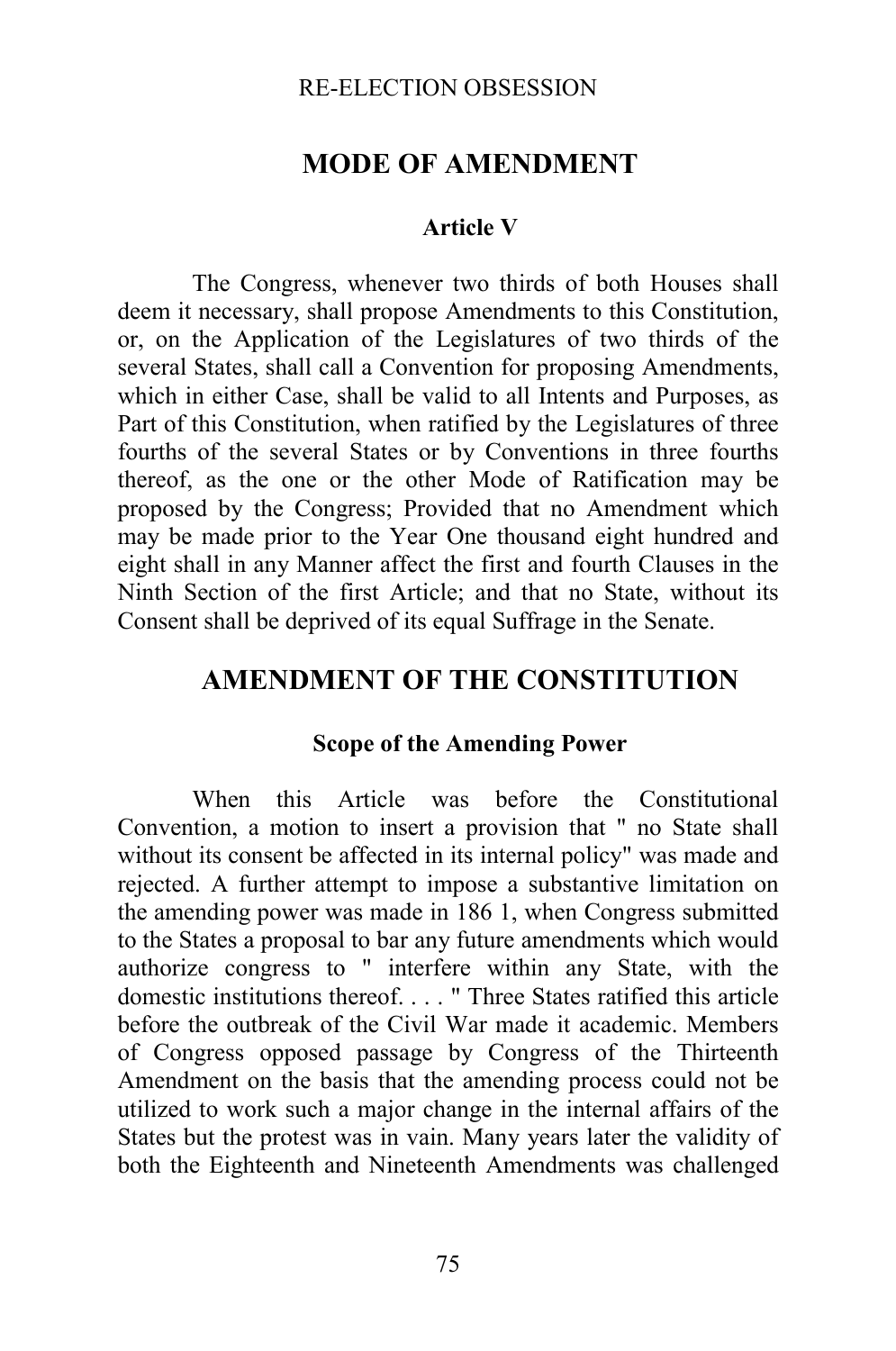because of their content. The arguments against the former took a wide range. Counsel urged that the power of amendment is limited to the correction of errors in the framing of the Constitution and that it does not comprehend the adoption of additional or supplementary provisions. They contended further that ordinary legislation cannot be embodied in a constitutional amendment and that Congress cannot constitutionally propose any amendment which involves the exercise or relinquishment of the sovereign powers of a State. The Nineteenth Amendment was attacked on the narrower ground that a State which had not ratified the amendment would be deprived of its equal suffrage in the Senate because its representatives in the body would be persons not of its choosing, i.e., persons chosen by voters whom the State itself had not authorized to vote for Senators. Brushing aside these arguments as unworthy of serious attention, the Supreme Court held both amendments valid.

### **Proposing** a **Constitutional Amendment**

 Thirty-two proposed amendments to the Constitution have been submitted to the States pursuant to this Article, all of them upon the vote of the requisite majorities in Congress and none, of course, by the alternative convention method. In the Convention, much controversy surrounded the issue of the process by which the document then being drawn should be amended. At first**,** it was voted that "provision ought to be made for the amendment [of the Constitution] whensoever it shall seem necessary" without the agency of Congress being at all involved. Acting upon this instruction, the Committee on Detail submitted a section providing that upon the application of the legislatures of two-thirds of the States Congress was to call a convention for purposes of amending the Constitution. Adopted, the section was soon reconsidered on the motion of Framers of quite different intent, some who worried that the provision would allow two-thirds of the States to subvert the others and some who thought that Congress would be the first to perceive the need for amendment and that to leave the matter to the discretion of the States would mean that no alterations but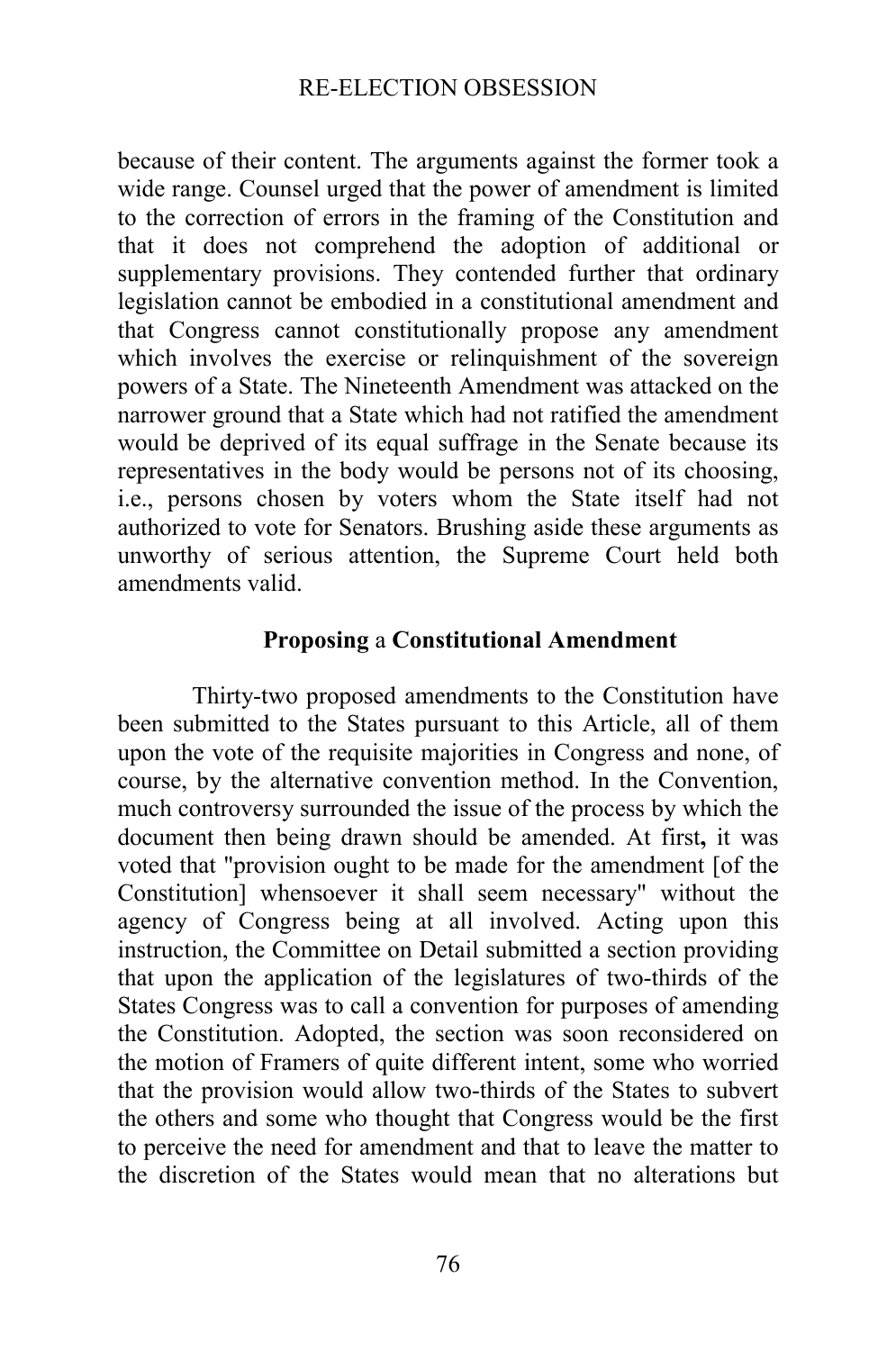those increasing the powers of the States would ever be proposed. Madison's proposal was adopted, empowering Congress to propose amendments either on its own initiative or upon application by the legislatures of two-thirds of the States. When this provision came back from the Committee on Style, however, Gouverneur Morris and Gerry succeeded in inserting the language providing for a convention upon the application of the legislatures of two-thirds of the States.

 *Proposals by Congress. -Few* difficulties of a constitutional nature have arisen with regard to this method of initiating constitutional change, the only method, as was noted above, so far successfully resorted to. When Madison submitted to the House of Representatives the proposals from which the Bill of Rights evolved, he contemplated that they should be incorporated in the text of the original instrument. Instead, the House decided to propose them as supplementary articles, a method followed since. It ignored a suggestion that the two Houses should first resolve that amendments are necessary before considering specific proposals. In the *National Prohibition Cases,* 253 U.S. 350, 386 (1920) the Court ruled that in proposing an amendment, the two Houses of Congress thereby indicated that they deemed revision necessary. The same case also established the proposition that the vote required to propose an amendment was a vote of two-thirds of the Members present-assuming the presence of a quorum-and not a vote of two-thirds of the entire membership. The approval of the President is not necessary for a proposed amendment.

 *The Convention Alternative.-Because* it has never successfully been invoked, the convention method of amendment is surrounded by a lengthy list of questions. When and how is a convention to be convened? Must the applications of the requisite number of States be identical or ask for substantially the same amendment or merely deal with the same subject matter? Must the requisite number of petitions be contemporaneous with each other, substantially contemporaneous, or strung out over several years? Could a convention be limited to consideration of the amendment or the subject matter which it is called to consider? These are only a few of the obvious questions and others lurk to be revealed on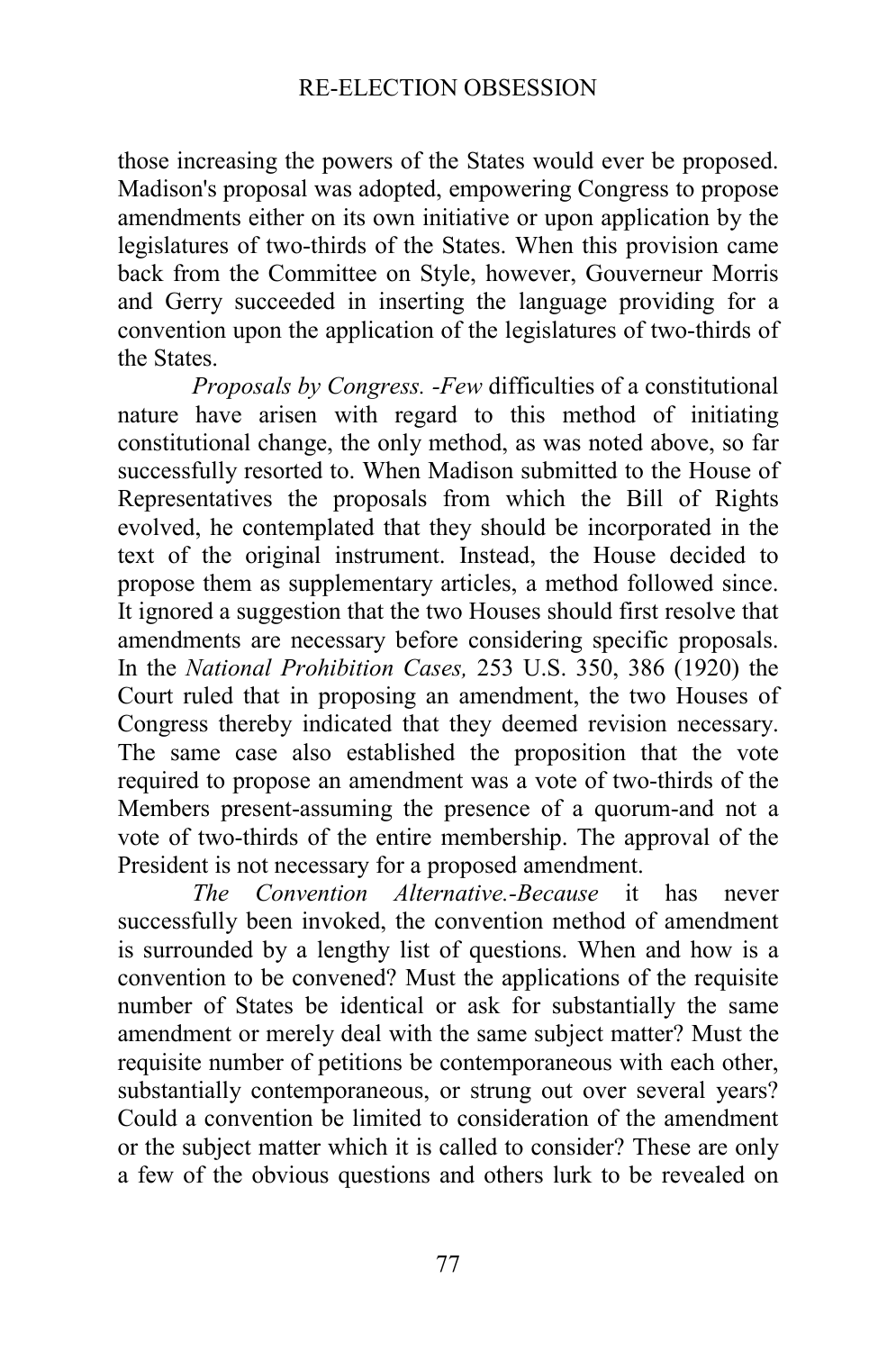deeper consideration. This method has been close to utilization several times. Only one State was lacking when the Senate finally permitted passage of an amendment providing for the direct election of Senators. Two States were lacking in a petition drive for a constitutional limitation on income tax rates. The drive for an amendment to limit the Supreme Court's legislative apportionment decisions came within one State of the required. Arguments existed in each instance against counting all the petitions, but the political realities no doubt are that if there is an authentic national movement underlying a petitioning by two-thirds of the States there will be a response by Congress.

 *Ratification.* Congress may, in proposing an amendment, set a reasonable time limit for its ratification. Two amendments proposed in 1789, one submitted in 1810 and one in 1861, were never ratified. In *Dillon v. Gloss,* 256 U.S. 368, 375 (1921) the Court intimated that proposals which were clearly out of date were no longer open for ratification. However, in *Coleman v. Miller,* 307 U.S. 433 (1939) it refused to pass upon the question whether the proposed child labor amendment, submitted to the States in 1924, was open to ratification thirteen years later. It held this to be a political question which would have to be resolved by Congress in the event three fourths of the States ever gave their assent to the proposal. Congress has included in all proposed amendments since the Eighteenth, excluding the Nineteenth, a section stating that the amendment should be inoperative unless ratified within seven years. In *Dillon v. Gloss* the Court sustained this limitation on the ground that it gave effect to the implication of Article V that ratification "must be within some reasonable time after the proposal." Congress has complete freedom of choice between the two methods of ratification recognized by Article V-by the legislatures of the States or by conventions in the States. In *United States v. Sprague,* 282 U.S. 716 (193 1) counsel advanced the contention that the Tenth Amendment recognized a distinction between powers reserved to the States and powers reserved to the people, and that state legislatures were competent to delegate only the former to the National Government; delegation of the latter required action of the people through conventions in the several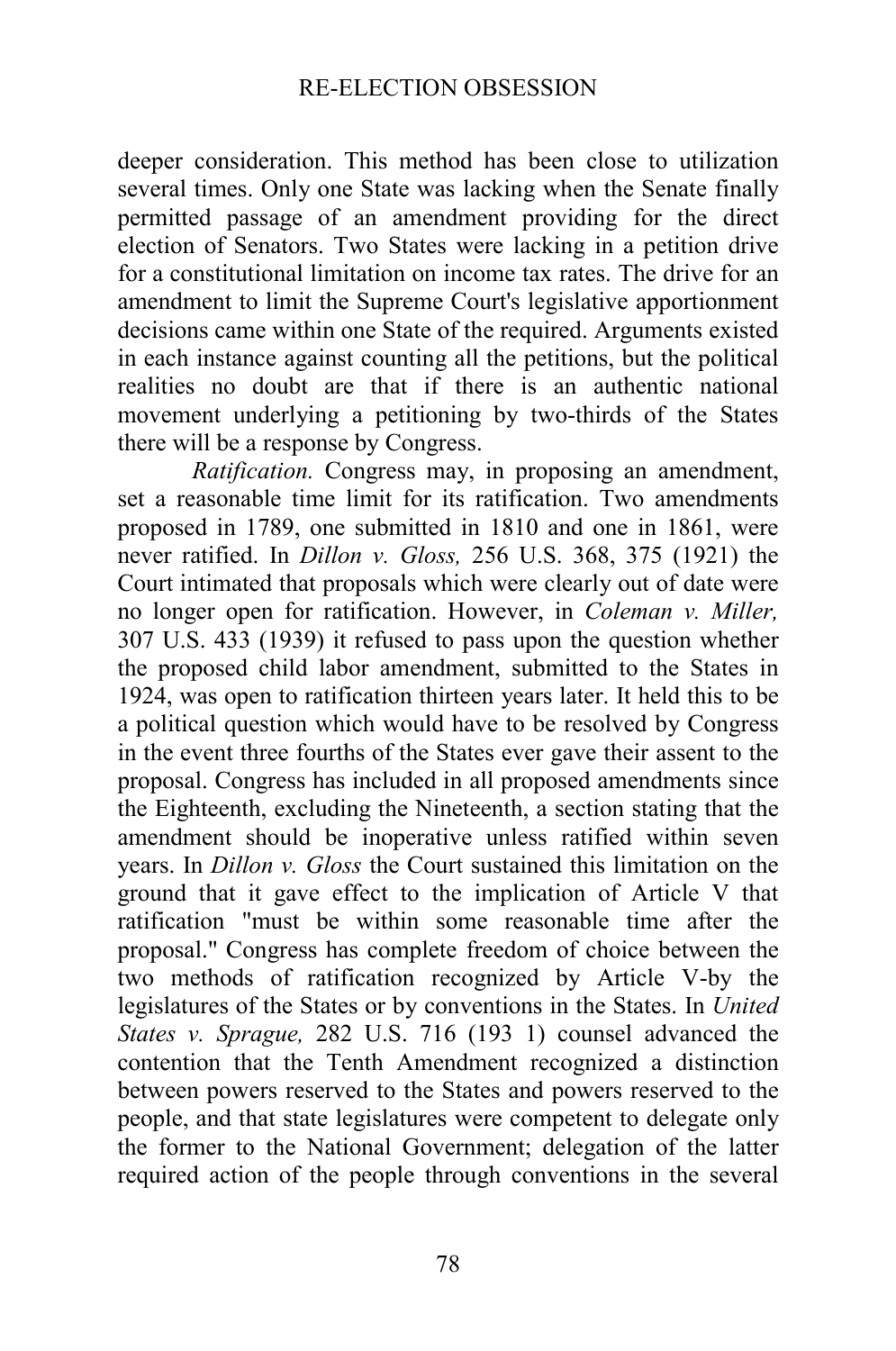States. The Eighteenth Amendment being of the latter character, the ratification by state legislatures, so the argument ran, was invalid. The Supreme Court rejected the argument. It found the language of Article V too clear to admit of reading any exception into it by implication.

The term "legislatures " as used in Article V means deliberative, representative bodies of the type which in 1789 exercised the legislative power in the several States. It does not comprehend the popular referendum which has subsequently become a part of the legislative process in many of the States, nor may a State validly condition ratification of a proposed constitutional amendment on its approval by such a referendum. In the words of the Court: "(T)he function of a state legislature is ratifying a proposed amendment to the Federal Constitution, like the function of Congress in proposing the amendment, is a federal function derived from the Federal Constitution; and it transcends any limitations sought to be imposed by the people of a State."

 *Authentication and Proclamation.-Formerly* official notice from a state legislature, duly authenticated, that it had ratified a proposed amendment went to the Secretary of State, upon whom it was binding, "being certified by his proclamation, (was) conclusive upon the courts" as against any objection which might be subsequently raised as to the regularity of the legislative procedure by which ratification was brought about. This function of the Secretary, purely ministerial in character, was, however, derived from an act of Congress, and has been transferred to a functionary called Administrator of General Services. In *Dillon v. Gloss,* the Supreme Court held that the eighteenth Amendment became operative on the date of ratification by the thirty-sixth State, rather than on the later date of the proclamation issued by the Secretary of State, and doubtless the same rule holds as to a similar proclamation by the Administrator.

### **Judicial Review Under Article V**

 Prior to 1939, the Supreme Court had taken cognizance of a number of diverse objections to the validity of specific amendments. Apart from holding that official notice of ratification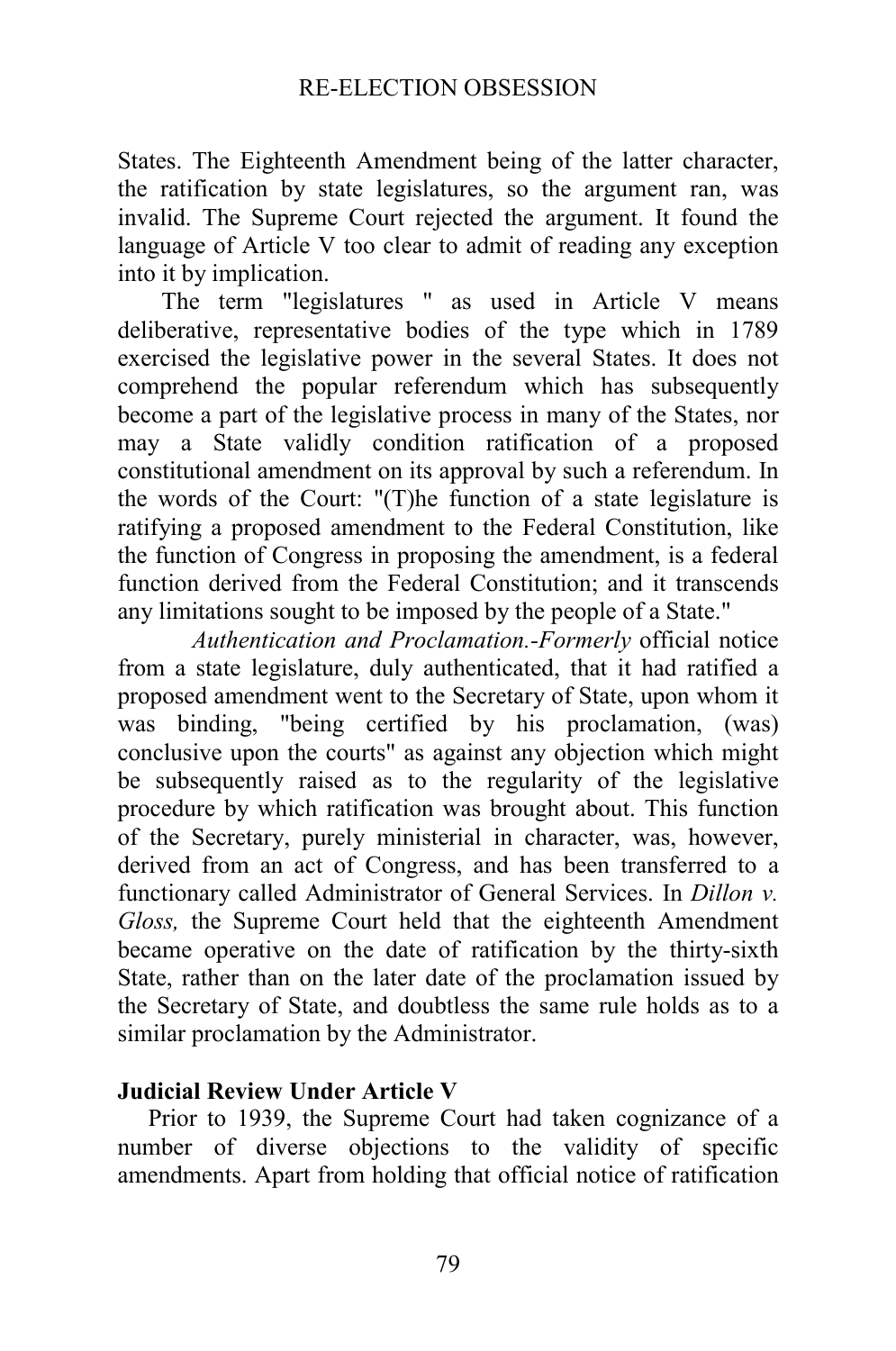by the several States was conclusive upon the courts, it had treated these questions as justiciable, although it had uniformly rejected them on the merits. In that year, however, the whole subject was thrown into confusion by the inconclusive decision in *Coleman v. Miller.* This case came up on a writ of *certiorari* to the Supreme Court of Kansas to review the denial of a writ of mandamus to compel the Secretary of the Kansas Senate to erase an endorsement on a resolution ratifying the proposed child labor amendment to the Constitution to the effect that it had been adopted by the Kansas Senate. The attempted ratification was assailed on three grounds: (1) that the amendment had been previously rejected by the state legislature; (2) that it was no longer open to ratification because an unreasonable period of time, thirteen years, had elapsed since its submission to the States, and (3) that the lieutenant governor had no right to cast the deciding vote in the Kansas Senate in favor of ratification.

 Four opinions were written in the Supreme Court, no one of which commanded the support of more than four members of the Court. The majority ruled that the plaintiffs, members of the Kansas State Senate, had a sufficient interest in the controversy to give the federal courts jurisdiction to review the case. Without agreement with regard to the grounds for their decision, a different majority affirmed the judgment of the Kansas court denying the relief sought. Four members who concurred in the result had voted to dismiss the writ on the ground that the amending process "is 'political' in its entirety, from submission until an amendment becomes part of the Constitution, and is not subject to judicial guidance, control or interference at any point." Whether the contention that the lieutenant governor should have been permitted to cast the deciding vote in favor of ratification presented a justiciable controversy was left undecided, the Court being equally divided on the point. In an opinion reported as "the opinion of the Court," but in which it appears that only three Justices concurred, Chief Justice Hughes declared that the writ of mandamus was properly denied because the question as to the effect of the previous rejection of the amendment and the lapse of time since it was submitted to the States were political questions which should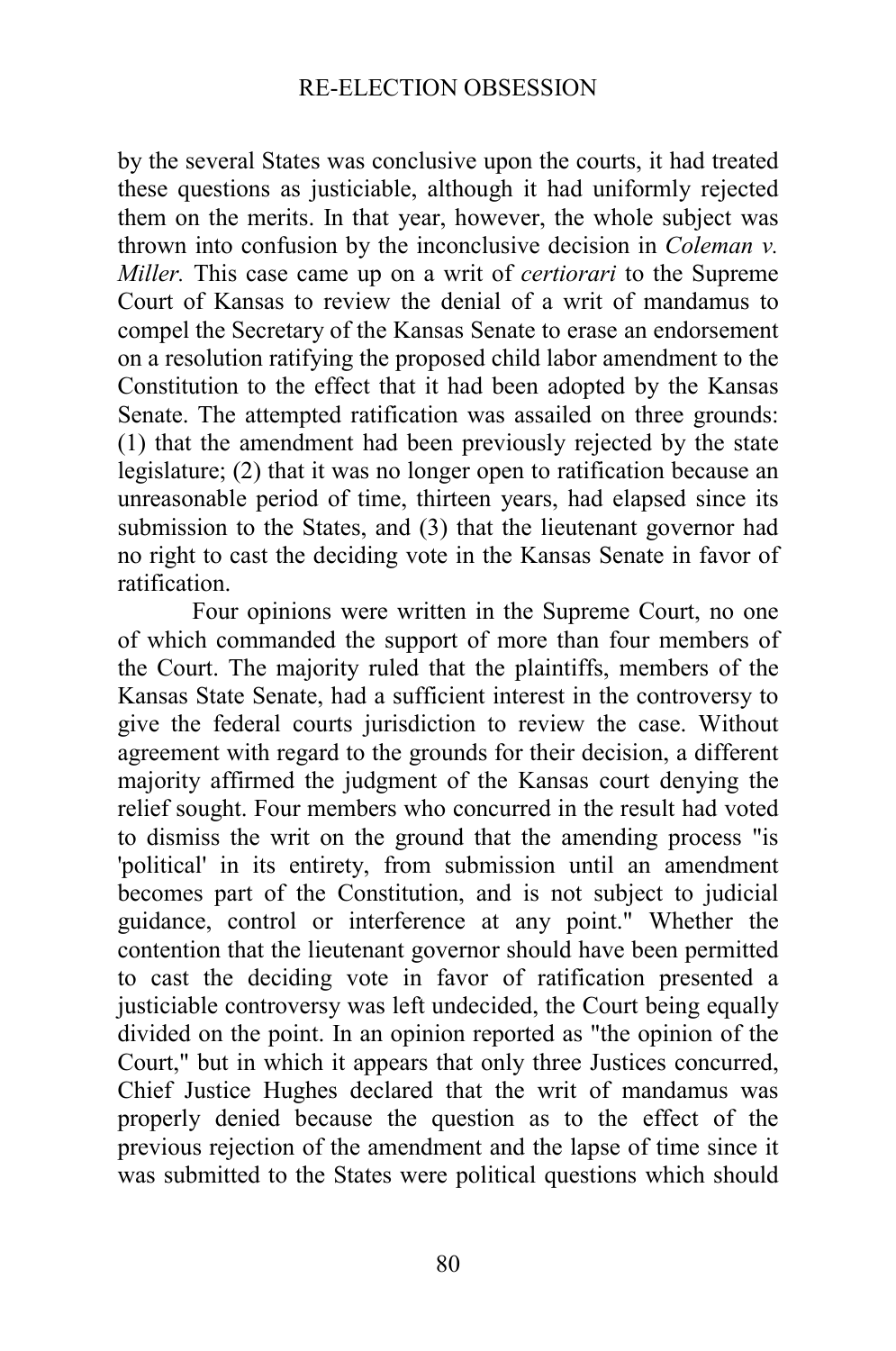be left to Congress. On the same day, the Court dismissed a writ of *certiorari* to review a decision of the Kentucky Court of Appeals declaring the action of the Kentucky General Assembly purporting to ratify the child labor amendment illegal and void. Inasmuch as the governor had forwarded the certified copy of the resolution to the Secretary of State before being served with a copy of the restraining order issued by the state court, the Supreme Court found that there was no longer a controversy susceptible of judicial determination.

Reprinted from *The Constitution of the United States of America,* Senate Document 92-82, 92nd Congress, 2d Section, 855-861.

#### **APPENDIX D IS NOT REPRODUCED**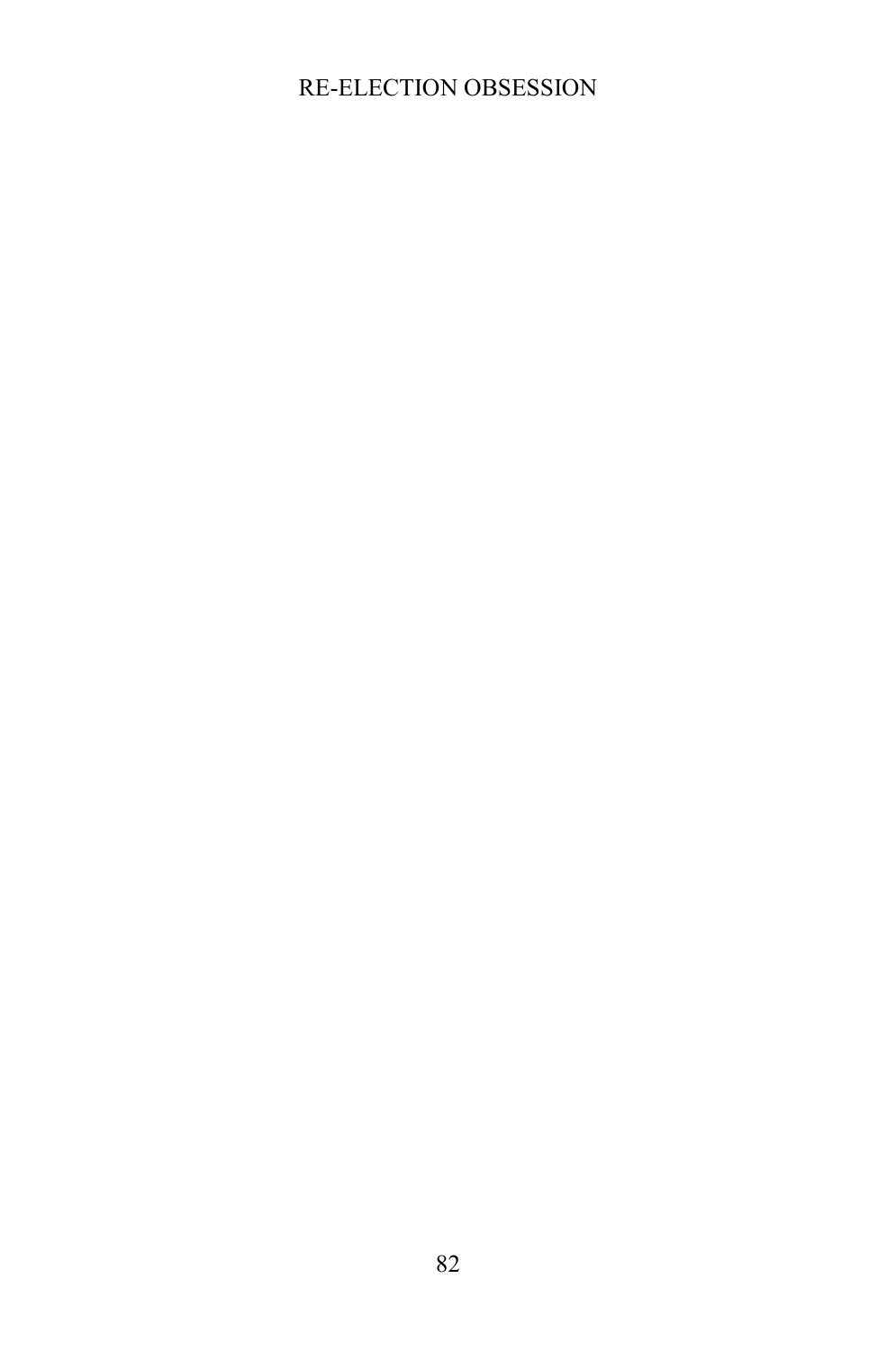### **FROM HERE TO THERE**

Wrapping upon wrinkled wrapping Into carton after carton Our fragile memories We move.

Leaving the past in solitude and In forever fading afterthought Our yesterday world. Apprehending the promise, the perhaps, the possible Of a vague tomorrow; yet We know

That family sharing and Loved ones caring call us near And give us the will to remember That what's left behind is not forgot, And the mellow past is near as near it should be. So we'll smile away that moving tear And be glad, very glad When moving's done.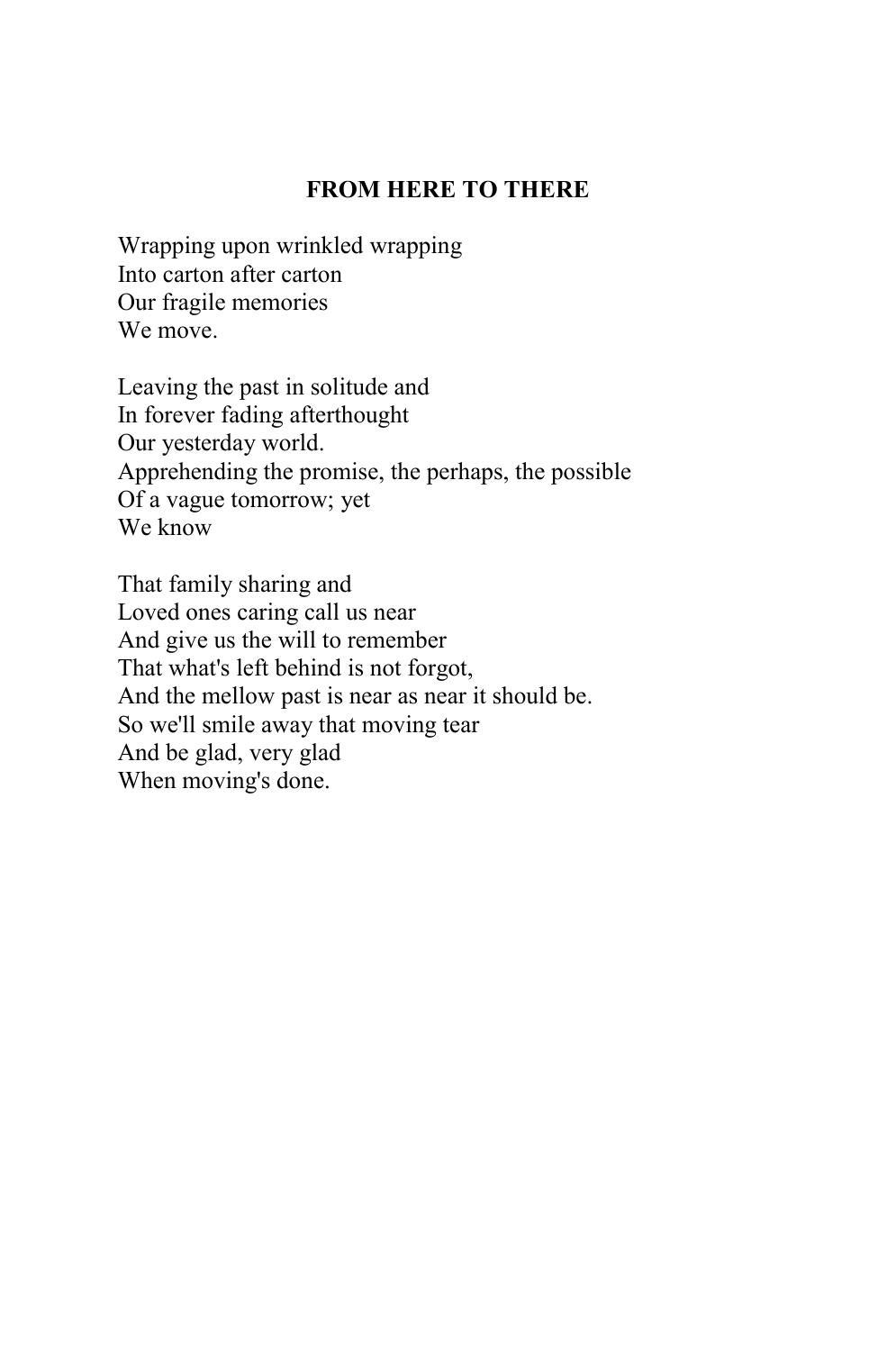## **TIME WITHOUT DIMENSION**

He, in sad and disappointed rage At Adam's iniquitous choice to rebel, Cast 'round the compass of his universal stage Until with final eye and thoughts of Hell,

He laid the mantling mask of Time Over man, his mind and his domain, Binding life to marking, measuring rhyme, Where he feels by Time his time's toll of pain.

And ever thus, an eternal moment Between the soul and mind doth stand, Where pieced by parts and from heaven sent, Man counts, alone, and seeks his savior's hand,

Presuming himself to know His great intention-Forgetting that, to God, Time hath no dimension.